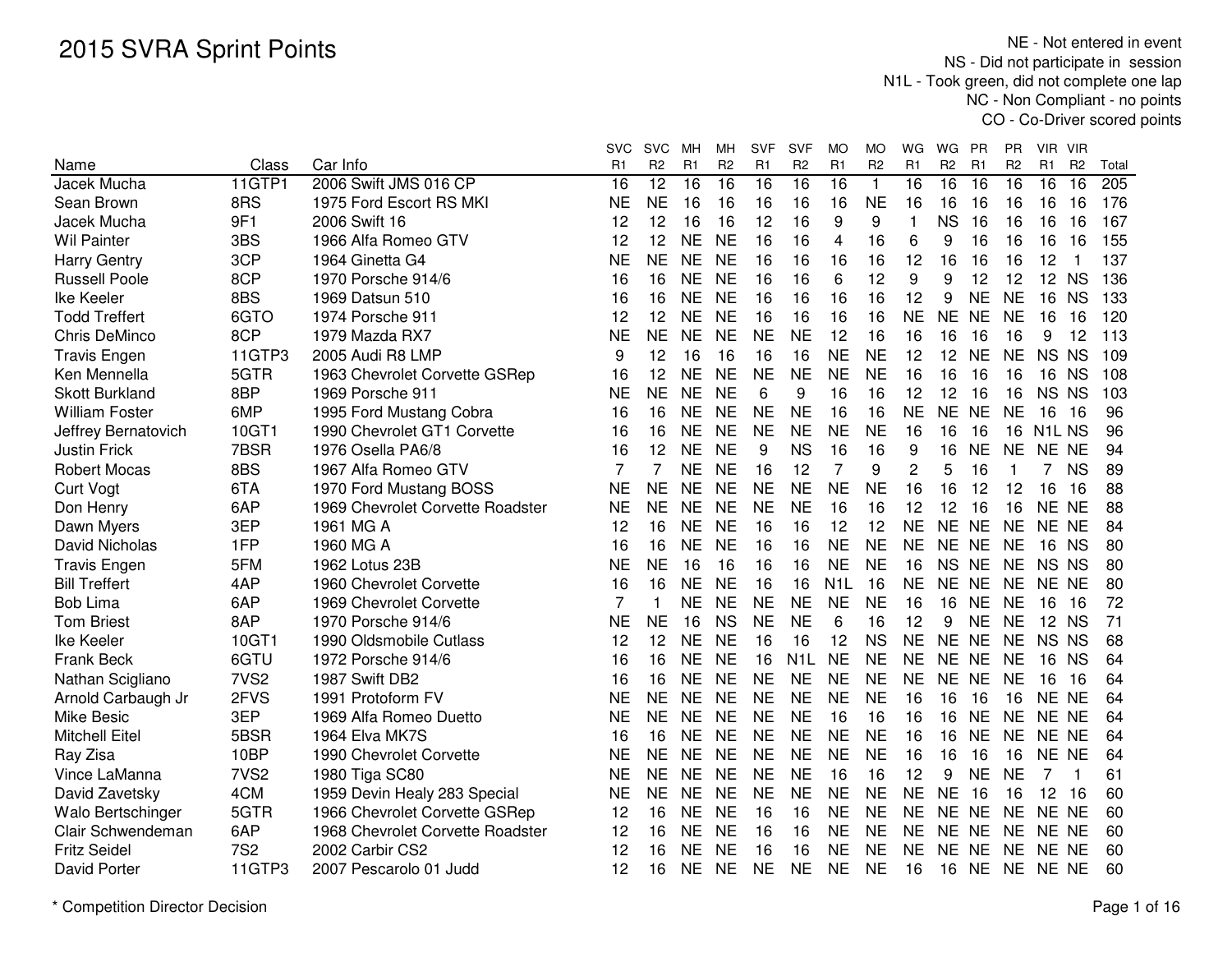|                          |                  |                                | <b>SVC</b> | <b>SVC</b>     | MН             | MН             | <b>SVF</b>     | <b>SVF</b>       | MO           | МO             | WG             | WG             | PR             | PR.            | VIR VIR     |                |       |
|--------------------------|------------------|--------------------------------|------------|----------------|----------------|----------------|----------------|------------------|--------------|----------------|----------------|----------------|----------------|----------------|-------------|----------------|-------|
| Name                     | Class            | Car Info                       | R1         | R <sub>2</sub> | R <sub>1</sub> | R <sub>2</sub> | R1             | R <sub>2</sub>   | R1           | R <sub>2</sub> | R <sub>1</sub> | R <sub>2</sub> | R <sub>1</sub> | R <sub>2</sub> | R1          | R <sub>2</sub> | Total |
| Joey Selmants            | $\overline{7S2}$ | 1987 Swift DB2                 | 16         | 12             | <b>NE</b>      | <b>NE</b>      | <b>NE</b>      | <b>NE</b>        | 12           | 16             | <b>NE</b>      | NE NE          |                | <b>NE</b>      | NS NS       |                | 56    |
| James Vannordstrand      | 1F               | 1968 Zink C4                   | NE         | <b>NE</b>      | <b>NE</b>      | <b>NE</b>      | <b>NE</b>      | <b>NE</b>        | <b>NE</b>    | <b>NE</b>      | 12             | 12             | 16             | 16             | NE NE       |                | 56    |
| Roger Cassin             | 5BSR             | 1964 Elva Mk 7S                | 12         | 12             | <b>NE</b>      | <b>NE</b>      | <b>NE</b>      | <b>NE</b>        | 16           | 16             | <b>NE</b>      | NE NE          |                | <b>NE</b>      | NE NE       |                | 56    |
| Simon Green              | 7VS <sub>2</sub> | 1985 Shrike P15                | <b>NE</b>  | <b>NE</b>      | <b>NE</b>      | <b>NE</b>      | <b>NE</b>      | <b>NE</b>        | <b>NE</b>    | <b>NE</b>      | 9              | 12             | <b>NE</b>      | <b>NE</b>      | 16          | 16             | 53    |
| <b>Anthony Hess</b>      | 3DP              | 1973 MG B                      | 12         | 12             | <b>NE</b>      | <b>NE</b>      | <b>NE</b>      | <b>NE</b>        | <b>NE</b>    | <b>NE</b>      | 12             | 16             | <b>NE</b>      | <b>NE</b>      | NE NE       |                | 52    |
| Mark Brummond            | 8RS              | 1985 Alfa Romeo GTV 6          | 1          | 16             | <b>NE</b>      | <b>NE</b>      | <b>NE</b>      | <b>NE</b>        | $\mathbf{1}$ | 12             | 12             | 9              | <b>NE</b>      | <b>NE</b>      | NS NS       |                | 51    |
| Glenn Grainger           | 7HS <sub>2</sub> | 1980 Tiga SC80                 | NE         | <b>NE</b>      | <b>NE</b>      | <b>NE</b>      | <b>NE</b>      | <b>NE</b>        | 16           | 16             | <b>NE</b>      | NE NE          |                | <b>NE</b>      | 9           | 9              | 50    |
| David Hutchings          | 6GTU             | 1972 Porsche 911               | NΕ         | NE.            | <b>NE</b>      | <b>NE</b>      | <b>NE</b>      | <b>NE</b>        | 9            | 9              | 16             | 16 NE          |                | <b>NE</b>      | NE NE       |                | 50    |
| <b>Travis Engen</b>      | 2FB              | 1970 Chevron B17b              | <b>NE</b>  | <b>NE</b>      | <b>NE</b>      | <b>NE</b>      | 12             | 12               | <b>NE</b>    | <b>NE</b>      | 9              | 16             | <b>NE</b>      | <b>NE</b>      | NS NS       |                | 49    |
| Tom Ragonetti            | 4FM              | 1956 Alfa Romeo Special        | <b>NE</b>  | <b>NE</b>      | <b>NE</b>      | <b>NE</b>      | <b>NE</b>      | <b>NE</b>        | 16           | <b>NS</b>      | 16             | 16             | <b>NE</b>      | <b>NE</b>      | NS NS       |                | 48    |
| William Engle Sr.        | 3M               | 1990 SCCA Ent. Spec Racer Ford | <b>NE</b>  | <b>NE</b>      | <b>NE</b>      | <b>NE</b>      | <b>NE</b>      | <b>NE</b>        | 16           | <b>NS</b>      | 16             | 16             | <b>NE</b>      | <b>NE</b>      | NE NE       |                | 48    |
| John F Boxhorn           | 7HS2             | 1984 Tiga SC84                 | 16         | 16             | <b>NE</b>      | <b>NE</b>      | 16             | <b>NS</b>        | <b>NE</b>    | <b>NE</b>      | <b>NE</b>      | NE NE          |                | <b>NE</b>      | NE NE       |                | 48    |
| Rib Regna                | 10GT1            | 1980 Chevrolet Corvette        | ΝE         | <b>NE</b>      | <b>NE</b>      | <b>NE</b>      | <b>NE</b>      | <b>NE</b>        | <b>NE</b>    | <b>NE</b>      | 12             | 12             | 12             | 12             | NE NE       |                | 48    |
| <b>Robert Blain</b>      | 11MP1            | 2004 Chevrolet Corvette        | 16         | 16             | <b>NE</b>      | <b>NE</b>      | 16             | <b>NE</b>        | <b>NE</b>    | <b>NE</b>      | <b>NE</b>      | NE NE          |                | <b>NE</b>      | NE NE       |                | 48    |
| Shannon Ivey             | 6TA              | 1967 Chevrolet Camaro SS       | 16         | 12             | <b>NE</b>      | <b>NE</b>      | 12             | $\overline{7}$   | <b>NE</b>    | <b>NE</b>      | <b>NE</b>      | NE NE          |                | <b>NE</b>      | NE NE       |                | 47    |
| Mark Green               | 9F <sub>2</sub>  | 1988 Ralt RT-5 732             | <b>NE</b>  | <b>NE</b>      | <b>NE</b>      | <b>NE</b>      | <b>NE</b>      | <b>NE</b>        | <b>NE</b>    | <b>NE</b>      | 6              | 9              | 16             | 16             | NE NE       |                | 47    |
| <b>Bruce Hamilton</b>    | 2FB              | 1970 Brabham BT 36             | 16         | 16             | <b>NE</b>      | <b>NE</b>      | <b>NE</b>      | <b>NE</b>        | <b>NE</b>    | <b>NE</b>      | 12             | 1              | <b>NE</b>      | <b>NE</b>      | NE NE       |                | 45    |
| Sharon Adelman           | 3DP              | 1965 Turner MKIII              | <b>NE</b>  | <b>NE</b>      | <b>NE</b>      | <b>NE</b>      | <b>NE</b>      | <b>NE</b>        | 12           | 16             | <b>NE</b>      | NE NE          |                | <b>NE</b>      | 7           | 9              | 44    |
| Marc Giroux              | 9F1              | 1997 Lola T97/20               | <b>NE</b>  | <b>NE</b>      | <b>NE</b>      | <b>NE</b>      | 9              | 7                | <b>NE</b>    | <b>NE</b>      | 12             | 16             | <b>NE</b>      | <b>NE</b>      | NS NS       |                | 44    |
| <b>Steven Durst</b>      | 7ASR             | 2003 Mazda CSR                 | 9          | 16             | <b>NE</b>      | <b>NE</b>      | <b>NE</b>      | <b>NE</b>        | <b>NE</b>    | <b>NE</b>      | <b>NE</b>      | NE NE          |                | <b>NE</b>      | 16          | <b>NS</b>      | 41    |
| Jim Lenehan              | 7VS <sub>2</sub> | 1982 Swift DB2                 | <b>NE</b>  | <b>NE</b>      | <b>NE</b>      | <b>NE</b>      | <b>NE</b>      | <b>NE</b>        | 12           | <b>NS</b>      | 7              | 1              | <b>NE</b>      | <b>NE</b>      | 9           | 12             | 41    |
| Alan Robbins             | 8AP              | 1970 Datsun 240Z               | NE         | <b>NE</b>      | <b>NE</b>      | <b>NE</b>      | <b>NE</b>      | <b>NE</b>        | <b>NE</b>    | <b>NE</b>      | 7              | 6              | 12             | 16             | NE NE       |                | 41    |
| <b>Eddie Claridge</b>    | 9FA5             | 1982 Theodore TY02             | NE         | <b>NE</b>      | <b>NE</b>      | <b>NE</b>      | 16             | N <sub>1</sub> L | <b>NE</b>    | <b>NE</b>      | 9              | 16             | <b>NE</b>      | <b>NE</b>      | NE NE       |                | 41    |
| <b>Thomas Grudovich</b>  | 8AP              | 1966 Ginetta G4                | 16         | 12             | <b>NE</b>      | <b>NE</b>      | <b>NE</b>      | <b>NE</b>        | 12           | <b>NS</b>      | <b>NE</b>      | NE NE          |                | <b>NE</b>      | NS NS       |                | 40    |
| Mark Clark               | 2CF              | 1978 Crossle 32F               | NE         | <b>NE</b>      | <b>NE</b>      | <b>NE</b>      | <b>NE</b>      | <b>NE</b>        | <b>NE</b>    | <b>NE</b>      | 16             | 16             | <b>NE</b>      | <b>NE</b>      | $7^{\circ}$ | <b>NS</b>      | 39    |
| Tony Carpanzano          | 9F <sub>2</sub>  | 1993 Reynard 93H FA            | 16         | 16             | <b>NE</b>      | <b>NE</b>      | <b>NE</b>      | <b>NE</b>        | <b>NE</b>    | <b>NE</b>      | 7              | <b>NS</b>      | <b>NE</b>      | <b>NE</b>      | NE NE       |                | 39    |
| Jeff Wright              | <b>7S2</b>       | 1990 Lola T90/90               | NE         | <b>NE</b>      | <b>NE</b>      | <b>NE</b>      | <b>NE</b>      | <b>NE</b>        | <b>NE</b>    | <b>NE</b>      | 12             | 16             | <b>NE</b>      | <b>NE</b>      | 4           | 6              | 38    |
| <b>Robert DeVincenzi</b> | 7VS <sub>2</sub> | 1986 Tiga Sports 2000          | <b>NE</b>  | <b>NE</b>      | <b>NE</b>      | <b>NE</b>      | <b>NE</b>      | <b>NE</b>        | <b>NE</b>    | <b>NE</b>      | <b>NE</b>      | <b>NE</b>      | -1             | 16             | 12          | 9              | 38    |
| <b>Travis Engen</b>      | 9F1              | 2001 Lola T97/20               | <b>NE</b>  | <b>NE</b>      | <b>NE</b>      | <b>NE</b>      | $\overline{7}$ | 9                | <b>NE</b>    | <b>NE</b>      | 9              | 12 NE          |                | <b>NE</b>      | NS NS       |                | 37    |
| <b>Bob Lima</b>          | 2FB              | 1967 Brabham BT21              | NE         | <b>NE</b>      | <b>NE</b>      | <b>NE</b>      | 5              | <b>NS</b>        | <b>NE</b>    | <b>NE</b>      | <b>NE</b>      | <b>NE</b>      | 16             | 16             | NE NE       |                | 37    |
| Sam Cummings             | 3BS              | 1965 Alfa Romeo GTA            | <b>NE</b>  | <b>NE</b>      | <b>NE</b>      | <b>NE</b>      | <b>NE</b>      | <b>NE</b>        | 9            | <b>NS</b>      | 12             | 16             | <b>NE</b>      | <b>NE</b>      | NE NE       |                | 37    |
| Glen Trimper             | 3EP              | 1971 Opel GT                   | <b>NE</b>  | <b>NE</b>      | <b>NE</b>      | <b>NE</b>      | <b>NE</b>      | <b>NE</b>        | <b>NE</b>    | <b>NE</b>      | 4              | 1              | 16             | 16             | NE NE       |                | 37    |
| Greg Lodde               | 10GT1            | 1968 Chevrolet Corvette        | 5          | <b>NS</b>      | 16             | 16             | <b>NE</b>      | <b>NE</b>        | <b>NE</b>    | <b>NE</b>      | <b>NE</b>      | NE NE          |                | <b>NE</b>      | NE NE       |                | 37    |
| <b>Brent Gernert</b>     | <b>7S2</b>       | 1991 Swift DB5                 | <b>NE</b>  | <b>NE</b>      | <b>NE</b>      | <b>NE</b>      | <b>NE</b>      | <b>NE</b>        | <b>NE</b>    | <b>NE</b>      | 16             | 9              | <b>NE</b>      | <b>NE</b>      | 6           | 5              | 36    |
| Jeff Mitchell            | 8BS              | 1974 BMW 2002                  | NE         | <b>NE</b>      | <b>NE</b>      | <b>NE</b>      | <b>NE</b>      | <b>NE</b>        | 12           | 12             | NE             | NE NE          |                | <b>NE</b>      | 12 NS       |                | 36    |
| <b>Richard Lind</b>      | 6TA              | 1969 Chevrolet Camaro Z28      | 9          | 9              | NE.            | <b>NE</b>      | 9              | 9                | <b>NE</b>    | <b>NE</b>      | <b>NE</b>      | NE NE          |                | NE             | NE NE       |                | 36    |
| David Conrad             | 1FP              | 1959 MG A                      | 12         | 9              | <b>NE</b>      | <b>NE</b>      | <b>NE</b>      | <b>NE</b>        | <b>NE</b>    | <b>NE</b>      | <b>NE</b>      | NE NE          |                | <b>NE</b>      | 12 NS       |                | 33    |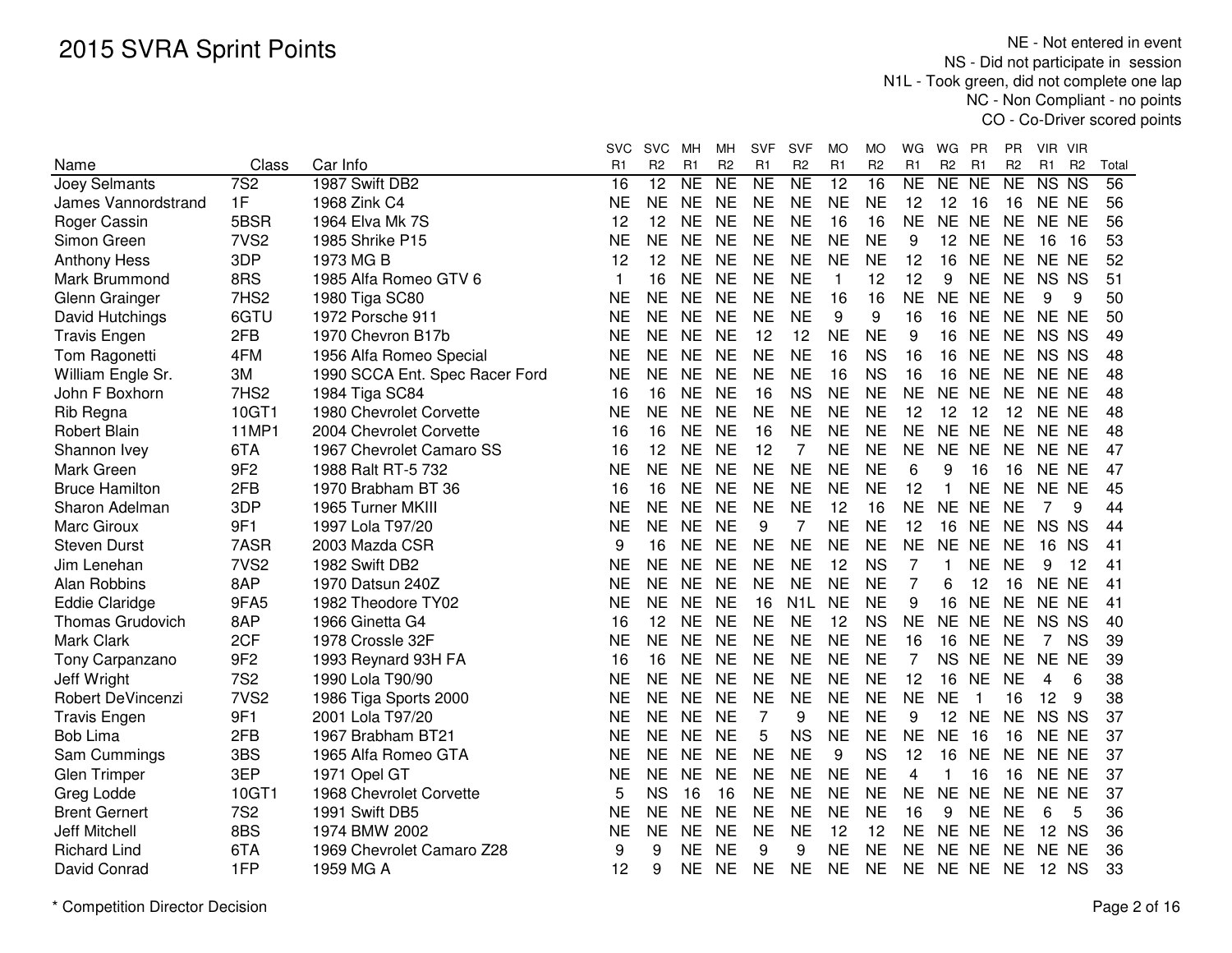|                        |                  |                                  | <b>SVC</b> | <b>SVC</b>     | мн        | MН              | <b>SVF</b>     | <b>SVF</b>      | МO        | MO                     | WG        | WG              | PR        | PR.             | VIR VIR  |                |       |
|------------------------|------------------|----------------------------------|------------|----------------|-----------|-----------------|----------------|-----------------|-----------|------------------------|-----------|-----------------|-----------|-----------------|----------|----------------|-------|
| Name                   | Class            | Car Info                         | R1         | R <sub>2</sub> | R1        | R <sub>2</sub>  | R1             | R <sub>2</sub>  | R1        | R <sub>2</sub>         | R1        | R <sub>2</sub>  | R1        | R <sub>2</sub>  | R1       | R <sub>2</sub> | Total |
| Jim Lenehan            | 8CP              | 1972 Porsche 914/6               | <b>NE</b>  | NE             | <b>NE</b> | $\overline{NE}$ | <b>NE</b>      | $\overline{NE}$ | 9         | $\overline{\text{NS}}$ | 12        | $\overline{12}$ | <b>NE</b> | $\overline{NE}$ | NS NS    |                | 33    |
| George C. Balbach      | 3CP              | 1961 Porsche 356                 | 9          | N1L            | <b>NE</b> | <b>NE</b>       | 12             | 12              | <b>NE</b> | <b>NE</b>              | <b>NE</b> | NE NE           |           |                 | NE NE NE |                | 33    |
| Peter McLaughlin       | 7BSR             | 1979 Cicale/Ralt RT1 CanAm       | 12         | 16             | <b>NE</b> | <b>NE</b>       | <b>NE</b>      | <b>NE</b>       | <b>NE</b> | <b>NE</b>              | 5         | <b>NS</b>       | <b>NE</b> | <b>NE</b>       | NE NE    |                | 33    |
| Eliseo Carrillo        | 8DP              | 1963 Alfa Romeo Giulia Spider    | NE         | <b>NE</b>      | <b>NE</b> | <b>NE</b>       | <b>NE</b>      | <b>NE</b>       | 16        | <b>NS</b>              | 1         | 16              | <b>NE</b> | <b>NE</b>       | NE NE    |                | 33    |
| <b>Todd Wetzel</b>     | 1GP              | 1957 Turner 950S                 | <b>NE</b>  | <b>NE</b>      | <b>NE</b> | <b>NE</b>       | 16             | <b>NS</b>       | <b>NE</b> | <b>NE</b>              | <b>NE</b> | NE NE           |           | <b>NE</b>       | 16       | <b>NS</b>      | 32    |
| <b>Paul Buttrose</b>   | 1FV              | 1968 Zink Formula Vee            | NE         | <b>NE</b>      | <b>NE</b> | <b>NE</b>       | <b>NE</b>      | <b>NE</b>       | <b>NE</b> | <b>NE</b>              | <b>NE</b> | NE NE           |           | <b>NE</b>       | 16       | 16             | 32    |
| David Thomas           | 1HP              | 1962 Austin Healey Sprite        | <b>NE</b>  | <b>NE</b>      | <b>NE</b> | <b>NE</b>       | <b>NE</b>      | <b>NE</b>       | <b>NE</b> | <b>NE</b>              | <b>NE</b> | NE NE           |           | <b>NE</b>       | 16       | 16             | 32    |
| <b>Phil Wicks</b>      | 1CS              | 1967 Austin Mini Cooper S        | <b>NE</b>  | <b>NE</b>      | <b>NE</b> | <b>NE</b>       | <b>NE</b>      | <b>NE</b>       | <b>NE</b> | <b>NE</b>              | <b>NE</b> | NE NE           |           | NE.             | 16       | 16             | 32    |
| <b>Bruce Domeck</b>    | 2CF              | 1976 Lola T342                   | <b>NE</b>  | <b>NE</b>      | <b>NE</b> | <b>NE</b>       | 16             | 16              | <b>NE</b> | <b>NE</b>              | <b>NE</b> | NE NE           |           | <b>NE</b>       | NS NS    |                | 32    |
| Marc Giroux            | 2FB              | 1969 Brabham BT29                | <b>NE</b>  | <b>NE</b>      | <b>NE</b> | <b>NE</b>       | $\overline{7}$ | 6               | <b>NE</b> | <b>NE</b>              | 7         | 12 <sup>°</sup> | <b>NE</b> | <b>NE</b>       | NS NS    |                | 32    |
| <b>Chris Forrer</b>    | 2CF              | 1978 Tiga Formula Ford           | <b>NE</b>  | <b>NE</b>      | <b>NE</b> | <b>NE</b>       | <b>NE</b>      | <b>NE</b>       | <b>NE</b> | <b>NE</b>              | <b>NE</b> | NE NE           |           | <b>NE</b>       | 16       | 16             | 32    |
| Leigh Derby            | 3EP              | 1968 Triumph Spitfire            | <b>NE</b>  | <b>NE</b>      | NE.       | <b>NE</b>       | <b>NE</b>      | <b>NE</b>       | <b>NE</b> | <b>NE</b>              | <b>NE</b> | NE NE           |           | NE              | 16       | -16            | 32    |
| Logan Dernoshek        | 3DP              | 1966 Yenko Stinger Corvair       | <b>NE</b>  | <b>NE</b>      | <b>NE</b> | <b>NE</b>       | <b>NE</b>      | <b>NE</b>       | <b>NE</b> | <b>NE</b>              | <b>NE</b> | NE NE           |           | <b>NE</b>       | 16       | 16             | 32    |
| Denny Wilson           | 3CP              | 1962 Lotus Super 7               | <b>NE</b>  | <b>NE</b>      | <b>NE</b> | <b>NE</b>       | <b>NE</b>      | <b>NE</b>       | <b>NE</b> | <b>NE</b>              | <b>NE</b> | NE NE           |           | <b>NE</b>       | 16       | 16             | 32    |
| James Cullen           | 5ASR             | 1970 Lola T70 MK IIIB            | NE         | <b>NE</b>      | <b>NE</b> | <b>NE</b>       | 16             | 16              | <b>NE</b> | <b>NE</b>              | <b>NE</b> | NE NE           |           | NE              | NS NS    |                | 32    |
| Simon Lane             | 5GT              | 1959 Chevrolet Corvette          | <b>NE</b>  | <b>NE</b>      | <b>NE</b> | <b>NE</b>       | <b>NE</b>      | <b>NE</b>       | <b>NE</b> | <b>NE</b>              | 16        | 16 NE           |           | NE              | NS NS    |                | 32    |
| <b>Frank Marcum</b>    | 5GTR             | 1966 Ford GT 40 MKII             | <b>NE</b>  | <b>NE</b>      | <b>NE</b> | <b>NE</b>       | <b>NE</b>      | <b>NE</b>       | 16        | 16                     | <b>NE</b> | NE NE           |           | <b>NE</b>       | NE NS    |                | 32    |
| David Huber            | 6GTU             | 1979 Datsun 280 ZX               | <b>NE</b>  | <b>NE</b>      | <b>NE</b> | <b>NE</b>       | <b>NE</b>      | <b>NE</b>       | 16        | 16                     | <b>NE</b> | NE NE           |           | <b>NE</b>       | NS NS    |                | 32    |
| Michael Origer         | 6BP              | 1969 Chevrolet Corvette          | <b>NE</b>  | <b>NE</b>      | <b>NE</b> | <b>NE</b>       | <b>NE</b>      | <b>NE</b>       | <b>NE</b> | <b>NE</b>              | <b>NE</b> | NE NE           |           | <b>NE</b>       | 16       | 16             | 32    |
| <b>Bryan Gernert</b>   | 7VS <sub>2</sub> | 1986 Swift DB2                   | <b>NE</b>  | <b>NE</b>      | <b>NE</b> | <b>NE</b>       | <b>NE</b>      | <b>NE</b>       | <b>NE</b> | <b>NE</b>              | 16        | 16              | <b>NE</b> | <b>NE</b>       | NS NS    |                | 32    |
| Peter Krause           | 7HS <sub>2</sub> | 1984 Tiga SC84                   | <b>NE</b>  | <b>NE</b>      | <b>NE</b> | <b>NE</b>       | <b>NE</b>      | <b>NE</b>       | <b>NE</b> | <b>NE</b>              | <b>NE</b> | NE NE           |           | <b>NE</b>       | 16       | 16             | 32    |
| Davis Jones            | 8AP              | 1972 Porsche 911 S/T             | <b>NE</b>  | <b>NE</b>      | <b>NE</b> | <b>NE</b>       | <b>NE</b>      | <b>NE</b>       | <b>NE</b> | <b>NE</b>              | <b>NE</b> | NE NE           |           | <b>NE</b>       | 16       | 16             | 32    |
| Michael Unger          | 8CP              | 1972 Datsun 240Z                 | <b>NE</b>  | <b>NE</b>      | <b>NE</b> | <b>NE</b>       | <b>NE</b>      | <b>NE</b>       | <b>NE</b> | <b>NE</b>              | <b>NE</b> | NE NE           |           | <b>NE</b>       | 16       | 16             | 32    |
| Mark Brannon           | 9F1              | 1997 Lola T97/20                 | <b>NE</b>  | <b>NE</b>      | <b>NE</b> | <b>NE</b>       | <b>NE</b>      | <b>NE</b>       | 16        | 16                     | <b>NE</b> | <b>NE</b>       | <b>NE</b> | <b>NE</b>       | NS NS    |                | 32    |
| Mike Jacques           | 9F <sub>2</sub>  | 2002 Swift 14                    | <b>NE</b>  | <b>NE</b>      | <b>NE</b> | <b>NE</b>       | <b>NE</b>      | <b>NE</b>       | <b>NE</b> | <b>NE</b>              | <b>NE</b> | NE NE           |           | <b>NE</b>       | 16       | 16             | 32    |
| David Neidell          | 10SC1            | 1977 Oldsmobile Cutlass          | 16         | 16             | <b>NE</b> | <b>NE</b>       | <b>NE</b>      | <b>NE</b>       | <b>NE</b> | <b>NE</b>              | <b>NE</b> | NE NE           |           | NE              | NS NS    |                | 32    |
| Lauren Fix             | 11TA2            | 2000 Jaguar XKR                  | 16         | 16             | <b>NE</b> | <b>NE</b>       | <b>NE</b>      | <b>NE</b>       | <b>NE</b> | <b>NE</b>              | <b>NE</b> | NE NE           |           | NE.             | NS NS    |                | 32    |
| <b>Bill Heifner</b>    | 11TA2            | 1993 Chevrolet Camaro IMSA       | NE         | <b>NE</b>      | <b>NE</b> | <b>NE</b>       | <b>NE</b>      | <b>NE</b>       | 16        | 16                     | <b>NE</b> | NE NE           |           | <b>NE</b>       | NS NS    |                | 32    |
| <b>Victor Frazzell</b> | 1CS              | 1968 Volkswagon Beetle           | <b>NE</b>  | <b>NE</b>      | <b>NE</b> | <b>NE</b>       | 16             | 16              | <b>NE</b> | <b>NE</b>              | <b>NE</b> | NE NE           |           | <b>NE</b>       | NE NE    |                | 32    |
| Jim Holody             | 1GP              | 1959 MG A Twin Cam               | <b>NE</b>  | <b>NE</b>      | <b>NE</b> | <b>NE</b>       | <b>NE</b>      | <b>NE</b>       | <b>NE</b> | <b>NE</b>              | 16        | 16              | <b>NE</b> | <b>NE</b>       | NE NE    |                | 32    |
| Peter McCarthy         | 1FP              | 1962 Austin Healey Ashley/Sprite | <b>NE</b>  | <b>NE</b>      | <b>NE</b> | <b>NE</b>       | <b>NE</b>      | <b>NE</b>       | <b>NE</b> | <b>NE</b>              | <b>NE</b> | <b>NE</b>       | 16        | 16              | NE NE    |                | 32    |
| Dave Morgan            | 1CS              | 1968 Austin Mini Cooper S        | <b>NE</b>  | <b>NE</b>      | <b>NE</b> | <b>NE</b>       | <b>NE</b>      | <b>NE</b>       | <b>NE</b> | <b>NE</b>              | 16        | 16              | <b>NE</b> | <b>NE</b>       | NE NE    |                | 32    |
| Peter Nielsen          | 1F               | 1965 Autodynamics MK III         | <b>NE</b>  | <b>NE</b>      | <b>NE</b> | <b>NE</b>       | <b>NE</b>      | <b>NE</b>       | <b>NE</b> | <b>NE</b>              | 16        | 16              | <b>NE</b> | <b>NE</b>       | NE NE    |                | 32    |
| Richard Rzepkowski     | 1FP              | 1971 MG Midget                   | NE         | <b>NE</b>      | <b>NE</b> | <b>NE</b>       | <b>NE</b>      | <b>NE</b>       | <b>NE</b> | <b>NE</b>              | 16        | 16              | <b>NE</b> | <b>NE</b>       | NE NE    |                | 32    |
| <b>Bruce Whipple</b>   | 1CS              | 1962 Austin Mini Cooper S        | <b>NE</b>  | <b>NE</b>      | <b>NE</b> | <b>NE</b>       | <b>NE</b>      | <b>NE</b>       | <b>NE</b> | <b>NE</b>              | <b>NE</b> | <b>NE</b>       | 16        | 16              | NE NE    |                | 32    |
| Dan Cowdrey            | 2FF              | 1970 Titan MK6                   | NE         | <b>NE</b>      | NE.       | <b>NE</b>       | <b>NE</b>      | <b>NE</b>       | 16        | 16                     | <b>NE</b> | NE NE           |           | <b>NE</b>       | NE NE    |                | 32    |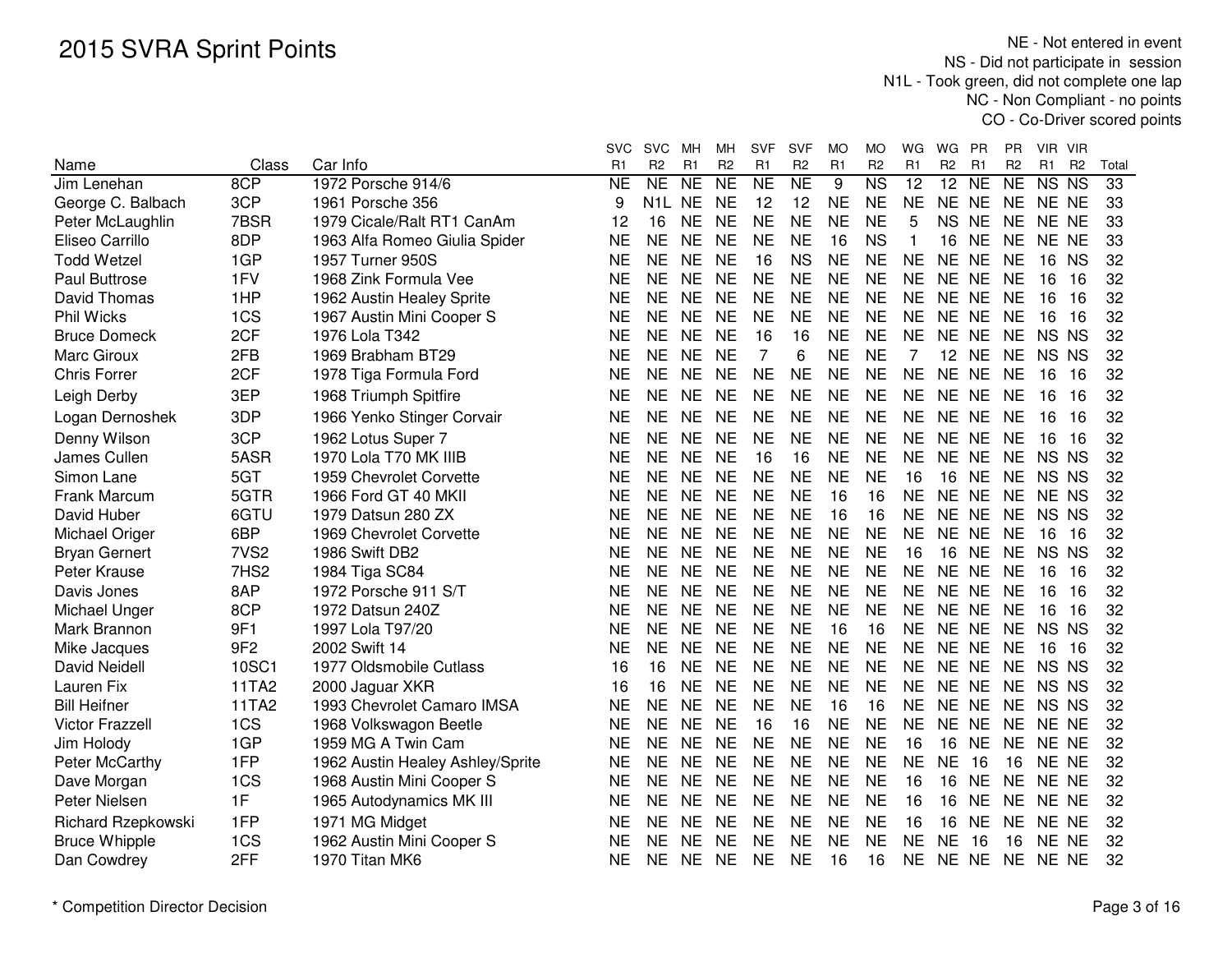|                         |                 |                                | <b>SVC</b> | <b>SVC</b>     | MН             | МH             | <b>SVF</b>     | <b>SVF</b>      | МO             | МO                  | WG             | WG                  | PR        | PR             | VIR<br><b>VIR</b>                |       |
|-------------------------|-----------------|--------------------------------|------------|----------------|----------------|----------------|----------------|-----------------|----------------|---------------------|----------------|---------------------|-----------|----------------|----------------------------------|-------|
| Name                    | Class           | Car Info                       | R1         | R <sub>2</sub> | R <sub>1</sub> | R <sub>2</sub> | R <sub>1</sub> | R <sub>2</sub>  | R <sub>1</sub> | R <sub>2</sub>      | R <sub>1</sub> | R <sub>2</sub>      | R1        | R <sub>2</sub> | R <sub>1</sub><br>R <sub>2</sub> | Total |
| Steve Grundahl          | 2FF             | 1970 Titan Mk VI               | NE         | <b>NE</b>      | <b>NE</b>      | <b>NE</b>      | 16             | $\overline{16}$ | <b>NE</b>      | $\overline{\sf NE}$ | N <sub>E</sub> | $\overline{\sf NE}$ | NE        | <b>NE</b>      | <b>NE</b><br><b>NE</b>           | 32    |
| David Porter            | 2FF             | 1971 Lotus 69 FF               | NE         | <b>NE</b>      | <b>NE</b>      | <b>NE</b>      | <b>NE</b>      | <b>NE</b>       | <b>NE</b>      | <b>NE</b>           | 16             | 16                  | <b>NE</b> |                | NE NE NE                         | 32    |
| <b>Marvin Primack</b>   | 2FJ2            | 1960 Lotus 18                  | NE         | <b>NE</b>      | <b>NE</b>      | <b>NE</b>      | 16             | 16              | <b>NE</b>      | <b>NE</b>           | <b>NE</b>      | NE NE               |           | <b>NE</b>      | NE NE                            | 32    |
| Joel Quadracci          | 2FB             | 1969 Brabham BT29              | <b>NE</b>  | <b>NE</b>      | <b>NE</b>      | <b>NE</b>      | 16             | 16              | <b>NE</b>      | <b>NE</b>           | <b>NE</b>      | NE NE               |           | <b>NE</b>      | NE NE                            | 32    |
| Owen Coon               | 3M              | 1994 SCCA Ent. Spec Racer Ford | <b>NE</b>  | <b>NE</b>      | <b>NE</b>      | <b>NE</b>      | 16             | 16              | <b>NE</b>      | <b>NE</b>           | <b>NE</b>      | NE NE               |           | <b>NE</b>      | NE NE                            | 32    |
| <b>Steve Konsin</b>     | 3DP             | 1964 MG B                      | 16         | 16             | <b>NE</b>      | <b>NE</b>      | <b>NE</b>      | <b>NE</b>       | <b>NE</b>      | <b>NE</b>           | <b>NE</b>      | NE NE               |           | <b>NE</b>      | NE NE                            | 32    |
| Jim Perry               | 3DP             | 1962 Volvo P1800               | ΝE         | <b>NE</b>      | <b>NE</b>      | <b>NE</b>      | 16             | 16              | <b>NE</b>      | <b>NE</b>           | <b>NE</b>      | NE NE               |           |                | NE NE NE                         | 32    |
| Gregory Seferian        | 3BS             | 1972 Alfa Romeo Berlina        | 16         | 16             | <b>NE</b>      | <b>NE</b>      | <b>NE</b>      | <b>NE</b>       | <b>NE</b>      | <b>NE</b>           | <b>NE</b>      | NE NE               |           |                | NE NE NE                         | 32    |
| Paul Swanson            | 3CP             | 1958 Porsche Speedster         | 16         | 16             | NE             | <b>NE</b>      | NE             | <b>NE</b>       | <b>NE</b>      | <b>NE</b>           | NE             | NE NE               |           | NE.            | NE NE                            | 32    |
| <b>Michael Oritt</b>    | 4FM             | 1959 Elva MK IV                | 16         | 16             | <b>NE</b>      | <b>NE</b>      | <b>NE</b>      | <b>NE</b>       | <b>NE</b>      | <b>NE</b>           | <b>NE</b>      | NE NE               |           | <b>NE</b>      | NE NE                            | 32    |
| <b>Bill Schwacke</b>    | 4BP             | 1955 Chevrolet Corvette        | <b>NE</b>  | <b>NE</b>      | <b>NE</b>      | <b>NE</b>      | <b>NE</b>      | <b>NE</b>       | <b>NE</b>      | <b>NE</b>           | <b>NE</b>      | <b>NE</b>           | 16        | 16             | NE NE                            | 32    |
| <b>Charles Schwimer</b> | 4CM             | 1965 Maserati TIPO 151         | <b>NE</b>  | <b>NE</b>      | <b>NE</b>      | <b>NE</b>      | <b>NE</b>      | <b>NE</b>       | <b>NE</b>      | <b>NE</b>           | 16             | 16                  | <b>NE</b> | NE.            | NE NE                            | 32    |
| <b>Hobart Buppert</b>   | 5ASR            | 1969 Lola T70 MKIII            | 16         | 16             | <b>NE</b>      | <b>NE</b>      | <b>NE</b>      | <b>NE</b>       | <b>NE</b>      | <b>NE</b>           | <b>NE</b>      | NE NE               |           | <b>NE</b>      | NE NE                            | 32    |
| Jay Iliohan             | 5ASR            | 1968 Alfa Romeo T33/2 Daytona  | <b>NE</b>  | <b>NE</b>      | <b>NE</b>      | <b>NE</b>      | <b>NE</b>      | <b>NE</b>       | <b>NE</b>      | <b>NE</b>           | 16             | 16                  | <b>NE</b> | <b>NE</b>      | NE NE                            | 32    |
| <b>Charles Bentley</b>  | 6TA             | 1967 Chevrolet Camaro Z28      | <b>NE</b>  | <b>NE</b>      | <b>NE</b>      | <b>NE</b>      | <b>NE</b>      | <b>NE</b>       | <b>NE</b>      | <b>NE</b>           | <b>NE</b>      | <b>NE</b>           | 16        | 16             | NE NE                            | 32    |
| James Bradley           | 6TA             | 1967 Chevrolet Camaro          | NE         | <b>NE</b>      | <b>NE</b>      | <b>NE</b>      | 16             | 16              | <b>NE</b>      | <b>NE</b>           | <b>NE</b>      | NE NE               |           | <b>NE</b>      | NE NE                            | 32    |
| <b>Claude Malette</b>   | 6AS             | 1966 Shelby GT350              | 16         | 16             | <b>NE</b>      | <b>NE</b>      | <b>NE</b>      | <b>NE</b>       | <b>NE</b>      | <b>NE</b>           | <b>NE</b>      | NE NE               |           | <b>NE</b>      | NE NE                            | 32    |
| John McCormick          | 6BPR            | 1985 Ford Cobra IV             | 16         | 16             | <b>NE</b>      | <b>NE</b>      | <b>NE</b>      | <b>NE</b>       | <b>NE</b>      | <b>NE</b>           | <b>NE</b>      | NE NE               |           | <b>NE</b>      | NE NE                            | 32    |
| Gary Moore              | 6AS             | 1965 Ford Mustang GT350        | <b>NE</b>  | <b>NE</b>      | <b>NE</b>      | <b>NE</b>      | <b>NE</b>      | <b>NE</b>       | <b>NE</b>      | <b>NE</b>           | <b>NE</b>      | <b>NE</b>           | 16        | 16             | NE NE                            | 32    |
| <b>Fritz Seidel</b>     | 6GTO            | 1973 Porsche 911 IROC-RSR      | 16         | 16             | <b>NE</b>      | <b>NE</b>      | <b>NE</b>      | <b>NE</b>       | <b>NE</b>      | <b>NE</b>           | <b>NE</b>      | NE NE               |           | <b>NE</b>      | NE NE                            | 32    |
| John Wiley              | 6MP             | 1990 Millen Mazda              | NE         | <b>NE</b>      | <b>NE</b>      | <b>NE</b>      | <b>NE</b>      | <b>NE</b>       | <b>NE</b>      | <b>NE</b>           | 16             | 16                  | <b>NE</b> | <b>NE</b>      | NE NE                            | 32    |
| Jeff Miller             | 7BSR            | 1977 Lola T496                 | NΕ         | <b>NE</b>      | <b>NE</b>      | <b>NE</b>      | 16             | 16              | <b>NE</b>      | <b>NE</b>           | <b>NE</b>      | NE NE               |           | NE.            | NE NE                            | 32    |
| Mark Brown              | 8BP             | 1969 Lotus Seven Series 3      | NE         | <b>NE</b>      | <b>NE</b>      | <b>NE</b>      | <b>NE</b>      | <b>NE</b>       | <b>NE</b>      | <b>NE</b>           | 16             | 16                  | NE        | NE.            | NE NE                            | 32    |
| George Mikhail          | 8DP             | 1972 Alfa Romeo Spider         | ΝE         | <b>NE</b>      | <b>NE</b>      | <b>NE</b>      | 16             | 16              | <b>NE</b>      | <b>NE</b>           | <b>NC</b>      | NC NE               |           | NE             | NE NE                            | 32    |
| <b>Fletcher Belt</b>    | 9FC             | 1979 March 79V                 | <b>NE</b>  | <b>NE</b>      | <b>NE</b>      | <b>NE</b>      | <b>NE</b>      | <b>NE</b>       | 16             | 16                  | <b>NE</b>      | NE NE               |           | <b>NE</b>      | NE NE                            | 32    |
| <b>Robert Blain</b>     | 9FA             | 1976 March F2                  | 16         | 16             | <b>NE</b>      | <b>NE</b>      | <b>NE</b>      | <b>NE</b>       | <b>NE</b>      | <b>NE</b>           | <b>NE</b>      | NE NE               |           | <b>NE</b>      | NE NE                            | 32    |
| John Burke              | 9F <sub>2</sub> | 2001 Swift 014a                | NE         | <b>NE</b>      | <b>NE</b>      | <b>NE</b>      | <b>NE</b>      | <b>NE</b>       | <b>NE</b>      | <b>NE</b>           | 16             | 16                  | <b>NE</b> | NE             | NE NE                            | 32    |
| <b>Travis Engen</b>     | 9FB             | 1976 Ralt RT1                  | NE         | <b>NE</b>      | 16             | 16             | <b>NE</b>      | <b>NE</b>       | <b>NE</b>      | <b>NE</b>           | <b>NE</b>      | NE NE               |           | NE.            | NE NE                            | 32    |
| Steven A. Hickham       | 9F1             | 1997 Lola #3 T97/20            | 16         | 16             | <b>NE</b>      | <b>NE</b>      | <b>NE</b>      | <b>NE</b>       | <b>NE</b>      | <b>NE</b>           | <b>NE</b>      | NE NE               |           | NE             | NE NE                            | 32    |
| Gary Allen              | 10BP            | 1982 Porsche SC                | NΕ         | <b>NE</b>      | <b>NE</b>      | <b>NE</b>      | <b>NE</b>      | <b>NE</b>       | 16             | 16                  | <b>NE</b>      | NE NE               |           | <b>NE</b>      | NE NE                            | 32    |
| Kenneth Davis           | 10GT2           | 1985 Roush Mercury Capri       | <b>NE</b>  | <b>NE</b>      | <b>NE</b>      | <b>NE</b>      | <b>NE</b>      | <b>NE</b>       | 16             | <b>NS</b>           | 16             | NS NE               |           | <b>NE</b>      | NE NE                            | 32    |
| <b>Robert Mailand</b>   | 10MP            | 2006 Chevrolet Corvette        | <b>NE</b>  | <b>NE</b>      | <b>NE</b>      | <b>NE</b>      | <b>NE</b>      | <b>NE</b>       | <b>NE</b>      | <b>NE</b>           | 16             | 16                  | <b>NE</b> | <b>NE</b>      | NE NE                            | 32    |
| Ken McKinnon            | 10GT2           | 1972 Porsche 911 RSR           | 16         | 16             | <b>NE</b>      | <b>NE</b>      | <b>NE</b>      | <b>NE</b>       | <b>NE</b>      | <b>NE</b>           | <b>NE</b>      | NE NE               |           | <b>NE</b>      | NE NE                            | 32    |
| Francesco Melandri      | 10AP            | 1995 Porsche 993               | NΕ         | <b>NE</b>      | <b>NE</b>      | <b>NE</b>      | <b>NE</b>      | <b>NE</b>       | <b>NE</b>      | <b>NE</b>           | 16             | 16                  | <b>NE</b> | <b>NE</b>      | NE NE                            | 32    |
| <b>Casey Putsch</b>     | 10GT1           | 1988 Corvette GT1              | NΕ         | <b>NE</b>      | <b>NE</b>      | <b>NE</b>      | <b>NE</b>      | <b>NE</b>       | 16             | 16                  | <b>NE</b>      | NE NE               |           | NE.            | NE NE                            | 32    |
| Tim Rubright            | 10SC3           | 1997 Ford Thunderbird          | 16         | 16             | <b>NE</b>      | <b>NE</b>      | NE             | <b>NE</b>       | <b>NE</b>      | <b>NE</b>           | NE             | NE NE               |           | <b>NE</b>      | NE NE                            | 32    |
| Jerry Streckert         | 10APR           | 1965 Shelby Cobra              | NE.        | <b>NE</b>      | NE.            | <b>NE</b>      | <b>NE</b>      | <b>NE</b>       | <b>NE</b>      | <b>NE</b>           | <b>NE</b>      | <b>NE</b>           | 16        | 16             | NE NE                            | 32    |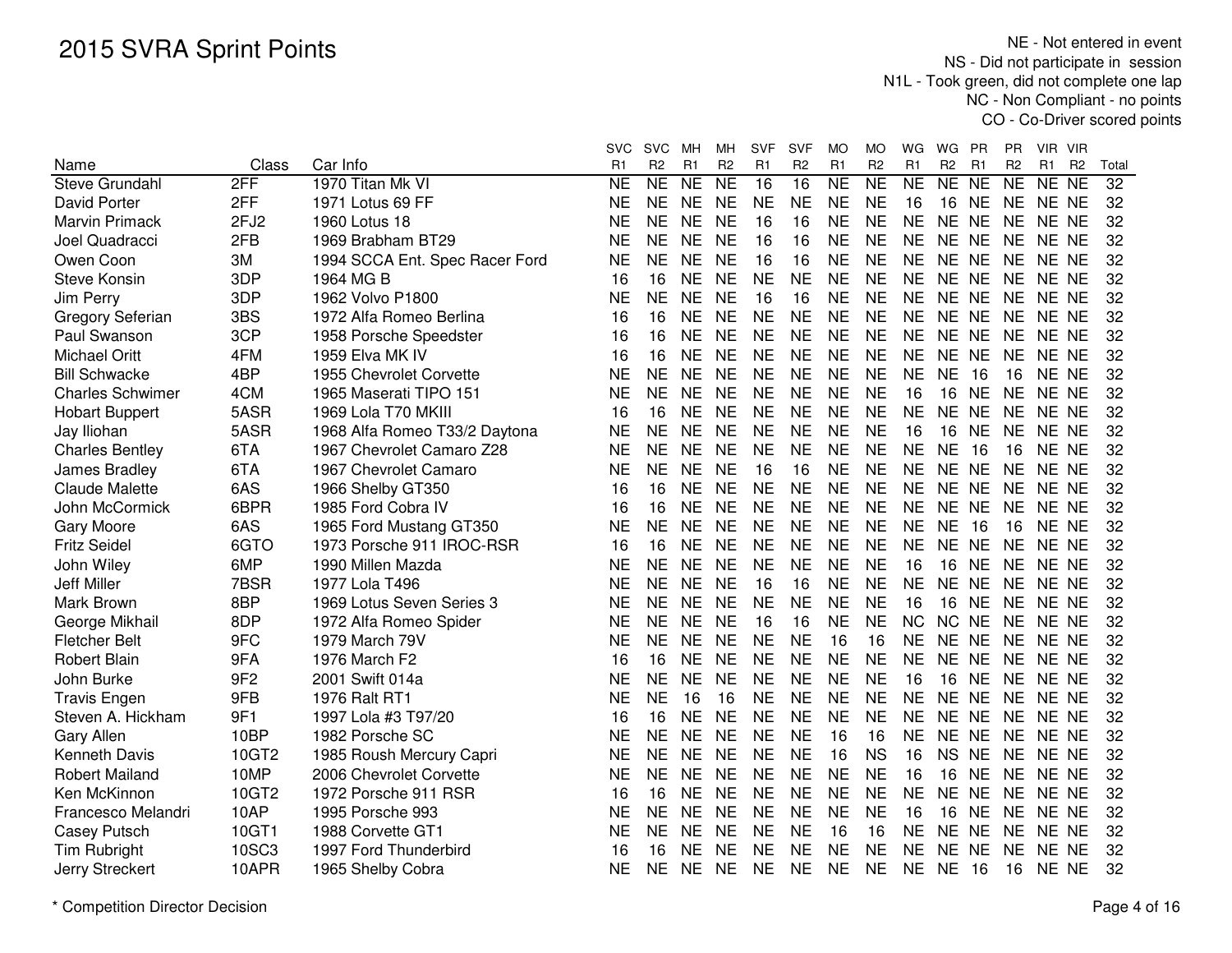|                          |                |                                  | <b>SVC</b>           | <b>SVC</b>           | MН                               | мн                               | <b>SVF</b>           | <b>SVF</b>           | MO                               | MO                   | WG                                    | WG                      | PR             | <b>PR</b>                   | VIR.                 | - VIR                             |                          |
|--------------------------|----------------|----------------------------------|----------------------|----------------------|----------------------------------|----------------------------------|----------------------|----------------------|----------------------------------|----------------------|---------------------------------------|-------------------------|----------------|-----------------------------|----------------------|-----------------------------------|--------------------------|
| Name                     | Class<br>10SC3 | Car Info<br>2008 Ford Fusion     | R <sub>1</sub><br>NE | R <sub>2</sub><br>NE | R <sub>1</sub><br>N <sub>E</sub> | R <sub>2</sub><br>N <sub>E</sub> | R <sub>1</sub><br>16 | R <sub>2</sub><br>16 | R <sub>1</sub><br>N <sub>E</sub> | R <sub>2</sub><br>NE | R <sub>1</sub><br>$\overline{\sf NE}$ | R <sub>2</sub><br>NE NE | R <sub>1</sub> | R <sub>2</sub><br><b>NE</b> | R <sub>1</sub><br>NE | R <sub>2</sub><br>$\overline{NE}$ | Total<br>$\overline{32}$ |
| <b>Willy Todd</b>        | 11GTP2         |                                  |                      | 16                   | <b>NE</b>                        | <b>NE</b>                        | <b>NE</b>            | <b>NE</b>            | <b>NE</b>                        | <b>NE</b>            | <b>NE</b>                             | NE NE                   |                | <b>NE</b>                   | NE NE                |                                   | 32                       |
| <b>Toby Bean</b>         | <b>11MP1</b>   | 1990 Chevrolet Intrepid          | 16                   | <b>NE</b>            |                                  | <b>NE</b>                        |                      | <b>NE</b>            |                                  | 16                   |                                       | NE NE                   |                | <b>NE</b>                   |                      |                                   |                          |
| Andrea Robertson         |                | 2006 Ford Doran GT               | <b>NE</b>            |                      | <b>NE</b>                        |                                  | <b>NE</b>            |                      | 16                               |                      | <b>NE</b>                             |                         |                |                             | NE NE                |                                   | 32                       |
| <b>David Seuss</b>       | 11MP2          | 2004 Porsche 996 GT3 Cup         | <b>NE</b>            | <b>NE</b>            | <b>NE</b>                        | <b>NE</b>                        | <b>NE</b>            | <b>NE</b>            | <b>NE</b>                        | <b>NE</b>            | 16                                    | 16                      | <b>NE</b>      | <b>NE</b>                   | NE NE                |                                   | 32                       |
| John Hasty               | 3EP            | 1959 Triumph TR3A                | <b>NE</b>            | <b>NE</b>            | <b>NE</b>                        | <b>NE</b>                        | <b>NE</b>            | <b>NE</b>            | 7                                | <b>NS</b>            | <b>NE</b>                             | NE NE                   |                | <b>NE</b>                   | 12                   | 12                                | 31                       |
| Harry McPherson          | 5GTR           | 1968 Ford GT40 MK1               | 9                    | 9                    | <b>NE</b>                        | <b>NE</b>                        | $\mathbf{1}$         | 12                   | <b>NE</b>                        | <b>NE</b>            | <b>NE</b>                             | NE NE                   |                | <b>NE</b>                   | NS NS                |                                   | 31                       |
| <b>Brian Kennedy</b>     | 6BP            | 1966 Shelby GT350                | NE                   | <b>NE</b>            | <b>NE</b>                        | <b>NE</b>                        | $\mathbf 1$          | 16                   | <b>NE</b>                        | <b>NE</b>            | <b>NE</b>                             | <b>NE</b>               | 7              | 7                           | NE NE                |                                   | 31                       |
| Tom Benjamin             | 8BS            | 1969 Alfa Romeo GTV              | 12                   | 12                   | <b>NE</b>                        | <b>NE</b>                        | NE                   | <b>NE</b>            | <b>NE</b>                        | NE                   | 6                                     | 1                       | <b>NE</b>      | NE.                         | NE NE                |                                   | 31                       |
| <b>Mark Coombs</b>       | <b>7S2</b>     | 1990 Lola T90/90                 | <b>NE</b>            | <b>NE</b>            | <b>NE</b>                        | <b>NE</b>                        | 12                   | <b>NE</b>            | 6                                | 12                   | <b>NE</b>                             | NE NE                   |                | <b>NE</b>                   | NS NS                |                                   | 30                       |
| <b>Claude Malette</b>    | <b>7S2</b>     | 1990 Lola T90/91                 | 9                    | 9                    | <b>NE</b>                        | <b>NE</b>                        | <b>NE</b>            | <b>NE</b>            | <b>NE</b>                        | <b>NE</b>            | <b>NE</b>                             | NE NE                   |                | <b>NE</b>                   | 5                    | 7                                 | 30                       |
| Chip Vance               | <b>7S2</b>     | 1987 Lola T87/90                 | <b>NE</b>            | <b>NE</b>            | <b>NE</b>                        | <b>NE</b>                        | <b>NE</b>            | <b>NE</b>            | 7                                | 1                    | 9                                     | 12 NE                   |                | <b>NE</b>                   | NS NS                |                                   | 29                       |
| <b>Robert Sherwood</b>   | <b>7S2</b>     | 2002 Carbir CS2                  | <b>NE</b>            | <b>NE</b>            | <b>NE</b>                        | <b>NE</b>                        | <b>NE</b>            | <b>NE</b>            | 9                                | 9                    | <b>NE</b>                             | NE NE                   |                | <b>NE</b>                   | 7                    | 4                                 | 29                       |
| Frank Morelli            | 4AP            | 1961 Chevrolet Corvette          | <b>NE</b>            | <b>NE</b>            | <b>NE</b>                        | <b>NE</b>                        | <b>NE</b>            | <b>NE</b>            | 1                                | 12                   | 16                                    | NS NE                   |                | <b>NE</b>                   | NE NE                |                                   | 29                       |
| Lawrence Schumacher      | 11MP2          | 2008 Porsche Cup GT3 Cup         | 1                    | 16                   | <b>NE</b>                        | <b>NE</b>                        | <b>NE</b>            | <b>NE</b>            | 12                               | <b>NS</b>            | <b>NE</b>                             | NE NE                   |                |                             | NE NE NE             |                                   | 29                       |
| Shea Brown               | 1FP            | 1974 Fiat 128                    | NE                   | <b>NE</b>            | <b>NE</b>                        | <b>NE</b>                        | <b>NE</b>            | <b>NE</b>            | 12                               | 16                   | NE.                                   | NE NE                   |                | NE                          | NS NS                |                                   | 28                       |
| David Huber              | 3BS            | 1969 Datsun 510                  | <b>NE</b>            | <b>NE</b>            | <b>NE</b>                        | <b>NE</b>                        | <b>NE</b>            | <b>NE</b>            | 16                               | 12                   | <b>NE</b>                             | NE NE                   |                | <b>NE</b>                   | NS NS                |                                   | 28                       |
| Owen Adelman             | <b>7S2</b>     | 1999 Carbir CS2                  | <b>NE</b>            | <b>NE</b>            | <b>NE</b>                        | <b>NE</b>                        | <b>NE</b>            | <b>NE</b>            | 5                                | 5                    | <b>NE</b>                             | NE NE                   |                | <b>NE</b>                   | 9                    | 9                                 | 28                       |
| James Cullen             | 8BP            | 1972 Porsche 914/6               | <b>NE</b>            | <b>NE</b>            | <b>NE</b>                        | <b>NE</b>                        | 16                   | 12                   | <b>NE</b>                        | <b>NE</b>            | <b>NE</b>                             | NE NE                   |                |                             | NE CO NS             |                                   | 28                       |
| Jeff Wright              | 9FB            | 1978 Chevron B45 FA              | <b>NE</b>            | <b>NE</b>            | <b>NE</b>                        | <b>NE</b>                        | <b>NE</b>            | <b>NE</b>            | <b>NE</b>                        | <b>NE</b>            | 12                                    | 16                      | <b>NE</b>      | <b>NE</b>                   | NS NS                |                                   | 28                       |
| <b>Brad Babb</b>         | 1FP            | 1966 Sunbeam Alpine              | <b>NE</b>            | <b>NE</b>            | <b>NE</b>                        | <b>NE</b>                        | <b>NE</b>            | <b>NE</b>            | 16                               | 12                   | <b>NE</b>                             | NE NE                   |                | <b>NE</b>                   | NE NE                |                                   | 28                       |
| Mike Moothart            | 2CF            | 1971 Crossle 20F                 | <b>NE</b>            | <b>NE</b>            | <b>NE</b>                        | <b>NE</b>                        | <b>NE</b>            | <b>NE</b>            | 12                               | 16                   | <b>NE</b>                             | NE NE                   |                | <b>NE</b>                   | NE NE                |                                   | 28                       |
| Joseph Colasacco         | 3CP            | 1963 Alfa Romeo TZ-1             | NE                   | <b>NE</b>            | <b>NE</b>                        | <b>NE</b>                        | <b>NE</b>            | <b>NE</b>            | <b>NE</b>                        | <b>NE</b>            | 16                                    | 12 NE                   |                |                             | NE NE NE             |                                   | 28                       |
| Paul Gelpi               | 3DP            | 1964 MG B                        | NE                   | <b>NE</b>            | <b>NE</b>                        | <b>NE</b>                        | <b>NE</b>            | <b>NE</b>            | 16                               | 12                   | <b>NE</b>                             | NE NE                   |                | NE.                         | NE NE                |                                   | 28                       |
| <b>Chris MacAllister</b> | 5ASR           | 1966 Ford GT40                   | <b>NE</b>            | <b>NE</b>            | <b>NE</b>                        | <b>NE</b>                        | <b>NE</b>            | <b>NE</b>            | 16                               | 12                   | <b>NE</b>                             | NE NE                   |                | <b>NE</b>                   | NE NE                |                                   | 28                       |
| Roy Walzer               | 5FM            | 1963 Lotus 23B                   | <b>NE</b>            | <b>NE</b>            | <b>NE</b>                        | <b>NE</b>                        | <b>NE</b>            | <b>NE</b>            | <b>NE</b>                        | <b>NE</b>            | 12                                    | 16                      | <b>NE</b>      | <b>NE</b>                   | NE NE                |                                   | 28                       |
| Jack Busch               | 6BP            | 1967 Jaguar XKE                  | NE                   | <b>NE</b>            | <b>NE</b>                        | <b>NE</b>                        | <b>NE</b>            | <b>NE</b>            | <b>NE</b>                        | <b>NE</b>            | 12                                    | 16                      | <b>NE</b>      | <b>NE</b>                   | NE NE                |                                   | 28                       |
| James Dolan              | 6BP            | 1966 Ford Mustang GT350          | <b>NE</b>            | <b>NE</b>            | <b>NE</b>                        | <b>NE</b>                        | <b>NE</b>            | <b>NE</b>            | <b>NE</b>                        | <b>NE</b>            | <b>NE</b>                             | <b>NE</b>               | 12             | 16                          | NE NE                |                                   | 28                       |
| Art Hebert               | 6BP            | 1967 Jaguar XKE                  | <b>NE</b>            | <b>NE</b>            | <b>NE</b>                        | <b>NE</b>                        | <b>NE</b>            | <b>NE</b>            | <b>NE</b>                        | <b>NE</b>            | 16                                    | 12                      | <b>NE</b>      | <b>NE</b>                   | NE NE                |                                   | 28                       |
| <b>Terry Lippincott</b>  | 6BP            | 1963 Jaguar XKE                  | 16                   | 12                   | <b>NE</b>                        | <b>NE</b>                        | <b>NE</b>            | <b>NE</b>            | <b>NE</b>                        | <b>NE</b>            | <b>NE</b>                             | NE NE                   |                | <b>NE</b>                   | NE NE                |                                   | 28                       |
| David Neidell            | 6BP            | 1968 Chevrolet Corvette Roadster | 12                   | 16                   | <b>NE</b>                        | <b>NE</b>                        | <b>NE</b>            | <b>NE</b>            | <b>NE</b>                        | <b>NE</b>            | <b>NE</b>                             | NE NE                   |                | NE.                         | NE NE                |                                   | 28                       |
| Marc Sharinn             | 6BP            | 1965 Shelby GT350                | <b>NE</b>            | <b>NE</b>            | <b>NE</b>                        | <b>NE</b>                        | <b>NE</b>            | <b>NE</b>            | <b>NE</b>                        | <b>NE</b>            | <b>NE</b>                             | <b>NE</b>               | 16             | 12                          | NE NE                |                                   | 28                       |
| Leo Voyazides            | 6TA            | 1970 Ford Mustang Boss 302       | 12                   | 16                   | <b>NE</b>                        | <b>NE</b>                        | <b>NE</b>            | <b>NE</b>            | <b>NE</b>                        | <b>NE</b>            | <b>NE</b>                             | NE NE                   |                | <b>NE</b>                   | NE NE                |                                   | 28                       |
| Kirk Blaha               | 8AP            | 1970 Datsun 240Z                 | <b>NE</b>            | <b>NE</b>            | <b>NE</b>                        | <b>NE</b>                        | 16                   | 12                   | <b>NE</b>                        | <b>NE</b>            | <b>NE</b>                             | NE NE                   |                | <b>NE</b>                   | NE NE                |                                   | 28                       |
| Lisa Hansen              | 8BP            | 1969 Porsche 911S                | <b>NE</b>            | <b>NE</b>            | <b>NE</b>                        | <b>NE</b>                        | 12                   | 16                   | <b>NE</b>                        | <b>NE</b>            | <b>NE</b>                             | NE NE                   |                | <b>NE</b>                   | NE NE                |                                   | 28                       |
| Taz Harvey               | 8BS            | 1969 Datsun 510                  | NE                   | <b>NE</b>            | <b>NE</b>                        | <b>NE</b>                        | <b>NE</b>            | <b>NE</b>            | <b>NE</b>                        | <b>NE</b>            | 16                                    | 12 NE                   |                | <b>NE</b>                   | NE NE                |                                   | 28                       |
| <b>Bernard Nevoral</b>   | 8AP            | 1962 Lotus 7 MK II               | NE                   | <b>NE</b>            | <b>NE</b>                        | <b>NE</b>                        | 12                   | 16                   | <b>NE</b>                        | <b>NE</b>            | <b>NE</b>                             | NE NE                   |                |                             | NE NE NE             |                                   | 28                       |
| Joseph Riolo             | 8AP            | 1972 Datsun 240Z                 | <b>NE</b>            | <b>NE</b>            | <b>NE</b>                        | <b>NE</b>                        | <b>NE</b>            | <b>NE</b>            | <b>NE</b>                        | NE                   | 16                                    | 12 NE                   |                |                             | NE NE NE             |                                   | 28                       |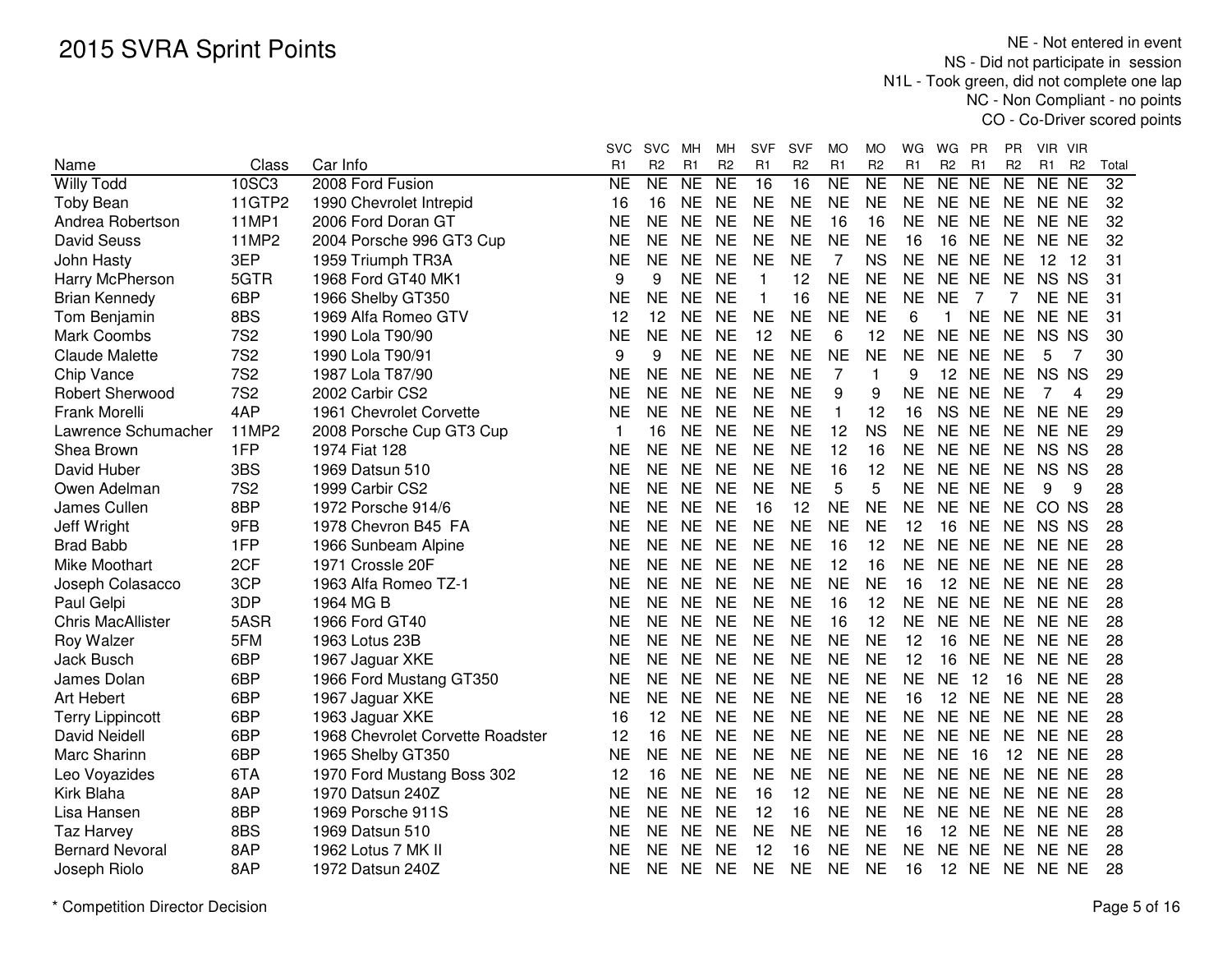|                         |                  |                                  | SVC       | <b>SVC</b>      | МH             | MН             | <b>SVF</b>     | <b>SVF</b>     | MO             | МO             | WG             | WG               | <b>PR</b>      | PR              | VIR VIR |                |       |
|-------------------------|------------------|----------------------------------|-----------|-----------------|----------------|----------------|----------------|----------------|----------------|----------------|----------------|------------------|----------------|-----------------|---------|----------------|-------|
| Name                    | Class            | Car Info                         | R1        | R <sub>2</sub>  | R <sub>1</sub> | R <sub>2</sub> | R <sub>1</sub> | R <sub>2</sub> | R <sub>1</sub> | R <sub>2</sub> | R <sub>1</sub> | R <sub>2</sub>   | R <sub>1</sub> | R <sub>2</sub>  | R1      | R <sub>2</sub> | Total |
| <b>Bob Shafer</b>       | 8AP              | 1969 Porsche 911                 | 12        | $\overline{16}$ | <b>NE</b>      | <b>NE</b>      | <b>NE</b>      | N <sub>E</sub> | <b>NE</b>      | <b>NE</b>      | <b>NE</b>      | <b>NE</b>        | <b>NE</b>      | <b>NE</b>       | NE NE   |                | 28    |
| <b>Bill Hemming</b>     | 9FA5             | 1977 Elfin MR8                   | NE        | <b>NE</b>       | <b>NE</b>      | <b>NE</b>      | <b>NE</b>      | <b>NE</b>      | <b>NE</b>      | <b>NE</b>      | 16             | 12 NE            |                | <b>NE</b>       | NE NE   |                | 28    |
| Allen Nicholas          | 9FB              | 1978 March 78B                   | <b>NE</b> | <b>NE</b>       | <b>NE</b>      | <b>NE</b>      | <b>NE</b>      | <b>NE</b>      | 16             | 12             | ΝE             | NE NE            |                | <b>NE</b>       | NE NE   |                | 28    |
| Mike Fisher             | 10MP             | 2000 Audi S4                     | 12        | 16              | <b>NE</b>      | <b>NE</b>      | <b>NE</b>      | <b>NE</b>      | <b>NE</b>      | <b>NE</b>      | <b>NE</b>      | NE NE            |                | <b>NE</b>       | NE NE   |                | 28    |
| Gregory Galdi           | 10GT2            | 2000 BMW E46 M3                  | <b>NE</b> | <b>NE</b>       | <b>NE</b>      | <b>NE</b>      | <b>NE</b>      | <b>NE</b>      | 12             | 16             | <b>NE</b>      | NE NE            |                | <b>NE</b>       | NE NE   |                | 28    |
| Robert Pawlowski        | 10SC3            | 1997 Chevrolet Monte Carlo       | <b>NE</b> | <b>NE</b>       | <b>NE</b>      | <b>NE</b>      | <b>NE</b>      | <b>NE</b>      | <b>NE</b>      | <b>NE</b>      | 16             | 12 NE            |                | <b>NE</b>       | NE NE   |                | 28    |
| <b>Seymour Prescott</b> | 10SC3            | 2000 Dodge Charger               | <b>NE</b> | <b>NE</b>       | <b>NE</b>      | <b>NE</b>      | <b>NE</b>      | <b>NE</b>      | <b>NE</b>      | <b>NE</b>      | 12             | 16               | <b>NE</b>      | <b>NE</b>       | NE NE   |                | 28    |
| <b>Michael Moss</b>     | 11GTP1           | 1969 Lola T-163                  | 12        | 16              | <b>NE</b>      | <b>NE</b>      | <b>NE</b>      | <b>NE</b>      | <b>NE</b>      | <b>NE</b>      | <b>NE</b>      | NE NE            |                | <b>NE</b>       | NE NE   |                | 28    |
| Craig Olson             | 11TA2            | 1999 Ford Mustang                | NE        | <b>NE</b>       | <b>NE</b>      | <b>NE</b>      | 16             | 12             | <b>NE</b>      | <b>NE</b>      | <b>NE</b>      | NE NE            |                | <b>NE</b>       | NE NE   |                | 28    |
| <b>Rick Pfrang</b>      | 11TA2            | 1990 Chevrolet GT1 Camaro        | NE        | <b>NE</b>       | <b>NE</b>      | <b>NE</b>      | 12             | 16             | <b>NE</b>      | <b>NE</b>      | <b>NE</b>      | NE NE            |                | <b>NE</b>       | NE NE   |                | 28    |
| Ceasar Cone             | 3EP              | 1967 Alfa Romeo Duetto           | <b>NE</b> | <b>NE</b>       | <b>NE</b>      | <b>NE</b>      | <b>NE</b>      | <b>NE</b>      | 9              | <b>NS</b>      | 9              | 9                | <b>NE</b>      | <b>NE</b>       | NS NS   |                | 27    |
| William Demarest Jr     | 2FF              | 1972 Titan Mk 6B                 | <b>NE</b> | <b>NE</b>       | <b>NE</b>      | <b>NE</b>      | <b>NE</b>      | <b>NE</b>      | <b>NE</b>      | <b>NE</b>      | <b>NE</b>      | NE NE            |                | <b>NE</b>       | 9       | 16             | 25    |
| <b>Ben Sinnott</b>      | <b>7S2</b>       | 1991 Lola T9190                  | <b>NE</b> | <b>NE</b>       | <b>NE</b>      | <b>NE</b>      | <b>NE</b>      | <b>NE</b>      | $\mathbf{1}$   | <b>NS</b>      | <b>NE</b>      | NE NE            |                | <b>NE</b>       | 12      | 12             | 25    |
| <b>Justin Frick</b>     | 9F1              | 1997 Lola 97/20                  | <b>NE</b> | <b>NE</b>       | <b>NE</b>      | <b>NE</b>      | <b>NE</b>      | <b>NE</b>      | <b>NE</b>      | <b>NE</b>      | 16             | 9                | <b>NE</b>      | <b>NE</b>       | NS NS   |                | 25    |
| <b>Tom Shelton</b>      | 6BP              | 1966 Shelby GT350                | <b>NE</b> | <b>NE</b>       | <b>NE</b>      | <b>NE</b>      | <b>NE</b>      | <b>NE</b>      | 9              | 16             | <b>NE</b>      | <b>NE</b>        | <b>NE</b>      | <b>NE</b>       | NE NE   |                | 25    |
| <b>Troy Ermish</b>      | 8BS              | 1971 Datsun 510                  | <b>NE</b> | <b>NE</b>       | <b>NE</b>      | <b>NE</b>      | <b>NE</b>      | <b>NE</b>      | <b>NE</b>      | <b>NE</b>      | 9              | 16               | <b>NE</b>      | <b>NE</b>       | NE NE   |                | 25    |
| Douglas Hagopian        | 8BP              | 1968 Porsche 911                 | 9         | 16              | <b>NE</b>      | <b>NE</b>      | <b>NE</b>      | <b>NE</b>      | <b>NE</b>      | <b>NE</b>      | <b>NE</b>      | NE NE            |                | <b>NE</b>       | NE NE   |                | 25    |
| John Higgins            | 11GTP1           | 1985 Porsche Fabcar              | <b>NE</b> | <b>NE</b>       | <b>NE</b>      | <b>NE</b>      | <b>NE</b>      | <b>NE</b>      | 9              | 16             | <b>NE</b>      | NE NE            |                | <b>NE</b>       | NE NE   |                | 25    |
| Francesco Melandri      | 11MP1            | 1996 Porsche 993 TT              | <b>NE</b> | <b>NE</b>       | <b>NE</b>      | <b>NE</b>      | <b>NE</b>      | <b>NE</b>      | <b>NE</b>      | <b>NE</b>      | 9              | 16               | <b>NE</b>      | <b>NE</b>       | NE NE   |                | 25    |
| James Moore             | 2CF              | 1980 Lola T540                   | <b>NE</b> | <b>NE</b>       | <b>NE</b>      | <b>NE</b>      | 12             | 12             | <b>NE</b>      | <b>NE</b>      | <b>NE</b>      | NE NE            |                | <b>NE</b>       | NS NS   |                | 24    |
| David Allison           | 2FF              | 1969 Alexis MK15                 | <b>NE</b> | <b>NE</b>       | <b>NE</b>      | <b>NE</b>      | <b>NE</b>      | <b>NE</b>      | <b>NE</b>      | <b>NE</b>      | <b>NE</b>      | NE NE            |                | <b>NE</b>       | 12 12   |                | 24    |
| J.Richard Schnabel      | 3DP              | 1974 Fiat 124 Spider             | <b>NE</b> | <b>NE</b>       | <b>NE</b>      | <b>NE</b>      | <b>NE</b>      | <b>NE</b>      | <b>NE</b>      | <b>NE</b>      | <b>NE</b>      | NE NE            |                | <b>NE</b>       | 12      | 12             | 24    |
| Mac McCombs             | 6AS              | 1965 Ford Mustang GT350          | 12        | 12              | <b>NE</b>      | <b>NE</b>      | <b>NE</b>      | <b>NE</b>      | <b>NE</b>      | <b>NE</b>      | <b>NE</b>      | NE NE            |                | <b>NE</b>       | NS NS   |                | 24    |
| <b>Andrew Salter</b>    | 6GTU             | 1970 Porsche 911S RSR            | <b>NE</b> | <b>NE</b>       | <b>NE</b>      | <b>NE</b>      | <b>NE</b>      | <b>NE</b>      | 12             | 12             | <b>NE</b>      | NE NE            |                | <b>NE</b>       | NS NS   |                | 24    |
| <b>Chas Mallard</b>     | 6AP              | 1967 Chevrolet Camaro            | <b>NE</b> | <b>NE</b>       | <b>NE</b>      | <b>NE</b>      | <b>NE</b>      | <b>NE</b>      | <b>NE</b>      | <b>NE</b>      | <b>NE</b>      | NE NE            |                | <b>NE</b>       | 12 12   |                | 24    |
| <b>Tim Gaffney</b>      | 7HS <sub>2</sub> | 1978 Lola T492                   | <b>NE</b> | <b>NE</b>       | <b>NE</b>      | <b>NE</b>      | <b>NE</b>      | <b>NE</b>      | <b>NE</b>      | <b>NE</b>      | <b>NE</b>      | NE NE            |                | <b>NE</b>       | 12 12   |                | 24    |
| Ross Bremer             | 8RS              | 1972 Euro.Ford Escort MKI        | <b>NE</b> | <b>NE</b>       | <b>NE</b>      | <b>NE</b>      | <b>NE</b>      | <b>NE</b>      | <b>NE</b>      | <b>NE</b>      | <b>NE</b>      | <b>NE</b>        | 12             | 12              | NS NS   |                | 24    |
| <b>Hervey Parke</b>     | 8BP              | 1965 Ginetta G4                  | 12        | 12              | <b>NE</b>      | <b>NE</b>      | <b>NE</b>      | <b>NE</b>      | <b>NE</b>      | <b>NE</b>      | <b>NE</b>      | NE NE            |                | <b>NE</b>       | NS NS   |                | 24    |
| Vince Vaccaro           | 8BS              | 1972 Alfa Romeo GTV              | 6         | 6               | <b>NE</b>      | <b>NE</b>      | <b>NE</b>      | <b>NE</b>      | 5              | <b>NS</b>      | 3              | 4                | <b>NE</b>      | <b>NE</b>       | NS NS   |                | 24    |
| Larry Coste             | 1CS              | 1965 Mini Cooper S               | <b>NE</b> | <b>NE</b>       | <b>NE</b>      | <b>NE</b>      | <b>NE</b>      | <b>NE</b>      | <b>NE</b>      | <b>NE</b>      | 12             | 12               | <b>NE</b>      | <b>NE</b>       | NE NE   |                | 24    |
| B. John Feng            | 1FP              | 1957 Alfa Romeo Giulietta Spyder | <b>NE</b> | <b>NE</b>       | <b>NE</b>      | <b>NE</b>      | <b>NE</b>      | <b>NE</b>      | <b>NE</b>      | <b>NE</b>      | 12             | 12               | <b>NE</b>      | <b>NE</b>       | NE NE   |                | 24    |
| Doug Radix              | 1FP              | 1955 Mercedes 190 SL             | <b>NE</b> | <b>NE</b>       | <b>NE</b>      | <b>NE</b>      | 12             | 12             | <b>NE</b>      | <b>NE</b>      | <b>NE</b>      | <b>NE</b>        | <b>NE</b>      | <b>NE</b>       | NE NE   |                | 24    |
| Kyle Kaulback           | 2FF              | 1970 Lotus 61MX                  | <b>NE</b> | <b>NE</b>       | <b>NE</b>      | <b>NE</b>      | <b>NE</b>      | <b>NE</b>      | <b>NE</b>      | <b>NE</b>      | 12             | 12 <sup>12</sup> | <b>NE</b>      | <b>NE</b>       | NE NE   |                | 24    |
| <b>Trevor Miller</b>    | 2FVS             | 1991 Womer EV3                   | <b>NE</b> | <b>NE</b>       | <b>NE</b>      | <b>NE</b>      | <b>NE</b>      | <b>NE</b>      | <b>NE</b>      | <b>NE</b>      | 12             | 12 <sup>2</sup>  | <b>NE</b>      | <b>NE</b>       | NE NE   |                | 24    |
| Michael Popp            | 2FF              | 1972 Merlyn MK20                 | <b>NE</b> | <b>NE</b>       | <b>NE</b>      | <b>NE</b>      | 12             | 12             | <b>NE</b>      | <b>NE</b>      | <b>NE</b>      | NE NE            |                | <b>NE</b>       | NE NE   |                | 24    |
| Jesse Darrow            | 3EP              | 1965 Triumph Spitfire            | NE        | <b>NE</b>       | <b>NE</b>      | <b>NE</b>      | <b>NE</b>      | <b>NE</b>      | <b>NE</b>      | <b>NE</b>      | 12             | 12               | <b>NE</b>      | <b>NE</b>       | NE NE   |                | 24    |
| <b>Clark Lance</b>      | 3CP              | 1964 Lotus Elan                  | <b>NE</b> | <b>NE</b>       | <b>NE</b>      | NE.            | <b>NE</b>      | <b>NE</b>      | <b>NE</b>      | <b>NE</b>      | <b>NE</b>      | NE 12            |                | 12 <sup>7</sup> | NE NE   |                | 24    |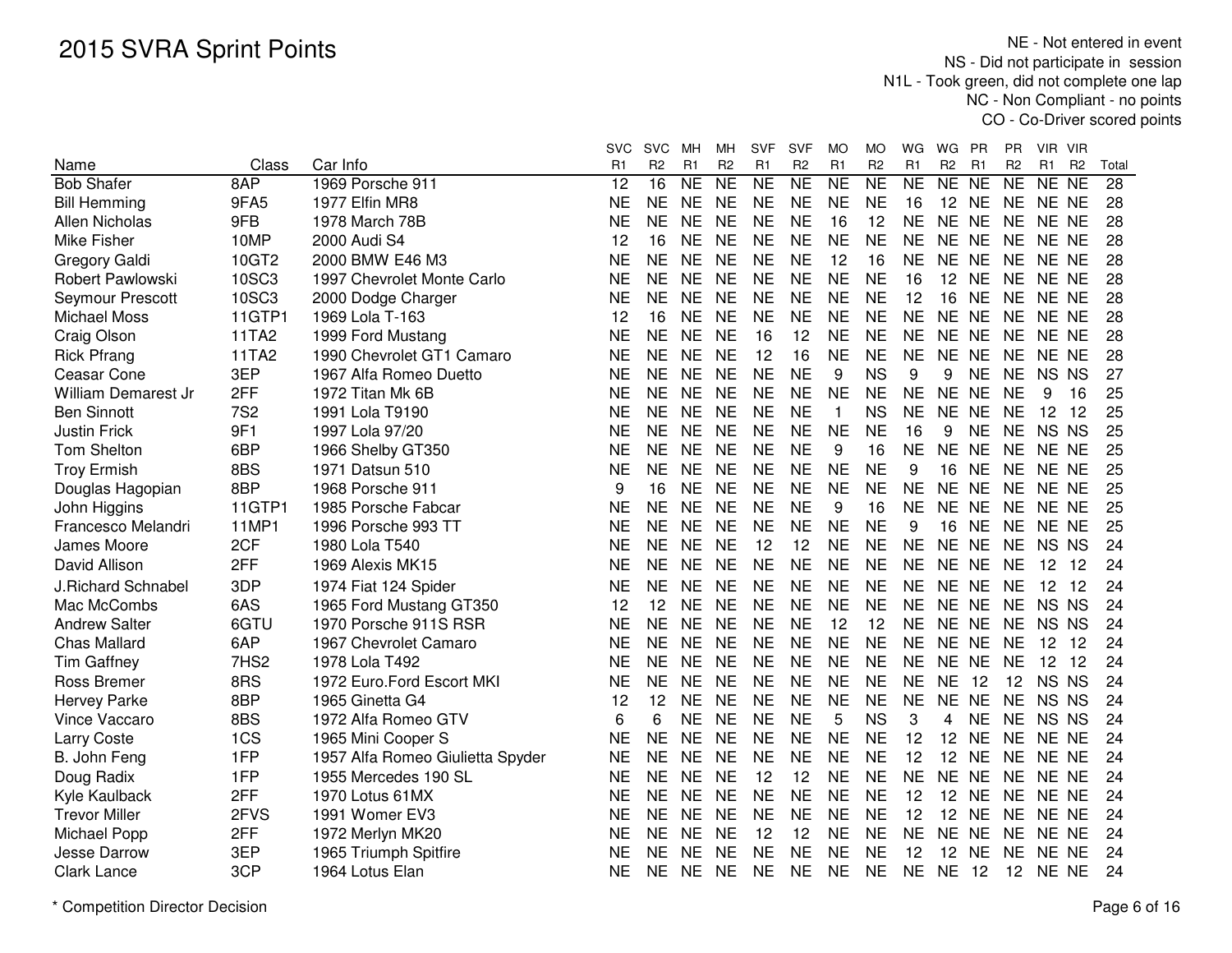|                          |                 |                                  | SVC       | <b>SVC</b>     | мн             | мн             | <b>SVF</b>     | SVF            | MО             | MO             | WG               | WG             | <b>PR</b> | ΡR             | VIR VIR        |                |       |
|--------------------------|-----------------|----------------------------------|-----------|----------------|----------------|----------------|----------------|----------------|----------------|----------------|------------------|----------------|-----------|----------------|----------------|----------------|-------|
| Name                     | Class           | Car Info                         | R1        | R <sub>2</sub> | R <sub>1</sub> | R <sub>2</sub> | R1             | R <sub>2</sub> | R <sub>1</sub> | R <sub>2</sub> | R <sub>1</sub>   | R <sub>2</sub> | R1        | R <sub>2</sub> | R <sub>1</sub> | R <sub>2</sub> | Total |
| Roger Welling            | 3M              | 1985 SCCA Ent. SRF               | NE        | <b>NE</b>      | <b>NE</b>      | <b>NE</b>      | <b>NE</b>      | <b>NE</b>      | <b>NE</b>      | <b>NE</b>      | 12               | 12             | <b>NE</b> | <b>NE</b>      | NE NE          |                | 24    |
| Peter Baselice           | 6TA             | 1970 Ford Mustang Boss 302       | <b>NE</b> | <b>NE</b>      | <b>NE</b>      | <b>NE</b>      | <b>NE</b>      | <b>NE</b>      | <b>NE</b>      | <b>NE</b>      | 12               | 12             | <b>NE</b> | <b>NE</b>      | NE NE          |                | 24    |
| <b>Charles Gladle</b>    | 6GTU            | 1970 Porsche 914/6               | <b>NE</b> | <b>NE</b>      | <b>NE</b>      | <b>NE</b>      | <b>NE</b>      | <b>NE</b>      | <b>NE</b>      | <b>NE</b>      | 12               | 12             | <b>NE</b> | <b>NE</b>      | NE NE          |                | 24    |
| Scott Hackenson          | 6AS             | 1967 Ford Mustang                | <b>NE</b> | <b>NE</b>      | <b>NE</b>      | <b>NE</b>      | <b>NE</b>      | <b>NE</b>      | <b>NE</b>      | <b>NE</b>      | <b>NE</b>        | <b>NE</b>      | 12        | 12             | NE NE          |                | 24    |
| <b>Rick Mooney</b>       | 6AP             | 1968 Chevrolet Corvette Roadster | <b>NE</b> | <b>NE</b>      | <b>NE</b>      | <b>NE</b>      | 12             | 12             | <b>NE</b>      | <b>NE</b>      | <b>NE</b>        | <b>NE</b>      | <b>NE</b> | <b>NE</b>      | NE NE          |                | 24    |
| <b>Tim Roberts</b>       | 7ASR            | 2007 Lola B07/90                 | 12        | <b>NS</b>      | <b>NE</b>      | <b>NE</b>      | 12             | <b>NS</b>      | <b>NE</b>      | <b>NE</b>      | <b>NE</b>        | <b>NE</b>      | <b>NE</b> | <b>NE</b>      | NE NE          |                | 24    |
| <b>James Frank</b>       | 9FB             | 1975 Lola T360 FA                | NE        | <b>NE</b>      | <b>NE</b>      | <b>NE</b>      | <b>NE</b>      | <b>NE</b>      | <b>NE</b>      | <b>NE</b>      | <b>NE</b>        | <b>NE</b>      | 12        | 12             | NE NE          |                | 24    |
| <b>Charles Monk</b>      | 9F1             | 1997 Lola T97/20                 | ΝE        | <b>NE</b>      | <b>NE</b>      | <b>NE</b>      | <b>NE</b>      | <b>NE</b>      | 12             | 12             | <b>NE</b>        | NE NE          |           | <b>NE</b>      | NE NE          |                | 24    |
| Mark Sherwood            | 9F <sub>2</sub> | 1995 Ralt RT41                   | ΝE        | <b>NE</b>      | <b>NE</b>      | <b>NE</b>      | <b>NE</b>      | <b>NE</b>      | <b>NE</b>      | <b>NE</b>      | 12               |                | 12 NE     | <b>NE</b>      | NE NE          |                | 24    |
| Jerry Streckert          | 9F1             | 2004 Van Diemen Formula SCCA     | <b>NE</b> | <b>NE</b>      | <b>NE</b>      | <b>NE</b>      | <b>NE</b>      | <b>NE</b>      | <b>NE</b>      | <b>NE</b>      | <b>NE</b>        | <b>NE</b>      | -12       | 12             | NE NE          |                | 24    |
| Stephen Papalas          | 10SC3           | 1993 Chevrolet Lumina            | 12        | 12             | <b>NE</b>      | <b>NE</b>      | <b>NE</b>      | <b>NE</b>      | <b>NE</b>      | <b>NE</b>      | <b>NE</b>        | NE NE          |           | <b>NE</b>      | NE NE          |                | 24    |
| David Robertson          | 11MP1           | 2006 Ford Doran GT               | <b>NE</b> | <b>NE</b>      | <b>NE</b>      | <b>NE</b>      | <b>NE</b>      | <b>NE</b>      | 12             | 12             | <b>NE</b>        | NE NE          |           | <b>NE</b>      | NE NE          |                | 24    |
| Donald Wannagat          | 8RS             | 1973 Alfa Romeo GTV              | <b>NE</b> | <b>NE</b>      | <b>NE</b>      | <b>NE</b>      | <b>NE</b>      | <b>NE</b>      | $\overline{7}$ | 16             | <b>NE</b>        | NE NE          |           | <b>NE</b>      | NE NE          |                | 23    |
| V Carl George            | 1FP             | 1959 MG A                        | 9         | 12             | <b>NE</b>      | <b>NE</b>      | <b>NE</b>      | <b>NE</b>      | <b>NE</b>      | <b>NE</b>      | <b>NE</b>        | NE NE          |           | <b>NE</b>      | NS NS          |                | 21    |
| <b>Richard Bateman</b>   | 3BS             | 1965 Ford Lotus Cortina          | NE        | <b>NE</b>      | 16             | CO             | <b>NE</b>      | <b>NE</b>      | 5              | <b>NS</b>      | <b>NE</b>        | <b>NE</b>      | <b>NE</b> |                | NE N1L NS      |                | 21    |
| Dave LeBrun              | 3BS             | 1965 Alfa Romeo GTA              | <b>NE</b> | <b>NE</b>      | <b>NE</b>      | <b>NE</b>      | <b>NE</b>      | <b>NE</b>      | <b>NE</b>      | <b>NE</b>      | 9                | 12             | <b>NE</b> | <b>NE</b>      | NE NE          |                | 21    |
| Michael Kaleel           | 5FM             | 1964 Lotus 23B                   | <b>NE</b> | <b>NE</b>      | <b>NE</b>      | <b>NE</b>      | <b>NE</b>      | <b>NE</b>      | <b>NE</b>      | <b>NE</b>      | 9                | 12             | <b>NE</b> | <b>NE</b>      | NE NE          |                | 21    |
| Jim Hamblin              | 8AP             | 1968 Porsche 911                 | <b>NE</b> | <b>NE</b>      | <b>NE</b>      | <b>NE</b>      | <b>NE</b>      | <b>NE</b>      | 5              | <b>NS</b>      | <b>DQ</b>        | 16             | <b>NE</b> | <b>NE</b>      | NE NE          |                | 21    |
| <b>Barb Nevoral</b>      | 8BS             | 1967 Alfa Romeo GTV              | <b>NE</b> | <b>NE</b>      | <b>NE</b>      | <b>NE</b>      | 12             | 9              | <b>NE</b>      | <b>NE</b>      | <b>NE</b>        | <b>NE</b>      | <b>NE</b> | <b>NE</b>      | NE NE          |                | 21    |
| <b>Philip Lewis</b>      | 9FA5            | 1972 Matich A50                  | <b>NE</b> | <b>NE</b>      | <b>NE</b>      | <b>NE</b>      | <b>NE</b>      | <b>NE</b>      | <b>NE</b>      | <b>NE</b>      | 12               | 9              | <b>NE</b> | <b>NE</b>      | NE NE          |                | 21    |
| <b>Kristine Lay</b>      | 3CP             | 1988 Alfa Romeo Spider           | NE        | <b>NE</b>      | <b>NE</b>      | <b>NE</b>      | <b>NE</b>      | <b>NE</b>      | 7              | <b>NS</b>      | 6                | 7              | <b>NE</b> | <b>NE</b>      | NS NS          |                | 20    |
| Peter Ragonetti          | 3BS             | 1966 Alfa Romeo Giulia Sprint    | NΕ        | <b>NE</b>      | <b>NE</b>      | <b>NE</b>      | <b>NE</b>      | <b>NE</b>      | 12             | <b>NS</b>      | N <sub>1</sub> L | 7              | NE        | <b>NE</b>      | NS NS          |                | 19    |
| David Calafato           | <b>7S2</b>      | 2004 Carbir CS2                  | ΝE        | <b>NE</b>      | <b>NE</b>      | <b>NE</b>      | <b>NE</b>      | <b>NE</b>      | <b>NE</b>      | <b>NE</b>      | 6                | 7              | <b>NE</b> | <b>NE</b>      | 3              | 3              | 19    |
| Donald Denomme           | 2CF             | 1980 VanDiemen RF80              | <b>NE</b> | <b>NE</b>      | <b>NE</b>      | <b>NE</b>      | <b>NE</b>      | <b>NE</b>      | <b>NE</b>      | <b>NE</b>      | 7                | 12             | <b>NE</b> | <b>NE</b>      | NE NE          |                | 19    |
| Joseph Cannella          | 3BS             | 1968 Alfa Romeo GTV              | <b>NE</b> | <b>NE</b>      | <b>NE</b>      | <b>NE</b>      | <b>NE</b>      | <b>NE</b>      | $\overline{c}$ | <b>NS</b>      | 16               | 1              | <b>NE</b> | <b>NE</b>      | NE NE          |                | 19    |
| Steven Piantieri         | 3EP             | 1960 Alfa Romeo Giulia Spyder    | 7         | 12             | <b>NE</b>      | <b>NE</b>      | <b>NE</b>      | <b>NE</b>      | <b>NE</b>      | <b>NE</b>      | <b>NE</b>        | <b>NE</b>      | <b>NE</b> | <b>NE</b>      | NE NE          |                | 19    |
| Paul Ricco               | 3DP             | 1962 Triumph TR4                 | <b>NE</b> | <b>NE</b>      | <b>NE</b>      | <b>NE</b>      | $\overline{7}$ | 12             | <b>NE</b>      | <b>NE</b>      | <b>NE</b>        | <b>NE</b>      | <b>NE</b> | <b>NE</b>      | NE NE          |                | 19    |
| Scott Graham             | 6TA             | 1969 Pontiac Firebird            | <b>NE</b> | <b>NE</b>      | <b>NE</b>      | <b>NE</b>      | 7              | 12             | <b>NE</b>      | <b>NE</b>      | <b>NE</b>        | NE NE          |           | <b>NE</b>      | NE NE          |                | 19    |
| Michael Bautz            | <b>7S2</b>      | 1990 Lola T90/90                 | <b>NE</b> | <b>NE</b>      | <b>NE</b>      | <b>NE</b>      | 7              | 12             | <b>NE</b>      | <b>NE</b>      | <b>NE</b>        | <b>NE</b>      | <b>NE</b> | <b>NE</b>      | NE NE          |                | 19    |
| Dominick Incantalupo     | 7BSR            | 1973 Chevron B23                 | <b>NS</b> | 7              | <b>NE</b>      | <b>NE</b>      | <b>NE</b>      | <b>NE</b>      | <b>NE</b>      | <b>NE</b>      | 3                | 9              | <b>NE</b> | <b>NE</b>      | NE NE          |                | 19    |
| <b>Ed Swart</b>          | 7BSR            | 1971 Chevron B19                 | ΝE        | <b>NE</b>      | <b>NE</b>      | <b>NE</b>      | <b>NE</b>      | <b>NE</b>      | <b>NE</b>      | <b>NE</b>      | 7                | 12             | <b>NE</b> | <b>NE</b>      | NE NE          |                | 19    |
| <b>Bernard Bradpiece</b> | 2FF             | 1972 Crossle 20F                 | <b>NE</b> | <b>NE</b>      | <b>NE</b>      | <b>NE</b>      | <b>NE</b>      | <b>NE</b>      | <b>NE</b>      | <b>NE</b>      | 9                | 9              | <b>NE</b> | <b>NE</b>      | NS NS          |                | 18    |
| Ford Heacock             | 3EP             | 1960 Porsche 356B Super 90       | 9         | 9              | <b>NE</b>      | <b>NE</b>      | <b>NE</b>      | <b>NE</b>      | <b>NE</b>      | <b>NE</b>      | <b>NE</b>        | NE NE          |           | <b>NE</b>      | NS NS          |                | 18    |
| <b>Ray Stone</b>         | 3EP             | 1959 Austin Healey Bugeye Sprite | <b>NE</b> | <b>NE</b>      | <b>NE</b>      | <b>NE</b>      | <b>NE</b>      | <b>NE</b>      | <b>NE</b>      | <b>NE</b>      | <b>NE</b>        | <b>NE</b>      | <b>NE</b> | <b>NE</b>      | 9              | 9              | 18    |
| Skip Bryan               | 8BS             | 1972 BMW 2002                    | 9         | 9              | <b>NE</b>      | <b>NE</b>      | <b>NE</b>      | <b>NE</b>      | <b>NE</b>      | <b>NE</b>      | <b>NE</b>        | <b>NE</b>      | <b>NE</b> | <b>NE</b>      | NS NS          |                | 18    |
| <b>Steve Scullen</b>     | 11GTP3          | 2009 Oreca FLM09                 | <b>NE</b> | <b>NE</b>      | <b>NE</b>      | <b>NE</b>      | 12             | <b>NS</b>      | <b>NE</b>      | <b>NE</b>      | 6                | <b>NS</b>      | <b>NE</b> | <b>NE</b>      | NS NS          |                | 18    |
| Joseph Puma              | 1FP             | 1967 MG Midget                   | <b>NE</b> | <b>NE</b>      | <b>NE</b>      | <b>NE</b>      | <b>NE</b>      | <b>NE</b>      | <b>NE</b>      | <b>NE</b>      | 9                | 9              | <b>NE</b> | <b>NE</b>      | NE NE          |                | 18    |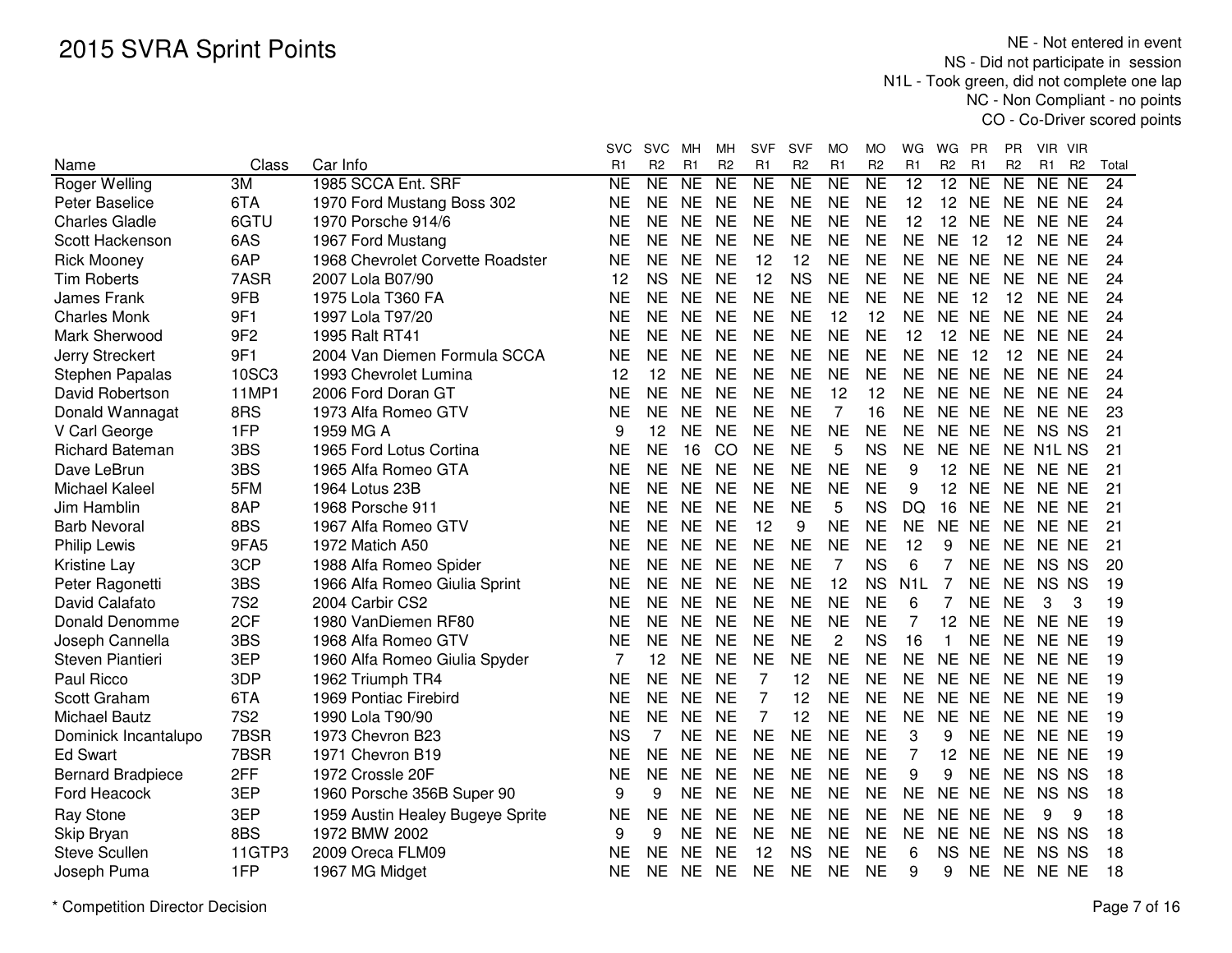|                                  | Class            | Car Info                         | <b>SVC</b><br>R <sub>1</sub> | <b>SVC</b><br>R <sub>2</sub> | мн<br>R <sub>1</sub> | мн<br>R <sub>2</sub> | SVF<br>R <sub>1</sub> | <b>SVF</b><br>R <sub>2</sub> | MO<br>R <sub>1</sub> | MO<br>R <sub>2</sub> | WG<br>R <sub>1</sub> | WG<br>R <sub>2</sub> | <b>PR</b><br>R <sub>1</sub> | PR<br>R <sub>2</sub> | VIR VIR<br>R1 | R <sub>2</sub> | Total           |
|----------------------------------|------------------|----------------------------------|------------------------------|------------------------------|----------------------|----------------------|-----------------------|------------------------------|----------------------|----------------------|----------------------|----------------------|-----------------------------|----------------------|---------------|----------------|-----------------|
| Name<br><b>Adolf Battifarano</b> | 3CP              | 1968 Lotus 7                     | <b>NE</b>                    | NE                           | <b>NE</b>            | $\overline{NE}$      | <b>NE</b>             | $\overline{\sf NE}$          | $\overline{NE}$      | NE                   | <b>NE</b>            | NE                   | 9                           | 9                    | NE NE         |                | $\overline{18}$ |
| Tom Coryn                        | 3CP              | 1965 MG MGB                      | 6                            | 12                           | NE                   | <b>NE</b>            | <b>NE</b>             | <b>NE</b>                    | <b>NE</b>            | <b>NE</b>            | <b>NE</b>            | NE NE                |                             | <b>NE</b>            | NE NE         |                | 18              |
| <b>Ralph Thomas</b>              | 5BSR             | 1978 Mallock Mk 17               | 9                            | 9                            | <b>NE</b>            | <b>NE</b>            | <b>NE</b>             | <b>NE</b>                    | <b>NE</b>            | <b>NE</b>            | <b>NE</b>            | NE NE                |                             | <b>NE</b>            | NE NE         |                | 18              |
| Erich Bollman                    | 6AS              | 1969 Ford Mustang Boss           | <b>NE</b>                    | <b>NE</b>                    | <b>NE</b>            | <b>NE</b>            | <b>NE</b>             | <b>NE</b>                    | <b>NE</b>            | <b>NE</b>            | <b>NE</b>            | <b>NE</b>            | 9                           | 9                    | NE NE         |                | 18              |
| Colby Hillman                    | 6AP              | 1969 Chevrolet Corvette          | 6                            | 12                           | <b>NE</b>            | <b>NE</b>            | <b>NE</b>             | <b>NE</b>                    | <b>NE</b>            | <b>NE</b>            | <b>NE</b>            | NE NE                |                             | <b>NE</b>            | NE NE         |                | 18              |
| <b>Bill Keith</b>                | 6GTO             | 1973 Porsche 911 RSR             | 9                            | 9                            | <b>NE</b>            | <b>NE</b>            | <b>NE</b>             | <b>NE</b>                    | <b>NE</b>            | <b>NE</b>            | <b>NE</b>            | NE NE                |                             | <b>NE</b>            | NE NE         |                | 18              |
| Kim Walker                       | 6AP              | 1969 Chevrolet Corvette          | NE                           | <b>NE</b>                    | <b>NE</b>            | <b>NE</b>            | <b>NE</b>             | <b>NE</b>                    | <b>NE</b>            | <b>NE</b>            | 9                    | 9                    | <b>NE</b>                   | <b>NE</b>            | NE NE         |                | 18              |
| <b>Walter Vollrath</b>           | 7BSR             | 1973 Chevron B23                 | NE                           | <b>NE</b>                    | <b>NE</b>            | <b>NE</b>            | 6                     | 12                           | <b>NE</b>            | <b>NE</b>            | <b>NE</b>            | NE NE                |                             | <b>NE</b>            | NE NE         |                | 18              |
| Jim Peruto                       | 8RS              | 1985 Mercedes 190 E              | NE                           | <b>NE</b>                    | <b>NE</b>            | <b>NE</b>            | <b>NE</b>             | <b>NE</b>                    | <b>NE</b>            | <b>NE</b>            | 5                    | 12                   | -1                          | <b>NS</b>            | NE NE         |                | 18              |
| <b>Terry Stahly</b>              | 8BS              | 1972 Alfa Romeo GTV              | NE                           | <b>NE</b>                    | <b>NE</b>            | <b>NE</b>            | <b>NE</b>             | <b>NE</b>                    | 4                    | <b>NS</b>            | 7                    | 7                    | <b>NE</b>                   | <b>NE</b>            | NE NE         |                | 18              |
| <b>Andrew Voruz</b>              | 9F1              | 1997 Lola T97/20                 | <b>NE</b>                    | <b>NE</b>                    | <b>NE</b>            | <b>NE</b>            | 6                     | 12                           | <b>NE</b>            | <b>NE</b>            | <b>NE</b>            | NE NE                |                             | <b>NE</b>            | NE NE         |                | 18              |
| Chris Livengood                  | <b>7S2</b>       | 2004 Carbir S2                   | <b>NE</b>                    | <b>NE</b>                    | <b>NE</b>            | <b>NE</b>            | <b>NE</b>             | <b>NE</b>                    | 16                   | $\mathbf{1}$         | <b>NE</b>            | NE NE                |                             | <b>NE</b>            | NS NS         |                | 17              |
| <b>Robert Fairbanks</b>          | 1DS              | 1962 Austin Cooper               | <b>NE</b>                    | <b>NE</b>                    | <b>NE</b>            | <b>NE</b>            | <b>NE</b>             | <b>NE</b>                    | <b>NE</b>            | <b>NE</b>            | 16                   | $\mathbf{1}$         | <b>NE</b>                   | <b>NE</b>            | NE NE         |                | 17              |
| J.J. Rodman Jr.                  | 1PW              | 1939 Ford Sprintcar              | <b>NE</b>                    | <b>NE</b>                    | <b>NE</b>            | <b>NE</b>            | <b>NE</b>             | <b>NE</b>                    | $\mathbf{1}$         | 16                   | <b>NE</b>            | NE NE                |                             | <b>NE</b>            | NE NE         |                | 17              |
| <b>Bob Albert</b>                | 2PCF             | 1988 Chevron B67                 | <b>NE</b>                    | <b>NE</b>                    | <b>NE</b>            | <b>NE</b>            | <b>NE</b>             | <b>NE</b>                    | <b>NS</b>            | $\mathbf{1}$         | 16                   | <b>NS</b>            | <b>NE</b>                   | <b>NE</b>            | NE NE         |                | 17              |
| <b>Bobby Brown</b>               | 2FB              | 1971 Brabham BT35                | <b>NE</b>                    | <b>NE</b>                    | <b>NE</b>            | <b>NE</b>            | <b>NE</b>             | <b>NE</b>                    | <b>NE</b>            | <b>NE</b>            | 16                   | 1                    | <b>NE</b>                   | <b>NE</b>            | NE NE         |                | 17              |
| Bernie Chodosh                   | 5GT              | 1959 Chevrolet Corvette          | <b>NE</b>                    | <b>NE</b>                    | 16                   | $\mathbf{1}$         | <b>NE</b>             | <b>NE</b>                    | <b>NE</b>            | <b>NE</b>            | <b>NE</b>            | NE NE                |                             | <b>NE</b>            | NE NE         |                | 17              |
| David Hale                       | 7VS <sub>2</sub> | 1985 Lola T598                   | NE                           | <b>NE</b>                    | <b>NE</b>            | <b>NE</b>            | <b>NE</b>             | <b>NE</b>                    | 5                    | 12                   | <b>NE</b>            | NE NE                |                             | <b>NE</b>            | NE NE         |                | 17              |
| Howard Liebengood                | 7ASR             | 1990 Dodge Shelby Can Am         | <b>NE</b>                    | <b>NE</b>                    | <b>NE</b>            | <b>NE</b>            | <b>NE</b>             | <b>NE</b>                    | <b>NE</b>            | <b>NE</b>            | <b>NE</b>            | NE 16                |                             | 1                    | NE NE         |                | 17              |
| Theo Bean                        | 11GTP3           | 2008 Courage Oreca LMP1          | 16                           | 1                            | <b>NE</b>            | <b>NE</b>            | <b>NE</b>             | <b>NE</b>                    | <b>NE</b>            | <b>NE</b>            | <b>NE</b>            | NE NE                |                             | <b>NE</b>            | NE NE         |                | 17              |
| <b>Mickey Mills</b>              | 11MP2            | 2004 BMW M3                      | 16                           | 1                            | <b>NE</b>            | <b>NE</b>            | <b>NE</b>             | <b>NE</b>                    | <b>NE</b>            | <b>NE</b>            | <b>NE</b>            | NE NE                |                             | <b>NE</b>            | NE NE         |                | 17              |
| <b>Eric Russell</b>              | 1FP              | 1961 MG A                        | <b>NE</b>                    | <b>NE</b>                    | <b>NE</b>            | <b>NE</b>            | <b>NE</b>             | <b>NE</b>                    | <b>NE</b>            | <b>NE</b>            | <b>NE</b>            | NE NE                |                             | <b>NE</b>            | <b>NS 16</b>  |                | 16              |
| Les Bowers                       | 2FF              | 1971 Hawke DL2a                  | <b>NE</b>                    | <b>NE</b>                    | <b>NE</b>            | <b>NE</b>            | <b>NE</b>             | <b>NE</b>                    | <b>NE</b>            | <b>NE</b>            | <b>NE</b>            | NE NE                |                             | <b>NE</b>            | 16 N1L        |                | 16              |
| Roger Barton                     | 3BS              | 1965 Ford Lotus Cortina          | <b>NE</b>                    | <b>NE</b>                    | CO                   | 16                   | <b>NE</b>             | <b>NE</b>                    | <b>NE</b>            | <b>NE</b>            | <b>NE</b>            | NE NE                |                             | <b>NE</b>            | NS NS         |                | 16              |
| Goran Nyberg                     | 3EP              | 1965 Volvo P1800S                | 16                           | <b>NS</b>                    | <b>NE</b>            | <b>NE</b>            | <b>NE</b>             | <b>NE</b>                    | <b>NE</b>            | <b>NE</b>            | <b>NE</b>            | NE NE                |                             | <b>NE</b>            | NS NS         |                | 16              |
| David Bane                       | 3DP              | 1965 MG B                        | <b>NE</b>                    | <b>NE</b>                    | <b>NE</b>            | <b>NE</b>            | <b>NE</b>             | <b>NE</b>                    | <b>NE</b>            | <b>NE</b>            | <b>NE</b>            | NE NE                |                             | <b>NE</b>            | 9             | 7              | 16              |
| David Neidell                    | 4CM              | 1959 Kellison J-5                | NE                           | <b>NE</b>                    | <b>NE</b>            | <b>NE</b>            | <b>NE</b>             | <b>NE</b>                    | <b>NE</b>            | <b>NE</b>            | <b>NE</b>            | NE NE                |                             | <b>NE</b>            | 16 NS         |                | 16              |
| <b>Tony Parella</b>              | 4BP              | 1958 Chevrolet Corvette Roadster | NE                           | <b>NE</b>                    | CO                   | 16                   | <b>NE</b>             | <b>NE</b>                    | <b>NE</b>            | <b>NE</b>            | <b>NE</b>            | NE NE                |                             | <b>NE</b>            | NS NS         |                | 16              |
| Larry Ligas                      | 6AP              | 1961 Jaguar XKE                  | 16                           | <b>NS</b>                    | <b>NE</b>            | <b>NE</b>            | <b>NE</b>             | <b>NE</b>                    | <b>NE</b>            | <b>NE</b>            | <b>NE</b>            | NE NE                |                             | <b>NE</b>            | NS NS         |                | 16              |
| <b>Tony Parella</b>              | 6BP              | 1972 Chevrolet Corvette          | NE                           | <b>NE</b>                    | <b>NS</b>            | 16                   | <b>NE</b>             | <b>NE</b>                    | <b>NE</b>            | <b>NE</b>            | <b>NE</b>            | NE NE                |                             | <b>NE</b>            | NS NS         |                | 16              |
| Jack Freehoff                    | 7HS2             | 1983 March 83S                   | <b>NE</b>                    | <b>NE</b>                    | <b>NE</b>            | <b>NE</b>            | <b>NE</b>             | <b>NE</b>                    | <b>NE</b>            | <b>NE</b>            | CO                   | 16                   | <b>NE</b>                   | <b>NE</b>            | NS NS         |                | 16              |
| Gary Holcomb                     | 7VS <sub>2</sub> | 1985 Swift DB2                   | <b>NE</b>                    | <b>NE</b>                    | <b>NE</b>            | <b>NE</b>            | <b>NE</b>             | <b>NE</b>                    | 9                    | 7                    | <b>NE</b>            | NE NE                |                             | <b>NE</b>            | NS NS         |                | 16              |
| <b>Bob Lovenson</b>              | 7VS <sub>2</sub> | 1986 Swift DB2                   | NE                           | <b>NE</b>                    | <b>NE</b>            | <b>NE</b>            | <b>NE</b>             | <b>NE</b>                    | $\overline{7}$       | 9                    | <b>NE</b>            | NE NE                |                             | <b>NE</b>            | NS NS         |                | 16              |
| Frank Beck                       | 8BP              | 1972 Porsche 914/6               | NE                           | <b>NE</b>                    | <b>NE</b>            | <b>NE</b>            | <b>NE</b>             | <b>NE</b>                    | <b>NE</b>            | <b>NE</b>            | <b>NE</b>            | NE NE                |                             | <b>NE</b>            | 16 NS         |                | 16              |
| <b>Bob Leitzinger</b>            | 8RS              | 1969 Datsun PL510                | NE                           | <b>NE</b>                    | <b>NE</b>            | <b>NE</b>            | <b>NE</b>             | <b>NE</b>                    | <b>NE</b>            | <b>NE</b>            | 9                    | 7                    | <b>NE</b>                   | <b>NE</b>            | NS NS         |                | 16              |
| Paul Stinson                     | 8CP              | 1963 Lotus Super 7               | NE                           | <b>NE</b>                    | <b>NE</b>            | <b>NE</b>            | <b>NE</b>             | <b>NE</b>                    | 16                   | <b>NS</b>            | <b>NE</b>            | <b>NE</b>            | <b>NE</b>                   | <b>NE</b>            | NS NS         |                | 16              |
| Michael Snowdon                  | 9FA              | 1971 GRD 272F2                   | NE                           | <b>NE</b>                    | <b>NE</b>            | <b>NE</b>            | <b>NE</b>             | <b>NE</b>                    | <b>NE</b>            | <b>NE</b>            | <b>NE</b>            | NE NE                |                             | <b>NE</b>            | 16            | <b>NS</b>      | 16              |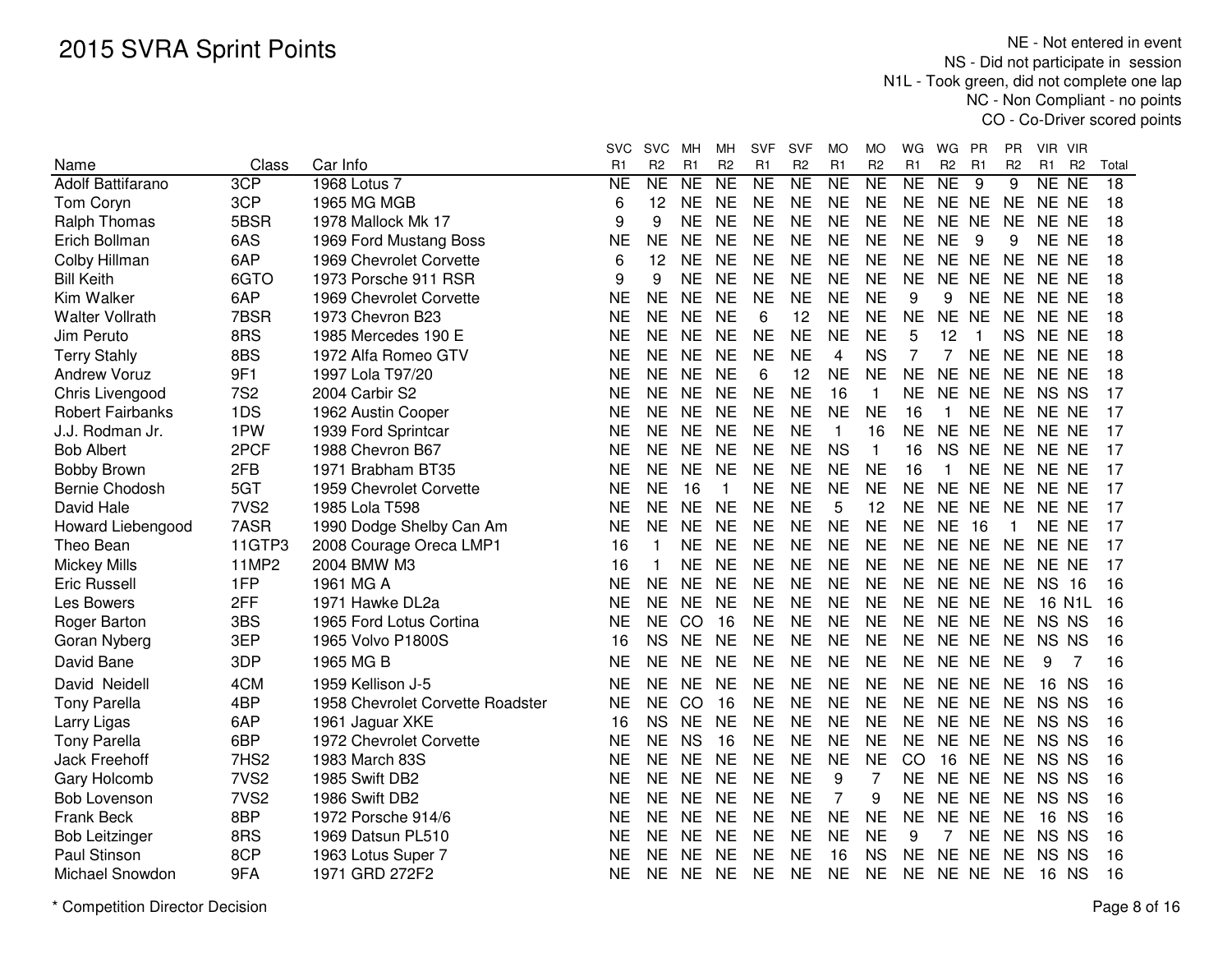|                               |                  |                                  | svc                         | <b>SVC</b>           | мн                          | MН                          | <b>SVF</b>                  | <b>SVF</b>                  | МO                          | MO                               | WG                          | WG                      | PR             | PR.                         | VIR VIR                                             |             |
|-------------------------------|------------------|----------------------------------|-----------------------------|----------------------|-----------------------------|-----------------------------|-----------------------------|-----------------------------|-----------------------------|----------------------------------|-----------------------------|-------------------------|----------------|-----------------------------|-----------------------------------------------------|-------------|
| Name                          | Class<br>10GT2   | Car Info<br>1995 BMW M3          | R <sub>1</sub><br><b>NE</b> | R <sub>2</sub><br>NE | R <sub>1</sub><br><b>NE</b> | R <sub>2</sub><br><b>NE</b> | R <sub>1</sub><br><b>NE</b> | R <sub>2</sub><br><b>NE</b> | R <sub>1</sub><br><b>NE</b> | R <sub>2</sub><br>N <sub>E</sub> | R <sub>1</sub><br><b>NE</b> | R <sub>2</sub><br>NE NE | R <sub>1</sub> | R <sub>2</sub><br><b>NE</b> | R <sub>1</sub><br>R <sub>2</sub><br>16<br><b>NS</b> | Total<br>16 |
| Roger Gillispie<br>Phil Lasco | 10MP             | 2000 Panoz GTS                   | 16                          | <b>NS</b>            | <b>NE</b>                   | <b>NE</b>                   | <b>NE</b>                   | <b>NE</b>                   | <b>NE</b>                   | <b>NE</b>                        | <b>NE</b>                   | NE NE                   |                | <b>NE</b>                   | NS NS                                               | 16          |
| James Cullen                  | <b>11MP2</b>     |                                  | <b>NE</b>                   | <b>NE</b>            | <b>NE</b>                   | <b>NE</b>                   | 16                          | <b>NS</b>                   | <b>NE</b>                   | <b>NE</b>                        | <b>NE</b>                   | NE NE                   |                | <b>NE</b>                   | NS NS                                               | 16          |
| <b>Bob Koons</b>              | 1FJ1             | 2007 Porsche GT3 Cup             | <b>NE</b>                   | <b>NE</b>            | <b>NE</b>                   | <b>NE</b>                   | <b>NE</b>                   | <b>NE</b>                   | <b>NE</b>                   | <b>NE</b>                        | 16                          | <b>NS</b>               | <b>NE</b>      | <b>NE</b>                   | NE NE                                               | 16          |
|                               |                  | 1961 Lotus 20                    |                             |                      |                             |                             |                             |                             |                             |                                  |                             |                         |                |                             |                                                     |             |
| Dan Hayes                     | 2FF              | 1972 Titan MK VIB                | <b>NE</b>                   | <b>NE</b>            | <b>NE</b>                   | <b>NE</b>                   | 9                           | 7                           | <b>NE</b>                   | <b>NE</b>                        | <b>NE</b>                   | NE NE                   |                | <b>NE</b>                   | NE NE                                               | 16          |
| J.R. Mitchell                 | 2FJ <sub>2</sub> | 1960 Lotus 18                    | NE                          | <b>NE</b>            | <b>NE</b>                   | <b>NE</b>                   | <b>NE</b>                   | <b>NE</b>                   | <b>NE</b>                   | <b>NE</b>                        | <b>NE</b>                   | <b>NE</b><br>16         |                | <b>NS</b>                   | NE NE                                               | 16          |
| <b>Tyler Pappas</b>           | 2CF              | 1981 Van Dieman FF               | NΕ                          | <b>NE</b>            | <b>NE</b>                   | <b>NE</b>                   | <b>NE</b>                   | <b>NE</b>                   | 16                          | <b>NS</b>                        | <b>NE</b>                   | NE NE                   |                | <b>NE</b>                   | NE NE                                               | 16          |
| <b>Rich Stadther</b>          | 2FF              | 1970 Dulon LD 9                  | ΝE                          | <b>NE</b>            | <b>NE</b>                   | <b>NE</b>                   | 7                           | 9                           | <b>NE</b>                   | <b>NE</b>                        | <b>NE</b>                   | NE NE                   |                | <b>NE</b>                   | NE NE                                               | 16          |
| Lorne Fritz                   | 3EP              | 1959 Triumph TR3                 | <b>NE</b>                   | <b>NE</b>            | <b>NE</b>                   | <b>NE</b>                   | <b>NE</b>                   | <b>NE</b>                   | <b>NE</b>                   | <b>NE</b>                        | 7                           | 9                       | <b>NE</b>      | <b>NE</b>                   | NE NE                                               | 16          |
| Mark Heinzelman               | 3DP              | 1973 Porsche 914/4               | <b>NE</b>                   | <b>NE</b>            | <b>NE</b>                   | <b>NE</b>                   | <b>NE</b>                   | <b>NE</b>                   | <b>NE</b>                   | <b>NE</b>                        | 16                          | NS NE                   |                |                             | NE NE NE                                            | 16          |
| James Jackson                 | 3CP              | 1964 Porsche 356                 | <b>NE</b>                   | <b>NE</b>            | <b>NE</b>                   | <b>NE</b>                   | 7                           | 9                           | <b>NE</b>                   | N                                | <b>NE</b>                   | NE NE                   |                | <b>NE</b>                   | NE NE                                               | 16          |
| <b>Jack Boxstrom</b>          | 4BM              | 1960 Chaparral 1 Sports Racer    | <b>NE</b>                   | <b>NE</b>            | <b>NE</b>                   | <b>NE</b>                   | <b>NE</b>                   | <b>NE</b>                   | <b>NE</b>                   | <b>NE</b>                        | 16                          | NS NE                   |                | <b>NE</b>                   | NE NE                                               | 16          |
| <b>Todd Stuckart</b>          | 4BM              | 1959 Demar Devin                 | <b>NE</b>                   | <b>NE</b>            | <b>NE</b>                   | <b>NE</b>                   | 16                          | <b>NS</b>                   | <b>NE</b>                   | <b>NE</b>                        | <b>NE</b>                   | NE NE                   |                | <b>NE</b>                   | NE NE                                               | 16          |
| Graham Adelman                | 5FM              | 1962 Lotus 23B                   | <b>NE</b>                   | <b>NE</b>            | <b>NE</b>                   | <b>NE</b>                   | <b>NE</b>                   | <b>NE</b>                   | <b>NS</b>                   | 16                               | <b>NE</b>                   | NE NE                   |                | <b>NE</b>                   | NE NE                                               | 16          |
| Dan Cowdrey                   | 5ASR             | 1966 Lola T70 Mark II            | <b>NE</b>                   | <b>NE</b>            | <b>NE</b>                   | <b>NE</b>                   | <b>NE</b>                   | <b>NE</b>                   | CO                          | 16                               | <b>NE</b>                   | NE NE                   |                | <b>NE</b>                   | NE NE                                               | 16          |
| Mike Kaske                    | 5BSR             | 1964 Causey Special              | <b>NE</b>                   | <b>NE</b>            | <b>NE</b>                   | <b>NE</b>                   | 16                          | <b>NS</b>                   | <b>NE</b>                   | <b>NE</b>                        | <b>NE</b>                   | NE NE                   |                | <b>NE</b>                   | NE NE                                               | 16          |
| John Fridirici                | 6BP              | 1966 Shelby GT350                | <b>NE</b>                   | <b>NE</b>            | <b>NE</b>                   | <b>NE</b>                   | 16                          | <b>NS</b>                   | <b>NE</b>                   | <b>NE</b>                        | <b>NE</b>                   | NE NE                   |                | <b>NE</b>                   | NE NE                                               | 16          |
| <b>Bill Glavin</b>            | 6GTO             | 1972 BMW 3.0 CSL                 | <b>NE</b>                   | <b>NE</b>            | <b>NE</b>                   | <b>NE</b>                   | <b>NE</b>                   | <b>NE</b>                   | <b>NE</b>                   | <b>NE</b>                        | 16                          | <b>NS</b><br><b>NE</b>  |                | <b>NE</b>                   | NE NE                                               | 16          |
| <b>Scott Heckert</b>          | 6BP              | 1966 Chevrolet Corvette Stingray | <b>NE</b>                   | <b>NE</b>            | <b>NE</b>                   | <b>NE</b>                   | <b>NE</b>                   | <b>NE</b>                   | 16                          | <b>NS</b>                        | <b>NE</b>                   | NE NE                   |                | <b>NE</b>                   | NE NE                                               | 16          |
| Michael Kehoe                 | 6AP              | 1972 Chevrolet Corvette Roadster | <b>NE</b>                   | <b>NE</b>            | <b>NE</b>                   | <b>NE</b>                   | $\overline{7}$              | 9                           | <b>NE</b>                   | <b>NE</b>                        | <b>NE</b>                   | NE NE                   |                | <b>NE</b>                   | NE NE                                               | 16          |
| <b>Robert Blain</b>           | 7ASR             | 1975 March 75S                   | NΕ                          | <b>NE</b>            | <b>NE</b>                   | <b>NE</b>                   | 16                          | <b>NS</b>                   | <b>NE</b>                   | <b>NE</b>                        | NE                          | NE NE                   |                | NE                          | NE NE                                               | 16          |
| James Freeman                 | 7ASR             | 1968 Matich SR3                  | 16                          | CO                   | <b>NE</b>                   | <b>NE</b>                   | <b>NE</b>                   | <b>NE</b>                   | <b>NE</b>                   | <b>NE</b>                        | <b>NE</b>                   | NE NE                   |                | <b>NE</b>                   | NE NE                                               | 16          |
| Dennis Gernert                | 7HS <sub>2</sub> | 1983 March 83S                   | <b>NE</b>                   | <b>NE</b>            | <b>NE</b>                   | <b>NE</b>                   | <b>NE</b>                   | <b>NE</b>                   | <b>NE</b>                   | <b>NE</b>                        | 16                          | CO NE                   |                | <b>NE</b>                   | NE NE                                               | 16          |
| <b>Howard Katz</b>            | 7BSR             | 1975 Toj 205C                    | <b>NE</b>                   | <b>NE</b>            | <b>NE</b>                   | <b>NE</b>                   | <b>NE</b>                   | <b>NE</b>                   | <b>NE</b>                   | <b>NE</b>                        | 16                          | NS NE                   |                | <b>NE</b>                   | NE NE                                               | 16          |
| <b>Chris MacAllister</b>      | 7M               | 1972 JW AE Mirage M6             | <b>NE</b>                   | <b>NE</b>            | <b>NE</b>                   | <b>NE</b>                   | <b>NE</b>                   | <b>NE</b>                   | 16                          | <b>NS</b>                        | <b>NE</b>                   | <b>NE</b>               | <b>NE</b>      | <b>NE</b>                   | NE NE                                               | 16          |
| <b>Ronald Pace</b>            | 7BSR             | 1979 Lola T492/496               | NE                          | <b>NE</b>            | <b>NE</b>                   | <b>NE</b>                   | 7                           | 9                           | <b>NE</b>                   | <b>NE</b>                        | <b>NE</b>                   | <b>NE</b><br><b>NE</b>  |                | <b>NE</b>                   | NE NE                                               | 16          |
| <b>Timothy Sands</b>          | 7VS <sub>2</sub> | 1986 Swift DB2                   | <b>NE</b>                   | <b>NE</b>            | <b>NE</b>                   | <b>NE</b>                   | 16                          | <b>NS</b>                   | <b>NE</b>                   | <b>NE</b>                        | <b>NE</b>                   | NE NE                   |                | <b>NE</b>                   | NE NE                                               | 16          |
| George Calfo                  | 8BP              | 1965 Porsche 911                 | 16                          | <b>NS</b>            | <b>NE</b>                   | <b>NE</b>                   | <b>NE</b>                   | <b>NE</b>                   | <b>NE</b>                   | <b>NE</b>                        | <b>NE</b>                   | NE NE                   |                | <b>NE</b>                   | NE NE                                               | 16          |
| Craig Chima                   | 8AP              | 1963 Ginetta G4 R                | NE                          | <b>NE</b>            | <b>NE</b>                   | <b>NE</b>                   | <b>NE</b>                   | <b>NE</b>                   | 16                          | <b>NS</b>                        | <b>NE</b>                   | NE NE                   |                | <b>NE</b>                   | NE NE                                               | 16          |
| John Deford                   | 8BP              | 1973 Porsche 914/6               | <b>NE</b>                   | <b>NE</b>            | 16                          | <b>NS</b>                   | <b>NE</b>                   | <b>NE</b>                   | <b>NE</b>                   | <b>NE</b>                        | <b>NE</b>                   | NE NE                   |                | <b>NE</b>                   | NE NE                                               | 16          |
| <b>Jeff Fisher</b>            | 8BP              | 1964 Lotus Elan 26R              | 7                           | 9                    | <b>NE</b>                   | <b>NE</b>                   | <b>NE</b>                   | <b>NE</b>                   | <b>NE</b>                   | <b>NE</b>                        | <b>NE</b>                   | <b>NE</b>               | <b>NE</b>      | NE.                         | NE NE                                               | 16          |
| Joe Hoover                    | 8AP              | 1975 Porsche 914/6               | <b>NE</b>                   | <b>NE</b>            | <b>NE</b>                   | <b>NE</b>                   | <b>NE</b>                   | <b>NE</b>                   | <b>NE</b>                   | <b>NE</b>                        | <b>NE</b>                   | <b>NE</b>               | 16             |                             | N1L NE NE                                           | 16          |
| Dan McChesney                 | 8AP              | 1973 Porsche 911 RS              | <b>NE</b>                   | <b>NE</b>            | <b>NE</b>                   | <b>NE</b>                   | <b>NE</b>                   | <b>NE</b>                   | <b>NE</b>                   | <b>NE</b>                        | 9                           | $\overline{7}$          | <b>NE</b>      | <b>NE</b>                   | NE NE                                               | 16          |
| Gary Glojek                   | 9F <sub>2</sub>  | 1990 Swift DB4                   | <b>NE</b>                   | <b>NE</b>            | <b>NE</b>                   | <b>NE</b>                   | 16                          | <b>NS</b>                   | <b>NE</b>                   | <b>NE</b>                        | <b>NE</b>                   | NE NE                   |                | <b>NE</b>                   | NE NE                                               | 16          |
| <b>Philip Harris</b>          | 9FB              | 1980 March Formula Atlantic      | NΕ                          | <b>NE</b>            | <b>NE</b>                   | <b>NE</b>                   | <b>NE</b>                   | <b>NE</b>                   | N <sub>1</sub> L            | <b>NS</b>                        | 16                          | NS NE                   |                | NE.                         | NE NE                                               | 16          |
| Alex MacAllister              | 9FB              | 1977 Ralt RT1                    | NE                          | <b>NE</b>            | <b>NE</b>                   | <b>NE</b>                   | <b>NE</b>                   | <b>NE</b>                   | <b>NS</b>                   | 16                               | NE                          | NE NE                   |                | <b>NE</b>                   | NE NE                                               | 16          |
| Joel Quadracci                | 9F1              | 1997 Lola T97/20                 | <b>NE</b>                   | <b>NE</b>            | <b>NE</b>                   | <b>NE</b>                   | 16                          | <b>NS</b>                   | <b>NE</b>                   | <b>NE</b>                        | <b>NE</b>                   | NE NE                   |                |                             | NE NE NE                                            | 16          |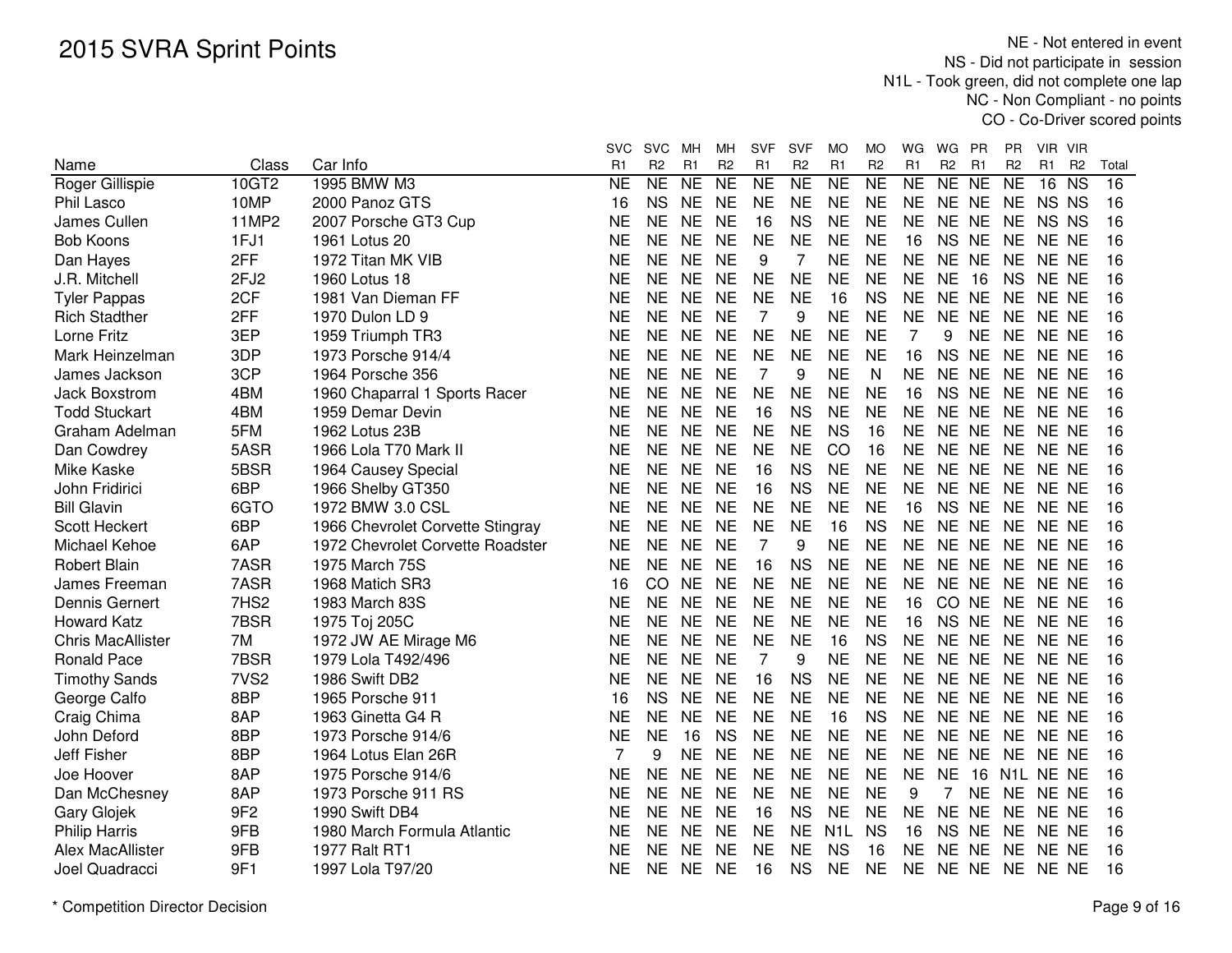|                          |              |                                  | SVC            | <b>SVC</b>          | MН             | MН              | SVF            | <b>SVF</b>     | MO              | MO             | WG                     | WG             | <b>PR</b>      | PR                     | VIR VIR                          |                 |  |
|--------------------------|--------------|----------------------------------|----------------|---------------------|----------------|-----------------|----------------|----------------|-----------------|----------------|------------------------|----------------|----------------|------------------------|----------------------------------|-----------------|--|
| Name                     | Class        | Car Info                         | R1             | R <sub>2</sub>      | R <sub>1</sub> | R <sub>2</sub>  | R <sub>1</sub> | R <sub>2</sub> | R <sub>1</sub>  | R <sub>2</sub> | R <sub>1</sub>         | R <sub>2</sub> | R <sub>1</sub> | R <sub>2</sub>         | R <sub>1</sub><br>R <sub>2</sub> | Total           |  |
| John Ash                 | 10SC3        | 1994 Ford Thunderbird            | <b>NE</b>      | $\overline{\sf NE}$ | <b>NE</b>      | $\overline{NE}$ | <b>NE</b>      | N <sub>E</sub> | $\overline{NE}$ | N <sub>E</sub> | $\overline{\text{NE}}$ | <b>NE</b>      | 16             | $\overline{\text{NS}}$ | NE NE                            | $\overline{16}$ |  |
| Karman Cusack            | 10GT1        | 1985 Pontiac Firebird            | 7              | 9                   | <b>NE</b>      | <b>NE</b>       | <b>NE</b>      | <b>NE</b>      | <b>NE</b>       | <b>NE</b>      | <b>NE</b>              | NE NE          |                | <b>NE</b>              | NE NE                            | 16              |  |
| Dave Handy               | <b>10SC2</b> | 1992 Chevrolet Monte Carlo       | NΕ             | <b>NE</b>           | <b>NE</b>      | <b>NE</b>       | <b>NE</b>      | <b>NE</b>      | <b>NE</b>       | <b>NE</b>      | 16                     | <b>NS</b>      | <b>NE</b>      | <b>NE</b>              | NE NE                            | 16              |  |
| <b>Robert Gewirtz</b>    | 11GTP3       | 2003 Riley MKXI                  | <b>NE</b>      | <b>NE</b>           | <b>NE</b>      | <b>NE</b>       | <b>NE</b>      | <b>NE</b>      | 16              | <b>NS</b>      | <b>NE</b>              | <b>NE</b>      | <b>NE</b>      | <b>NE</b>              | NE NE                            | 16              |  |
| Mark Greenberg           | 11MP1        | 2005 Pontiac GTOR                | <b>NE</b>      | <b>NE</b>           | <b>NE</b>      | <b>NE</b>       | <b>NE</b>      | <b>NE</b>      | <b>NE</b>       | <b>NE</b>      | 16                     | <b>NS</b>      | <b>NE</b>      | <b>NE</b>              | NE NE                            | 16              |  |
| <b>Thomas Martin III</b> | 11MP2        | 2006 Porsche GT3 Cup             | <b>NE</b>      | <b>NE</b>           | <b>NE</b>      | <b>NE</b>       | <b>NE</b>      | <b>NE</b>      | 16              | <b>NS</b>      | <b>NE</b>              | NE NE          |                | <b>NE</b>              | NE NE                            | 16              |  |
| <b>Adam Yunis</b>        | 11MP2        | 2013 Porsche GT3 Cup             | <b>NE</b>      | <b>NE</b>           | 16             | <b>NS</b>       | <b>NE</b>      | <b>NE</b>      | <b>NE</b>       | <b>NE</b>      | <b>NE</b>              | <b>NE</b>      | <b>NE</b>      | <b>NE</b>              | NE NE                            | 16              |  |
| James Hanna              | <b>7S2</b>   | 1987 Tiga SL87                   | ΝE             | <b>NE</b>           | <b>NE</b>      | <b>NE</b>       | <b>NE</b>      | <b>NE</b>      | $\mathbf{1}$    | $\mathbf{1}$   | 5                      | 6              | <b>NE</b>      | <b>NE</b>              | $\mathbf{2}$<br><b>NS</b>        | 15              |  |
| Patrick Bean             | 10GT1        | 1975 Chevrolet Dekon Monza       | 9              | 6                   | <b>NE</b>      | <b>NE</b>       | <b>NE</b>      | <b>NE</b>      | <b>NE</b>       | <b>NE</b>      | <b>NE</b>              | NE NE          |                | <b>NE</b>              | NE NE                            | 15              |  |
| Stephen Konsin Jr.       | 1FP          | 1961 MG A                        | 7              | 7                   | <b>NE</b>      | <b>NE</b>       | <b>NE</b>      | <b>NE</b>      | <b>NE</b>       | <b>NE</b>      | <b>NE</b>              | NE NE          |                | <b>NE</b>              | NE NE                            | 14              |  |
| <b>Alan Costich</b>      | 3EP          | 1968 MG BGT                      | <b>NE</b>      | <b>NE</b>           | <b>NE</b>      | <b>NE</b>       | <b>NE</b>      | <b>NE</b>      | <b>NE</b>       | <b>NE</b>      | 9                      | 5              | <b>NE</b>      | <b>NE</b>              | NE NE                            | 14              |  |
| David Hinz               | 3CP          | 1960 Porsche 356B                | 3              | 7                   | <b>NE</b>      | <b>NE</b>       | <b>NE</b>      | <b>NE</b>      | 4               | <b>NS</b>      | <b>NE</b>              | NE NE          |                | <b>NE</b>              | NE NE                            | 14              |  |
| <b>Cliff Murray</b>      | 3CP          | 1955 Porsche 356                 | 2              | <b>NS</b>           | <b>NE</b>      | <b>NE</b>       | <b>NE</b>      | <b>NE</b>      | 12              | <b>NS</b>      | <b>NE</b>              | NE NE          |                | <b>NE</b>              | NE NE                            | 14              |  |
| Chip Halverson           | 5ASR         | 1976 Chevron B36                 | 1              |                     | <b>NE</b>      | <b>NE</b>       | 12             | <b>NS</b>      | <b>NE</b>       | <b>NE</b>      | <b>NE</b>              | NE NE          |                | <b>NE</b>              | NE NE                            | 14              |  |
| Michel Defenbau          | 6GTO         | 1973 Porsche 911 RSR             | 7              |                     | <b>NE</b>      | <b>NE</b>       | <b>NE</b>      | <b>NE</b>      | <b>NE</b>       | <b>NE</b>      | <b>NE</b>              | <b>NE</b>      | <b>NE</b>      | <b>NE</b>              | NE NE                            | 14              |  |
| Frank Rauscher           | 6AP          | 1988 Porsche 911 Carerra         | <b>NE</b>      | <b>NE</b>           | <b>NE</b>      | <b>NE</b>       | <b>NE</b>      | <b>NE</b>      | <b>NE</b>       | <b>NE</b>      | 7                      |                | <b>NE</b>      | <b>NE</b>              | NE NE                            | 14              |  |
| Marc Adler               | <b>7S2</b>   | 2006 VanDiemen S2                | 4              | 5                   | <b>NE</b>      | <b>NE</b>       | <b>NE</b>      | <b>NE</b>      | <b>NE</b>       | <b>NE</b>      | 2                      | 3              | <b>NE</b>      | <b>NE</b>              | NE NE                            | 14              |  |
| Glenn Bryant             | <b>7S2</b>   | 2002 Carbir CS2-5                | $\overline{7}$ | 7                   | <b>NE</b>      | <b>NE</b>       | <b>NE</b>      | <b>NE</b>      | <b>NE</b>       | <b>NE</b>      | <b>NE</b>              | <b>NE</b>      | <b>NE</b>      | <b>NE</b>              | NE NE                            | 14              |  |
| Tom Lehmkuhl             | <b>7S2</b>   | 2002 Carbir CS2                  | <b>NE</b>      | <b>NE</b>           | <b>NE</b>      | <b>NE</b>       | 5              | 9              | <b>NE</b>       | <b>NE</b>      | <b>NE</b>              | NE NE          |                | <b>NE</b>              | NE NE                            | 14              |  |
| Rob Hurley               | 8CP          | 1966 Porsche 911                 | <b>NE</b>      | <b>NE</b>           | <b>NE</b>      | <b>NE</b>       | <b>NE</b>      | <b>NE</b>      | <b>NE</b>       | <b>NE</b>      | 7                      | 7              | <b>NE</b>      | <b>NE</b>              | NE NE                            | 14              |  |
| Roy Crowninshield        | 8BS          | 1971 Alfa Romeo GTV              | 4              | <b>NS</b>           | <b>NE</b>      | <b>NE</b>       | <b>NE</b>      | <b>NE</b>      | <b>NE</b>       | <b>NE</b>      | <b>NE</b>              | <b>NE</b>      | <b>NE</b>      | <b>NE</b>              | 9<br><b>NS</b>                   | 13              |  |
| <b>Tom Davis</b>         | 3CP          | 1964 Elva Courier                | <b>NE</b>      | <b>NE</b>           | <b>NE</b>      | <b>NE</b>       | <b>NE</b>      | <b>NE</b>      | $\mathbf{1}$    | 12             | <b>NE</b>              | NE NE          |                | <b>NE</b>              | NE NE                            | 13              |  |
| Dawn Fisher              | 3CP          | 1972 Lotus Super 7               | 7              | 6                   | <b>NE</b>      | <b>NE</b>       | <b>NE</b>      | <b>NE</b>      | <b>NE</b>       | <b>NE</b>      | <b>NE</b>              | NE NE          |                | <b>NE</b>              | NE NE                            | 13              |  |
| <b>Chuck Pitt</b>        | 3CP          | 1959 Porsche 356A Coupe          | 4              | 9                   | <b>NE</b>      | <b>NE</b>       | <b>NE</b>      | <b>NE</b>      | <b>NE</b>       | <b>NE</b>      | <b>NE</b>              | NE NE          |                | <b>NE</b>              | NE NE                            | 13              |  |
| Aaron Schirano           | 3CP          | 1973 Triumph TR6                 | <b>NE</b>      | <b>NE</b>           | <b>NE</b>      | <b>NE</b>       | <b>NE</b>      | <b>NE</b>      | <b>NE</b>       | <b>NE</b>      | $\overline{7}$         | 6              | <b>NE</b>      | <b>NE</b>              | NE NE                            | 13              |  |
| Chip Van Sant            | 3EP          | 1962 Alfa Romeo Giulia Sprint    | NE             | <b>NE</b>           | <b>NE</b>      | <b>NE</b>       | <b>NE</b>      | <b>NE</b>      | <b>NE</b>       | <b>NE</b>      | 6                      | 7              | <b>NE</b>      | <b>NE</b>              | NE NE                            | 13              |  |
| <b>Chris Homer</b>       | 6BP          | 1964 Chevrolet Corvette          | NE             | <b>NE</b>           | <b>NE</b>      | <b>NE</b>       | <b>NE</b>      | <b>NE</b>      | <b>NE</b>       | <b>NE</b>      | 6                      | $\overline{7}$ | <b>NE</b>      | <b>NE</b>              | NE NE                            | 13              |  |
| <b>Travis Pfrang</b>     | 6AP          | 1969 Chevrolet Corvette Roadster | NE             | <b>NE</b>           | <b>NE</b>      | <b>NE</b>       | 6              | 7              | <b>NE</b>       | <b>NE</b>      | <b>NE</b>              | NE NE          |                | <b>NE</b>              | NE NE                            | 13              |  |
| Pete Stolz               | 6GTO         | 1973 Porsche 911 RSR             | <b>NE</b>      | <b>NE</b>           | <b>NE</b>      | <b>NE</b>       | 1              | 12             | <b>NE</b>       | <b>NE</b>      | <b>NE</b>              | NE NE          |                | <b>NE</b>              | NE NE                            | 13              |  |
| <b>Curt Vogt</b>         | 6MP          | 1998 Ford Mustang Cobra          | 12             |                     | <b>NE</b>      | <b>NE</b>       | <b>NE</b>      | <b>NE</b>      | <b>NE</b>       | <b>NE</b>      | <b>NE</b>              | NE NE          |                | <b>NE</b>              | NE NE                            | 13              |  |
| Randy Johnson            | 7BSR         | 1975 Lola 296                    | <b>NE</b>      | <b>NE</b>           | <b>NE</b>      | <b>NE</b>       | <b>NE</b>      | <b>NE</b>      | <b>NE</b>       | <b>NE</b>      | 12                     | $\mathbf{1}$   | <b>NE</b>      | <b>NE</b>              | NE NE                            | 13              |  |
| Paul LaHaye              | <b>7S2</b>   | 1989 Lola T90/90                 | <b>NE</b>      | <b>NE</b>           | <b>NE</b>      | <b>NE</b>       | 6              | 7              | <b>NE</b>       | <b>NE</b>      | <b>NE</b>              | <b>NE</b>      | <b>NE</b>      | <b>NE</b>              | NE NE                            | 13              |  |
| Steve LeBrun             | 8BS          | 1970 Datsun 510                  | NE             | <b>NE</b>           | <b>NE</b>      | <b>NE</b>       | <b>NE</b>      | <b>NE</b>      | 3               | <b>NS</b>      | 4                      | 6              | <b>NE</b>      | <b>NE</b>              | NE NE                            | 13              |  |
| John Clements            | 10GT1        | 1992 Chevrolet GT -1 Camaro      | <b>NE</b>      | <b>NE</b>           | <b>NE</b>      | <b>NE</b>       | $\mathbf{1}$   | 12             | <b>NE</b>       | <b>NE</b>      | <b>NE</b>              | <b>NE</b>      | <b>NE</b>      | <b>NE</b>              | NE NE                            | 13              |  |
| Jonathan Ornstein        | 10GT1        | 1991 Oldsmobile Cutlass          | 6              | 7                   | <b>NE</b>      | <b>NE</b>       | <b>NE</b>      | <b>NE</b>      | <b>NE</b>       | <b>NE</b>      | <b>NE</b>              | <b>NE</b>      | <b>NE</b>      | <b>NE</b>              | NE NE                            | 13              |  |
| <b>Scott Nettleship</b>  | 2CF          | 1981 Crossle 45F                 | ΝE             | <b>NE</b>           | <b>NE</b>      | <b>NE</b>       | <b>NE</b>      | <b>NE</b>      | <b>NE</b>       | <b>NE</b>      | <b>NE</b>              | <b>NE</b>      | <b>NE</b>      | <b>NE</b>              | 12 NS                            | 12              |  |
| Bernie Chodosh           | 6BP          | 1959 Chevrolet Corvette          | <b>NE</b>      | <b>NE</b>           | <b>NE</b>      | <b>NE</b>       | <b>NE</b>      | <b>NE</b>      | <b>NE</b>       | <b>NE</b>      | 3                      | 9              | <b>NE</b>      | <b>NE</b>              | NS NS                            | 12              |  |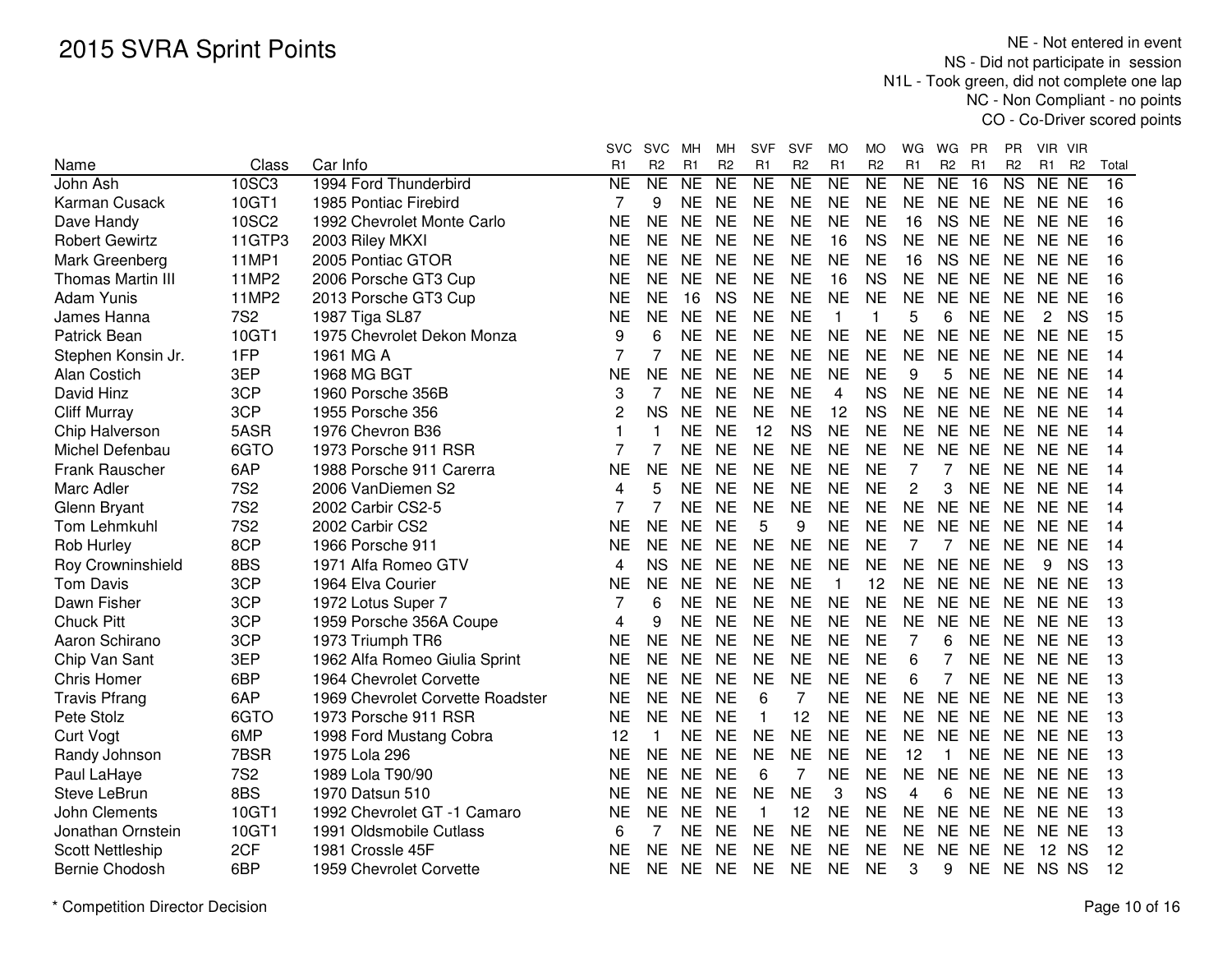|                         |                  |                                     | SVC       | <b>SVC</b>          | MН        | МH             | <b>SVF</b>     | <b>SVF</b>       | МO             | МO              | WG           | WG<br>PR                  | PR             | VIR VIR              |                 |
|-------------------------|------------------|-------------------------------------|-----------|---------------------|-----------|----------------|----------------|------------------|----------------|-----------------|--------------|---------------------------|----------------|----------------------|-----------------|
| Name                    | Class            | Car Info                            | R1        | R <sub>2</sub>      | R1        | R <sub>2</sub> | R <sub>1</sub> | R <sub>2</sub>   | R <sub>1</sub> | R <sub>2</sub>  | R1           | R <sub>2</sub><br>R1      | R <sub>2</sub> | R1<br>R <sub>2</sub> | Total           |
| Jeff McKain             | 6BP              | 1966 Ford Mustang                   | NE        | $\overline{\sf NE}$ | <b>NE</b> | <b>NE</b>      | <b>NE</b>      | <b>NE</b>        | <b>NE</b>      | $\overline{NE}$ | <b>NE</b>    | <b>NE</b><br><b>NE</b>    | <b>NE</b>      | $12$ NS              | $\overline{12}$ |
| <b>Greg Sproles</b>     | 6BP              | 1965 Ford Mustang                   | NЕ        | <b>NE</b>           | <b>NE</b> | <b>NE</b>      | <b>NE</b>      | <b>NE</b>        | 12             | <b>NS</b>       | <b>NE</b>    | NE NE                     | <b>NE</b>      | NS NS                | 12              |
| <b>Steve Scullen</b>    | 9F1              | 1997 Lola T97/20                    | <b>NE</b> | <b>NE</b>           | <b>NE</b> | <b>NE</b>      | 5              | <b>NS</b>        | <b>NE</b>      | <b>NE</b>       | 7            | <b>NS</b><br><b>NE</b>    | <b>NE</b>      | NS NS                | 12              |
| Rob Davenport           | 1GP              | 1968 Alfa Romeo GTA JR              | <b>NE</b> | <b>NE</b>           | <b>NE</b> | <b>NE</b>      | <b>NE</b>      | <b>NE</b>        | <b>NE</b>      | <b>NE</b>       | 12           | <b>NS</b><br><b>NE</b>    | <b>NE</b>      | NE NE                | 12              |
| Michael Hummel          | 2CF              | 1979 Crossle 35F                    | <b>NE</b> | <b>NE</b>           | <b>NE</b> | <b>NE</b>      | <b>NE</b>      | <b>NE</b>        | <b>NE</b>      | <b>NE</b>       | 12           | <b>NS</b><br><b>NE</b>    | <b>NE</b>      | NE NE                | 12              |
| Jeff Lumbard            | 3DP              | 1961 Austin Healey 3000 MK1         | <b>NE</b> | <b>NE</b>           | <b>NE</b> | <b>NE</b>      | 12             | <b>NS</b>        | <b>NE</b>      | <b>NE</b>       | <b>NE</b>    | <b>NE</b><br><b>NE</b>    | <b>NE</b>      | NE NE                | 12              |
| <b>Edmond Russ</b>      | 3CP              | 1958 Porsche Speedster              | <b>NE</b> | <b>NE</b>           | <b>NE</b> | <b>NE</b>      | 5              | $\overline{7}$   | <b>NE</b>      | <b>NE</b>       | <b>NE</b>    | NE NE                     | <b>NE</b>      | NE NE                | 12              |
| <b>Vic Skirmants</b>    | 3CP              | 1961 Porsche 356B                   | 12        | <b>NS</b>           | <b>NE</b> | <b>NE</b>      | <b>NE</b>      | <b>NE</b>        | <b>NE</b>      | <b>NE</b>       | <b>NE</b>    | NE NE                     | <b>NE</b>      | NE NE                | 12              |
| Thomas Frankowski       | 4BM              | 1960 Chevrolet Corvette Roadster    | <b>NE</b> | <b>NE</b>           | <b>NE</b> | <b>NE</b>      | 12             | <b>NS</b>        | <b>NE</b>      | <b>NE</b>       | <b>NE</b>    | NE NE                     | <b>NE</b>      | NE NE                | 12              |
| <b>Bob Wechsler</b>     | 4AP              | 1957 Chevrolet Corvette             | <b>NE</b> | <b>NE</b>           | <b>NE</b> | <b>NE</b>      | <b>NE</b>      | <b>NE</b>        | <b>NE</b>      | <b>NE</b>       | 12           | NS NE                     | <b>NE</b>      | NE NE                | 12              |
| <b>Robert Boller</b>    | 5BSR             | 1963 Lotus 23B                      | <b>NE</b> | <b>NE</b>           | <b>NE</b> | <b>NE</b>      | 12             | <b>NS</b>        | <b>NE</b>      | <b>NE</b>       | <b>NE</b>    | NE NE                     | <b>NE</b>      | NE NE                | 12              |
| <b>Tim Covert</b>       | 5BSR             | 1965 Moodini S/R                    | <b>NE</b> | <b>NE</b>           | <b>NE</b> | <b>NE</b>      | <b>NE</b>      | <b>NE</b>        | <b>NS</b>      | 12              | <b>NE</b>    | NE NE                     | <b>NE</b>      | NE NE                | 12              |
| Norm Cowdrey            | 5ASR             | 1966 Lola T70 Mark II               | <b>NE</b> | <b>NE</b>           | <b>NE</b> | <b>NE</b>      | <b>NE</b>      | <b>NE</b>        | 12             | CO              | <b>NE</b>    | <b>NE</b><br><b>NE</b>    | <b>NE</b>      | NE NE                | 12              |
| <b>Rick Mancuso</b>     | 5GTR             | 1963 Chevrolet Corvette Grand Sport | <b>NE</b> | <b>NE</b>           | <b>NE</b> | <b>NE</b>      | 12             | <b>NS</b>        | <b>NE</b>      | <b>NE</b>       | <b>NE</b>    | <b>NE</b><br><b>NE</b>    | <b>NE</b>      | NE NE                | 12              |
| Sandra McNeil           | 5FM              | 1963 Lotus 23B                      | <b>NE</b> | <b>NE</b>           | <b>NE</b> | <b>NE</b>      | <b>NE</b>      | <b>NE</b>        | <b>NS</b>      | 12              | <b>NE</b>    | NE.<br><b>NE</b>          | <b>NE</b>      | NE NE                | 12              |
| <b>Bill Bogner</b>      | 6AP              | 1966 Chevrolet Corvette Roadster    | <b>NE</b> | <b>NE</b>           | <b>NE</b> | <b>NE</b>      | <b>NE</b>      | <b>NE</b>        | <b>NE</b>      | <b>NE</b>       | 6            | <b>NE</b><br>6            | <b>NE</b>      | NE NE                | 12              |
| Jerry Groose            | 6BP              | 1963 Chevrolet Corvette             | <b>NE</b> | <b>NE</b>           | <b>NE</b> | <b>NE</b>      | 12             | <b>NS</b>        | <b>NE</b>      | <b>NE</b>       | <b>NE</b>    | <b>NE</b><br><b>NE</b>    | <b>NE</b>      | NE NE                | 12              |
| <b>Richard Strahota</b> | 6GTO             | 1973 Porsche 911                    | <b>NE</b> | <b>NE</b>           | <b>NE</b> | <b>NE</b>      | <b>NE</b>      | <b>NE</b>        | <b>NE</b>      | <b>NE</b>       | 12           | <b>NS</b><br><b>NE</b>    | <b>NE</b>      | NE NE                | 12              |
| Don Wells               | 5GTR             | 1964 Shelby Daytona Cobra           | <b>NE</b> | <b>NE</b>           | <b>NE</b> | <b>NE</b>      | <b>NE</b>      | <b>NE</b>        | <b>NE</b>      | <b>NE</b>       | <b>NE</b>    | <b>NE</b><br>12           | <b>NS</b>      | NE NE                | 12              |
| Josh Boller             | 7HS <sub>2</sub> | 1981 Tiga S2000                     | <b>NE</b> | <b>NE</b>           | <b>NE</b> | <b>NE</b>      | 12             | <b>NS</b>        | <b>NE</b>      | <b>NE</b>       | <b>NE</b>    | NE NE                     | <b>NE</b>      | NE NE                | 12              |
| <b>Richard Carlino</b>  | 7BSR             | 1976 Chevron B36                    | 1         | 9                   | <b>NE</b> | <b>NE</b>      | <b>NE</b>      | <b>NE</b>        | <b>NE</b>      | <b>NE</b>       | $\mathbf{1}$ | <b>NE</b><br>$\mathbf{1}$ | <b>NE</b>      | NE NE                | 12              |
| John Galson             | 7HS2             | 1983 March 83S                      | NE        | <b>NE</b>           | <b>NE</b> | <b>NE</b>      | <b>NE</b>      | <b>NE</b>        | <b>NE</b>      | <b>NE</b>       | 12           | NS NE                     | <b>NE</b>      | NE NE                | 12              |
| <b>Bob Lima</b>         | 7BSR             | 1978 Lola T298                      | NE        | NE.                 | <b>NE</b> | <b>NE</b>      | 12             | N <sub>1</sub> L | <b>NE</b>      | <b>NE</b>       | <b>NE</b>    | NE.<br>NE                 | <b>NE</b>      | NE NE                | 12              |
| Pete Padley             | 7VS <sub>2</sub> | 1986 Apache VS2                     | 12        | <b>NS</b>           | <b>NE</b> | <b>NE</b>      | <b>NE</b>      | <b>NE</b>        | <b>NE</b>      | <b>NE</b>       | <b>NE</b>    | NE NE                     | <b>NE</b>      | NE NE                | 12              |
| John Quadracci          | 7VS <sub>2</sub> | 1985 Swift DB2                      | <b>NE</b> | <b>NE</b>           | <b>NE</b> | <b>NE</b>      | 12             | <b>NS</b>        | <b>NE</b>      | <b>NE</b>       | <b>NE</b>    | <b>NE</b><br><b>NE</b>    | <b>NE</b>      | NE NE                | 12              |
| Philippe Reyns          | 7BSR             | 1971 Lola T212                      | <b>NE</b> | <b>NE</b>           | <b>NE</b> | <b>NE</b>      | <b>NE</b>      | <b>NE</b>        | 12             | <b>NS</b>       | <b>NE</b>    | <b>NE</b><br><b>NE</b>    | <b>NE</b>      | NE NE                | 12              |
| Gene Kirschner          | 8CP              | 1968 Porsche 911                    | <b>NE</b> | <b>NE</b>           | <b>NE</b> | <b>NE</b>      | <b>NE</b>      | <b>NE</b>        | <b>NE</b>      | <b>NE</b>       | 6            | <b>NE</b><br>6            | <b>NE</b>      | NE NE                | 12              |
| John Putnam II          | 8BP              | 1983 Mazda RX7                      | <b>NE</b> | <b>NE</b>           | <b>NE</b> | <b>NE</b>      | <b>NE</b>      | <b>NE</b>        | 12             | <b>NS</b>       | <b>NE</b>    | <b>NE</b><br><b>NE</b>    | <b>NE</b>      | NE NE                | 12              |
| <b>Curt Richards</b>    | 8RS              | 1991 BMW 318                        | <b>NE</b> | <b>NE</b>           | <b>NE</b> | <b>NE</b>      | <b>NE</b>      | <b>NE</b>        | 12             | <b>NS</b>       | <b>NE</b>    | NE.<br>NE                 | <b>NE</b>      | NE NE                | 12              |
| <b>Robert Boller</b>    | 9FA              | 1976 Ralt RT1                       | 12        | <b>NS</b>           | <b>NE</b> | <b>NE</b>      | <b>NE</b>      | <b>NE</b>        | <b>NE</b>      | <b>NE</b>       | <b>NE</b>    | <b>NE</b><br><b>NE</b>    | <b>NE</b>      | NE NE                | 12              |
| John F Boxhorn          | 9FA5             | 1968 LeGrand MK7A                   | <b>NE</b> | <b>NE</b>           | <b>NE</b> | <b>NE</b>      | 12             | <b>NS</b>        | <b>NE</b>      | <b>NE</b>       | <b>NE</b>    | <b>NE</b><br><b>NE</b>    | <b>NE</b>      | NE NE                | 12              |
| Nick Gojmeric           | 9F <sub>2</sub>  | 1980 March 802                      | <b>NE</b> | <b>NE</b>           | <b>NE</b> | <b>NE</b>      | 12             | <b>NS</b>        | <b>NE</b>      | <b>NE</b>       | <b>NE</b>    | NE NE                     | <b>NE</b>      | NE NE                | 12              |
| <b>Brad Dahmer</b>      | 10GT1            | 1994 Chevrolet Monte Carlo          | <b>NE</b> | <b>NE</b>           | <b>NE</b> | <b>NE</b>      | 12             | <b>NS</b>        | <b>NE</b>      | <b>NE</b>       | <b>NE</b>    | NE NE                     | <b>NE</b>      | NE NE                | 12              |
| Tom Forgione            | 10SC2            | 1989 Chevrolet Lumina               | <b>NE</b> | <b>NE</b>           | <b>NE</b> | <b>NE</b>      | <b>NE</b>      | <b>NE</b>        | <b>NE</b>      | <b>NE</b>       | 12           | NS NE                     | <b>NE</b>      | NE NE                | 12              |
| Jeffrey Rotella         | 10MP             | 2009 Chevrolet Corvette             | NΕ        | <b>NE</b>           | <b>NE</b> | <b>NE</b>      | NE             | <b>NE</b>        | <b>NE</b>      | NE              | 12           | NS NE                     | <b>NE</b>      | NE NE                | 12              |
| Randy Rupp              | 10SC3            | 2002 Ford Taurus                    | NΕ        | NE                  | <b>NE</b> | <b>NE</b>      | <b>NS</b>      | 12               | <b>NE</b>      | <b>NE</b>       | <b>NE</b>    | <b>NE</b><br><b>NE</b>    | <b>NE</b>      | NE NE                | 12              |
| Mark Greenberg          | 11MP2            | 2008 Porsche GT3 Cup                | <b>NE</b> | <b>NE</b>           | 12        | <b>NS</b>      | <b>NE</b>      | <b>NE</b>        | <b>NE</b>      | <b>NE</b>       | <b>NE</b>    | NE NE                     |                | NE NE NE             | 12              |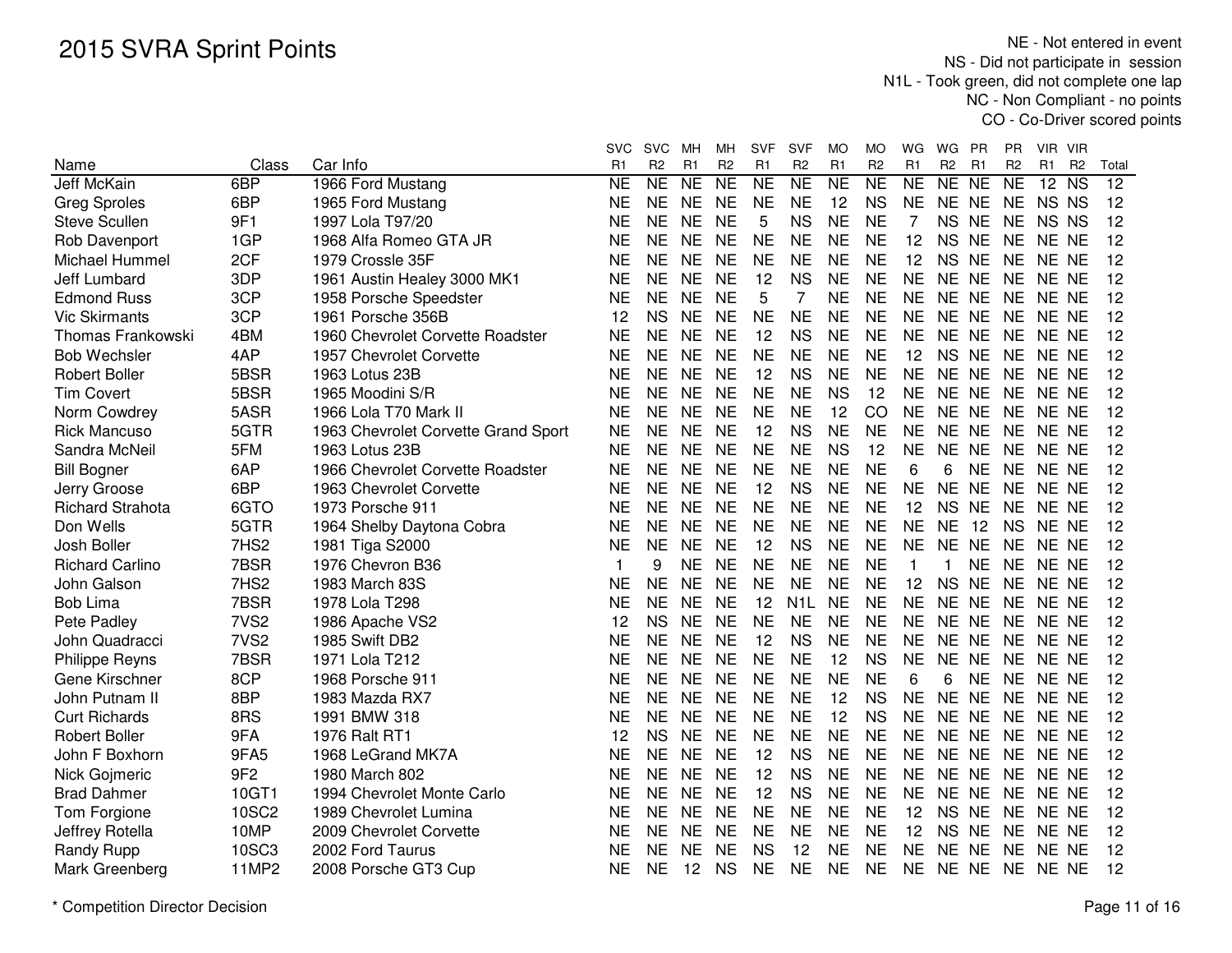| Name                     | Class            | Car Info                         | svc<br>R <sub>1</sub> | <b>SVC</b><br>R <sub>2</sub> | мн<br>R <sub>1</sub> | мн<br>R <sub>2</sub> | <b>SVF</b><br>R <sub>1</sub> | SVF<br>R2 | MO<br>R <sub>1</sub> | МO<br>R <sub>2</sub>   | WG<br>R <sub>1</sub> | WG<br>R <sub>2</sub>            | - PR<br>R <sub>1</sub> | <b>PR</b><br>R <sub>2</sub> | VIR VIR<br>R1 | R <sub>2</sub>  | Total           |
|--------------------------|------------------|----------------------------------|-----------------------|------------------------------|----------------------|----------------------|------------------------------|-----------|----------------------|------------------------|----------------------|---------------------------------|------------------------|-----------------------------|---------------|-----------------|-----------------|
| David Nikolas            | 11GTP1           | 1988 Fabcar GTP                  | NE                    | $\overline{\text{NE}}$       | <b>NE</b>            | $\overline{NE}$      | NE                           | <b>NE</b> | $\overline{12}$      | $\overline{\text{NS}}$ | <b>NE</b>            | NE NE                           |                        | <b>NE</b>                   | NE            | $\overline{NE}$ | $\overline{12}$ |
| <b>Richard Valentine</b> | 11MP1            | 2005 Pontiac GTOR                | <b>NE</b>             | <b>NE</b>                    | <b>NE</b>            | <b>NE</b>            | <b>NE</b>                    | <b>NE</b> | <b>NE</b>            | <b>NE</b>              | 12                   | <b>NS</b>                       | <b>NE</b>              | <b>NE</b>                   | NE NE         |                 | 12              |
| Martin Bagby             | 2FF              | 1970 Lola T200                   | <b>NE</b>             | <b>NE</b>                    | <b>NE</b>            | <b>NE</b>            | 5                            | 6         | <b>NE</b>            | <b>NE</b>              | <b>NE</b>            | NE NE                           |                        | <b>NE</b>                   | NE NE         |                 | 11              |
| Stephen Hunter           | 3EP              | 1959 Porsche 356A                | <b>NE</b>             | <b>NE</b>                    | <b>NE</b>            | <b>NE</b>            | <b>NE</b>                    | <b>NE</b> | <b>NE</b>            | <b>NE</b>              | 5                    | 6                               | <b>NE</b>              | <b>NE</b>                   | NE NE         |                 | 11              |
| <b>Curt Leaverton</b>    | <b>7S2</b>       | 2004 Carbir CS2                  | 5                     | 6                            | <b>NE</b>            | <b>NE</b>            | <b>NE</b>                    | <b>NE</b> | <b>NE</b>            | <b>NE</b>              | <b>NE</b>            | NE NE                           |                        | <b>NE</b>                   | NE NE         |                 | 11              |
| <b>Bruce Parker</b>      | 8AP              | 1970 Porsche 914/6               | NE                    | <b>NE</b>                    | <b>NE</b>            | <b>NE</b>            | <b>NE</b>                    | <b>NE</b> | <b>NE</b>            | <b>NE</b>              | 6                    | 5                               | <b>NE</b>              | <b>NE</b>                   | NE NE         |                 | 11              |
| Rodney Kendall           | <b>7S2</b>       | 1987 Lola T87-90                 | NE                    | <b>NE</b>                    | <b>NE</b>            | <b>NE</b>            | <b>NE</b>                    | <b>NE</b> | $\mathbf{1}$         | 1                      | 3                    | 5                               | <b>NE</b>              | <b>NE</b>                   | NS NS         |                 | 10              |
| <b>Rick Balsley</b>      | 2FB              | 1969 Brabham BT29                | NΕ                    | <b>NE</b>                    | <b>NE</b>            | <b>NE</b>            |                              | 9         | <b>NE</b>            | <b>NE</b>              | <b>NE</b>            | NE NE                           |                        | NE.                         | NE NE         |                 | 10              |
| <b>Nigel Cass</b>        | 2CF              | 1975 Merlyn Mk 29                | <b>NE</b>             | <b>NE</b>                    | <b>NE</b>            | <b>NE</b>            | <b>NE</b>                    | <b>NE</b> | <b>NE</b>            | <b>NE</b>              | 1                    | 9                               | <b>NE</b>              | NE.                         | NE NE         |                 | 10              |
| Ray Mulacek              | 6AP              | 1966 Chevrolet Corvette          | NE                    | <b>NE</b>                    | <b>NE</b>            | <b>NE</b>            | 9                            | 1         | <b>NE</b>            | <b>NE</b>              | <b>NE</b>            | NE NE                           |                        | NE.                         | NE NE         |                 | 10              |
| <b>Anthony Sleath</b>    | <b>7S2</b>       | 2004 Carbir CS2                  | <b>NE</b>             | <b>NE</b>                    | <b>NE</b>            | <b>NE</b>            | 9                            | <b>NE</b> | $\mathbf{1}$         | <b>NS</b>              | <b>NE</b>            | NE NE                           |                        | <b>NE</b>                   | NE NE         |                 | 10              |
| <b>Theodore Goneos</b>   | 8CP              | 1968 Porsche 911                 | NE                    | <b>NE</b>                    | <b>NE</b>            | <b>NE</b>            | <b>NE</b>                    | <b>NE</b> | <b>NE</b>            | <b>NE</b>              | 5                    | 5                               | <b>NE</b>              | <b>NE</b>                   | NE NE         |                 | 10              |
| Dave LeBrun              | 8BS              | 1970 Datson 510                  | <b>NE</b>             | <b>NE</b>                    | <b>NE</b>            | <b>NE</b>            | <b>NE</b>                    | <b>NE</b> | 9                    | <b>NS</b>              | $\mathbf{1}$         | <b>NS</b>                       | <b>NE</b>              | <b>NE</b>                   | NE NE         |                 | 10              |
| <b>Walter Gerhardt</b>   | 9F1              | 1989 Shelby Sports Racer         | <b>NE</b>             | <b>NE</b>                    | <b>NE</b>            | <b>NE</b>            | 4                            | 6         | <b>NE</b>            | <b>NE</b>              | <b>NE</b>            | NE NE                           |                        | <b>NE</b>                   | NE NE         |                 | 10              |
| John Wolff               | 10GT1            | 1997 Chevrolet Corvette T/A      | NE                    | <b>NE</b>                    | <b>NE</b>            | <b>NE</b>            | <b>NE</b>                    | <b>NE</b> | 9                    | $\mathbf{1}$           | <b>NE</b>            | NE NE                           |                        | NE                          | NE NE         |                 | 10              |
| <b>Scott Fairchild</b>   | 2CF              | 1978 Zink Z-10                   | <b>NE</b>             | <b>NE</b>                    | <b>NE</b>            | <b>NE</b>            | <b>NE</b>                    | <b>NE</b> | <b>NE</b>            | <b>NE</b>              | <b>NE</b>            | NE NE                           |                        | <b>NE</b>                   | 9             | <b>NS</b>       | 9               |
| <b>Edward Guenther</b>   | <b>7S2</b>       | 1992 Swift DB 5                  | <b>NE</b>             | <b>NE</b>                    | <b>NE</b>            | <b>NE</b>            | <b>NE</b>                    | <b>NE</b> | $\overline{c}$       | $\overline{7}$         | <b>NE</b>            | NE NE                           |                        | <b>NE</b>                   | <b>NS</b>     | <b>NS</b>       | 9               |
| Gregg Frey               | 8AP              | 1970 Porsche 914/6               | <b>NE</b>             | <b>NE</b>                    | <b>NE</b>            | <b>NE</b>            | <b>NE</b>                    | <b>NE</b> | <b>NE</b>            | <b>NE</b>              | <b>NE</b>            | NE NE                           |                        | <b>NE</b>                   | 9             | <b>NS</b>       | 9               |
| Scott Kissinger          | 8AP              | 1971 Datsun 240Z                 | <b>NE</b>             | <b>NE</b>                    | <b>NE</b>            | <b>NE</b>            | <b>NE</b>                    | <b>NE</b> | 9                    | <b>NS</b>              | <b>NE</b>            | NE NE                           |                        | <b>NE</b>                   | NS NS         |                 | 9               |
| Marc Cendron             | 1GP              | 1959 Alfa Romeo Guilietta Sprint | <b>NE</b>             | <b>NE</b>                    | <b>NE</b>            | <b>NE</b>            | <b>NE</b>                    | <b>NE</b> | <b>NE</b>            | <b>NE</b>              | 9                    | NS NE                           |                        | <b>NE</b>                   | NE NE         |                 | 9               |
| Walter Freckmann         | 1FP              | 1967 Austin Healey Sprite        | NE                    | <b>NE</b>                    | <b>NE</b>            | <b>NE</b>            | 9                            | <b>NS</b> | <b>NE</b>            | <b>NE</b>              | <b>NE</b>            | NE NE                           |                        | <b>NE</b>                   | NE NE         |                 | 9               |
| Adolf Battifarano        | 2CF              | 1976 Zinc Z10 C                  | NE                    | <b>NE</b>                    | <b>NE</b>            | <b>NE</b>            | <b>NE</b>                    | <b>NE</b> | <b>NE</b>            | <b>NE</b>              | 9                    | N <sub>1</sub> L N <sub>E</sub> |                        | <b>NE</b>                   | NE NE         |                 | 9               |
| Jim Victor               | 2FB              | 1970 Chevron B17                 | NΕ                    | <b>NE</b>                    | <b>NE</b>            | <b>NE</b>            | 9                            | <b>NS</b> | <b>NE</b>            | <b>NE</b>              | <b>NE</b>            | NE NE                           |                        | NE.                         | NE NE         |                 | 9               |
| David Brown              | 3CP              | 1967 MG Midget                   | NE                    | <b>NE</b>                    | <b>NE</b>            | <b>NE</b>            | 9                            | <b>NS</b> | <b>NE</b>            | <b>NE</b>              | <b>NE</b>            | NE NE                           |                        | <b>NE</b>                   | NE NE         |                 | 9               |
| <b>Ben Prewitt</b>       | 3DP              | 1964 Austin Healey 3000          | NE                    | <b>NE</b>                    | <b>NE</b>            | <b>NE</b>            | <b>NE</b>                    | <b>NE</b> | 9                    | <b>NS</b>              | <b>NE</b>            | NE NE                           |                        | <b>NE</b>                   | NE NE         |                 | 9               |
| <b>Charles Safley</b>    | 3CP              | 1972 Alfa Romeo Spider           | NE                    | <b>NE</b>                    | <b>NE</b>            | <b>NE</b>            | <b>NE</b>                    | <b>NE</b> | 9                    | <b>NS</b>              | <b>NE</b>            | NE NE                           |                        | <b>NE</b>                   | NE NE         |                 | 9               |
| <b>Patrick Starr</b>     | 3DP              | 1958 Morgan Plus 4               | <b>NE</b>             | <b>NE</b>                    | <b>NE</b>            | <b>NE</b>            | 9                            | <b>NS</b> | <b>NE</b>            | <b>NE</b>              | <b>NE</b>            | NE NE                           |                        | <b>NE</b>                   | NE NE         |                 | 9               |
| Paul Joyaux              | 5BSR             | 1963 Crossle C5S                 | <b>NE</b>             | <b>NE</b>                    | <b>NE</b>            | <b>NE</b>            | 9                            | <b>NS</b> | <b>NE</b>            | <b>NE</b>              | <b>NE</b>            | NE NE                           |                        | <b>NE</b>                   | NE NE         |                 | 9               |
| <b>Richard DePetro</b>   | 6BP              | 1971 Chevrolet corvette          | <b>NE</b>             | <b>NE</b>                    | <b>NE</b>            | <b>NE</b>            | <b>NE</b>                    | <b>NE</b> | <b>NE</b>            | <b>NE</b>              | <b>NE</b>            | <b>NE</b>                       | 9                      | <b>NS</b>                   | NE NE         |                 | 9               |
| Tom Forgione             | 6TA              | 1970 Mustang Boss 302            | NE                    | <b>NE</b>                    | <b>NE</b>            | <b>NE</b>            | <b>NE</b>                    | <b>NE</b> | <b>NE</b>            | <b>NE</b>              | 9                    | NS NE                           |                        | <b>NE</b>                   | NE NE         |                 | 9               |
| Donald Norby             | 6AP              | 1961 Jaguar XKE Coupe            | 9                     | <b>NS</b>                    | <b>NE</b>            | <b>NE</b>            | <b>NE</b>                    | <b>NE</b> | <b>NE</b>            | <b>NE</b>              | <b>NE</b>            | <b>NE</b>                       | <b>NE</b>              | <b>NE</b>                   | NE NE         |                 | 9               |
| <b>Anthony Polito</b>    | 6BP              | 1966 Shelby Mustang              | <b>NE</b>             | <b>NE</b>                    | <b>NE</b>            | <b>NE</b>            | <b>NE</b>                    | <b>NE</b> | <b>NE</b>            | <b>NE</b>              | 9                    | <b>NS</b>                       | <b>NE</b>              | <b>NE</b>                   | NE NE         |                 | 9               |
| Hans Warner              | 6GTO             | 1970 Porsche 911 RSR             | <b>NE</b>             | <b>NE</b>                    | <b>NE</b>            | <b>NE</b>            | <b>NE</b>                    | <b>NE</b> | <b>NE</b>            | <b>NE</b>              | 9                    | <b>NS</b>                       | <b>NE</b>              | <b>NE</b>                   | NE NE         |                 | 9               |
| James Cope               | 7VS <sub>2</sub> | 1986 Swift DB 2                  | NE                    | <b>NE</b>                    | <b>NE</b>            | <b>NE</b>            | 9                            | <b>NS</b> | <b>NE</b>            | <b>NE</b>              | <b>NE</b>            | NE NE                           |                        | <b>NE</b>                   | NE NE         |                 | 9               |
| Dave Handy               | 7BSR             | 1972 Chevron B2123               | 9                     | <b>NS</b>                    | <b>NE</b>            | <b>NE</b>            | <b>NE</b>                    | <b>NE</b> | <b>NE</b>            | <b>NE</b>              | <b>NE</b>            | NE NE                           |                        | <b>NE</b>                   | NE NE         |                 | 9               |
| <b>Wade Leathers</b>     | <b>7S2</b>       | 1988 Lola T87/90                 | NE                    | <b>NE</b>                    | <b>NE</b>            | <b>NE</b>            | 3                            | 6         | <b>NE</b>            | <b>NE</b>              | <b>NE</b>            | NE NE                           |                        | <b>NE</b>                   | NE NE         |                 | 9               |
| John Mirro               | <b>7S2</b>       | 1992 Pratt&Miller RM2            | NE                    | <b>NE</b>                    | <b>NE</b>            | <b>NE</b>            | <b>NE</b>                    | <b>NE</b> | <b>NE</b>            | <b>NE</b>              | 7                    | 2                               | <b>NE</b>              | NE NE NE                    |               |                 | 9               |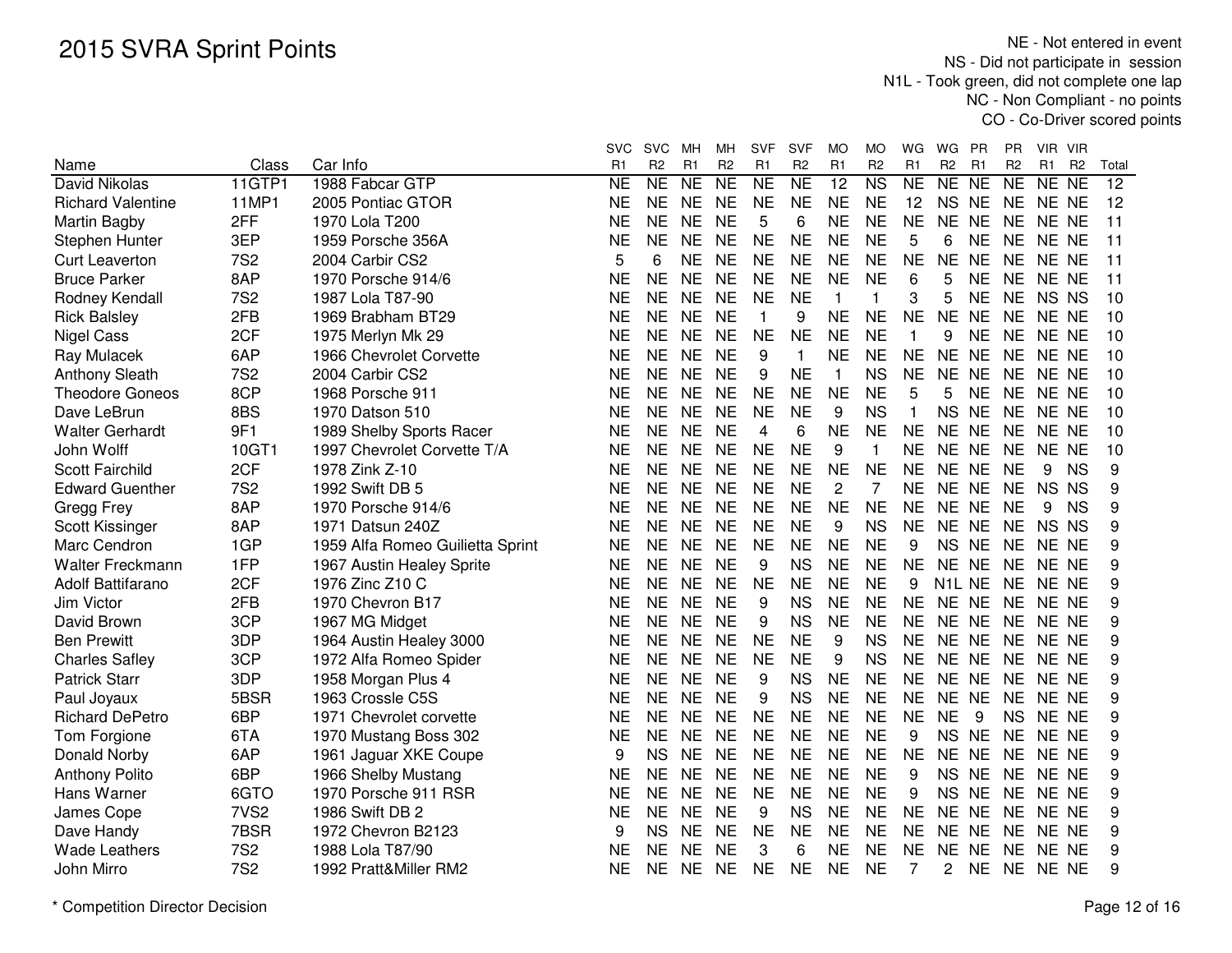|                         |                  |                                  | <b>SVC</b> | <b>SVC</b>     | мн             | MН             | <b>SVF</b>     | <b>SVF</b>     | MO             | MO             | WG             | WG             | PR             | PR.            | VIR VIR |                |                |
|-------------------------|------------------|----------------------------------|------------|----------------|----------------|----------------|----------------|----------------|----------------|----------------|----------------|----------------|----------------|----------------|---------|----------------|----------------|
| Name                    | Class            | Car Info                         | R1         | R <sub>2</sub> | R <sub>1</sub> | R <sub>2</sub> | R <sub>1</sub> | R <sub>2</sub> | R <sub>1</sub> | R <sub>2</sub> | R <sub>1</sub> | R <sub>2</sub> | R <sub>1</sub> | R <sub>2</sub> | R1      | R <sub>2</sub> | Total          |
| Henry Payne IV          | 7S <sub>2</sub>  | 1989 Lola T89/90                 | <b>NE</b>  | NE             | <b>NE</b>      | N <sub>E</sub> | <b>NE</b>      | <b>NE</b>      | 3              | $\overline{6}$ | <b>NE</b>      | NE NE          |                | NE             | NE NE   |                | 9              |
| Edward Yewer Jr.        | 7ASR             | 2007 Lola B07-90                 | <b>NE</b>  | <b>NE</b>      | <b>NE</b>      | <b>NE</b>      | 9              | <b>NS</b>      | <b>NE</b>      | <b>NE</b>      | <b>NE</b>      | NE NE          |                | <b>NE</b>      | NE NE   |                | 9              |
| <b>Bill Barton</b>      | 8BP              | 1986 Porsche 944T                | <b>NE</b>  | <b>NE</b>      | <b>NE</b>      | <b>NE</b>      | <b>NE</b>      | <b>NE</b>      | <b>NE</b>      | <b>NE</b>      | 9              | <b>NS</b>      | <b>NE</b>      | <b>NE</b>      | NE NE   |                | 9              |
| Gerald Bouchal          | 8RS              | 1979 Datsun 200SX                | <b>NE</b>  | <b>NE</b>      | <b>NE</b>      | <b>NE</b>      | <b>NE</b>      | <b>NE</b>      | <b>NE</b>      | <b>NE</b>      | <b>NE</b>      | <b>NE</b>      | 9              | <b>NS</b>      | NE NE   |                | 9              |
| Frank Boucher           | 8BP              | 1969 Porsche 911S                | <b>NE</b>  | <b>NE</b>      | <b>NE</b>      | <b>NE</b>      | 9              | <b>NS</b>      | <b>NE</b>      | <b>NE</b>      | <b>NE</b>      | NE NE          |                | <b>NE</b>      | NE NE   |                | 9              |
| <b>Tom Brown</b>        | 8AP              | 1974 Porsche 914/6               | <b>NE</b>  | <b>NE</b>      | <b>NE</b>      | <b>NE</b>      | <b>NE</b>      | <b>NE</b>      | <b>NE</b>      | <b>NE</b>      | 5              | 4              | <b>NE</b>      | <b>NE</b>      | NE NE   |                | 9              |
| Kevin Corrigan          | 8BS              | 1973 Alfa Romeo GTV              | <b>NE</b>  | <b>NE</b>      | <b>NE</b>      | <b>NE</b>      | <b>NE</b>      | <b>NE</b>      | 6              | <b>NS</b>      | 1              | 2              | <b>NE</b>      | <b>NE</b>      | NE NE   |                | 9              |
| Robert Newman           | 8AP              | 1970 Porsche 911S                | 9          | <b>NS</b>      | <b>NE</b>      | <b>NE</b>      | <b>NE</b>      | <b>NE</b>      | <b>NE</b>      | <b>NE</b>      | <b>NE</b>      | NE NE          |                | <b>NE</b>      | NE NE   |                | 9              |
| <b>Hal Nichols</b>      | 8BS              | 1971 Alfa Romeo GTV              | 5          | <b>NS</b>      | <b>NE</b>      | <b>NE</b>      | <b>NE</b>      | <b>NE</b>      | $\overline{c}$ | <b>NS</b>      | $\mathbf{1}$   | 1              | <b>NE</b>      | <b>NE</b>      | NE NE   |                | 9              |
| Gregory Seferian        | 8RS              | 1982 Alfa Romeo GTV6             | <b>NE</b>  | <b>NE</b>      | <b>NE</b>      | <b>NE</b>      | <b>NE</b>      | <b>NE</b>      | 9              | <b>NS</b>      | <b>NE</b>      | NE NE          |                | <b>NE</b>      | NE NE   |                | 9              |
| <b>Connor Burke</b>     | 9F <sub>2</sub>  | 2003 Swift 014a                  | <b>NE</b>  | <b>NE</b>      | <b>NE</b>      | <b>NE</b>      | <b>NE</b>      | <b>NE</b>      | <b>NE</b>      | <b>NE</b>      | 9              | NS NE          |                | <b>NE</b>      | NE NE   |                | 9              |
| <b>Turner Woodard</b>   | 9FB              | 1979 March 79B                   | <b>NE</b>  | <b>NE</b>      | <b>NE</b>      | <b>NE</b>      | <b>NE</b>      | <b>NE</b>      | <b>NE</b>      | <b>NE</b>      | 9              | <b>NS</b>      | <b>NE</b>      | <b>NE</b>      | NE NE   |                | 9              |
| David Cannon            | 10MP             | 2006 Ferrari 430 Challenge       | NE         | <b>NE</b>      | <b>NE</b>      | <b>NE</b>      | <b>NE</b>      | <b>NE</b>      | <b>NE</b>      | <b>NE</b>      | 9              | <b>NS</b>      | <b>NE</b>      | <b>NE</b>      | NE NE   |                | 9              |
| John Orzechowski        | 10SC3            | 2000 Chevrolet Monte Carlo       | <b>NE</b>  | <b>NE</b>      | <b>NE</b>      | <b>NE</b>      | <b>NE</b>      | <b>NE</b>      | <b>NE</b>      | <b>NE</b>      | 9              | <b>NS</b>      | <b>NE</b>      | <b>NE</b>      | NE NE   |                | 9              |
| John Burke              | 11GTP3           | 1999 Riley Scott MK III          | <b>NE</b>  | <b>NE</b>      | <b>NE</b>      | <b>NE</b>      | <b>NE</b>      | <b>NE</b>      | <b>NE</b>      | <b>NE</b>      | 9              | <b>NS</b>      | <b>NE</b>      | <b>NE</b>      | NE NE   |                | 9              |
| <b>Randall Cassling</b> | <b>11MP2</b>     | 2005 Porsche GT3 Cup             | <b>NE</b>  | <b>NE</b>      | <b>NE</b>      | <b>NE</b>      | <b>NE</b>      | <b>NE</b>      | 9              | <b>NS</b>      | <b>NE</b>      | NE NE          |                | <b>NE</b>      | NE NE   |                | 9              |
| Peter Uzdavinis         | 1FP              | 1964 MG Midget                   | <b>NE</b>  | <b>NE</b>      | <b>NE</b>      | <b>NE</b>      | <b>NE</b>      | <b>NE</b>      | <b>NE</b>      | <b>NE</b>      | 7              | 1              | <b>NE</b>      | <b>NE</b>      | NE NE   |                | 8              |
| Ray Freiwald            | 3CP              | 1961 Volvo P1800                 | <b>NE</b>  | <b>NE</b>      | <b>NE</b>      | <b>NE</b>      | $\overline{2}$ | 6              | <b>NE</b>      | <b>NE</b>      | <b>NE</b>      | NE NE          |                | <b>NE</b>      | NE NE   |                | 8              |
| <b>Tomas LaCosta</b>    | 3BS              | 1965 Alfa Romeo GTA              | <b>NE</b>  | <b>NE</b>      | <b>NE</b>      | <b>NE</b>      | <b>NE</b>      | <b>NE</b>      | <b>NE</b>      | <b>NE</b>      | 7              | 1              | <b>NE</b>      | <b>NE</b>      | NE NE   |                | 8              |
| <b>Richard Naze</b>     | 3CP              | 1969 Datsun 2000                 | NE         | <b>NE</b>      | <b>NE</b>      | <b>NE</b>      | <b>NE</b>      | <b>NE</b>      | <b>NE</b>      | <b>NE</b>      | <b>NE</b>      | <b>NE</b>      |                | 7              | NE NE   |                | 8              |
| <b>Fred Knoll</b>       | 7VS <sub>2</sub> | 1984 Lola T596                   | <b>NE</b>  | <b>NE</b>      | <b>NE</b>      | <b>NE</b>      | <b>NE</b>      | <b>NE</b>      | <b>NE</b>      | <b>NE</b>      | $\mathbf{1}$   | 7              | <b>NE</b>      | <b>NE</b>      | NE NE   |                | 8              |
| Tomas LaCosta           | <b>7S2</b>       | 1989 Lola T89/90                 | <b>NE</b>  | <b>NE</b>      | <b>NE</b>      | <b>NE</b>      | <b>NE</b>      | <b>NE</b>      | <b>NE</b>      | <b>NE</b>      | 4              | 4              | <b>NE</b>      | <b>NE</b>      | NE NE   |                | 8              |
| David Blakey            | 3DP              | 1967 MG MGB GT                   | NE         | <b>NE</b>      | <b>NE</b>      | <b>NE</b>      | <b>NE</b>      | <b>NE</b>      | <b>NE</b>      | <b>NE</b>      | <b>NE</b>      | NE NE          |                | <b>NE</b>      |         | 7 NS           | 7              |
| <b>Edward Adams</b>     | 1FP              | 1968 Datsun SP6311               | <b>NE</b>  | <b>NE</b>      | <b>NE</b>      | <b>NE</b>      | <b>NE</b>      | <b>NE</b>      | <b>NE</b>      | <b>NE</b>      | <b>NS</b>      | $\overline{7}$ | <b>NE</b>      | <b>NE</b>      | NE NE   |                | 7              |
| <b>Robert Burnside</b>  | 2FB              | 1968 Winkelmann WDB1             | <b>NE</b>  | <b>NE</b>      | <b>NE</b>      | <b>NE</b>      | <b>NS</b>      | 7              | <b>NE</b>      | <b>NE</b>      | <b>NE</b>      | NE NE          |                | <b>NE</b>      | NE NE   |                | 7              |
| <b>Sharon Frey</b>      | 2FF              | 1970 Caldwell D9                 | <b>NE</b>  | <b>NE</b>      | <b>NE</b>      | <b>NE</b>      | 6              | 1              | <b>NE</b>      | <b>NE</b>      | <b>NE</b>      | NE NE          |                | <b>NE</b>      | NE NE   |                | 7              |
| Jerry Barker            | 3BS              | 1963 Triumph Herald              | <b>NE</b>  | <b>NE</b>      | <b>NE</b>      | <b>NE</b>      | <b>NE</b>      | <b>NE</b>      | 7              | <b>NS</b>      | <b>NE</b>      | NE NE          |                | <b>NE</b>      | NE NE   |                | $\overline{7}$ |
| <b>James Glass</b>      | 6BP              | 1965 Chevrolet Corvette Roadster | <b>NE</b>  | <b>NE</b>      | <b>NE</b>      | <b>NE</b>      | <b>NE</b>      | <b>NE</b>      | <b>NE</b>      | <b>NE</b>      | 7              | NE NE          |                | <b>NE</b>      | NE NE   |                | $\overline{7}$ |
| <b>Richard Kurtz</b>    | 6AS              | 1965 Ford Mustang                | <b>NE</b>  | <b>NE</b>      | <b>NE</b>      | <b>NE</b>      | <b>NE</b>      | <b>NE</b>      | <b>NE</b>      | <b>NE</b>      | <b>NE</b>      | <b>NE</b>      | 7              | <b>NS</b>      | NE NE   |                | 7              |
| Craig Ross              | 6TA              | 1970 Ford Boss 302               | 7          | <b>NS</b>      | <b>NE</b>      | <b>NE</b>      | <b>NE</b>      | <b>NE</b>      | <b>NE</b>      | <b>NE</b>      | <b>NE</b>      | NE NE          |                | <b>NE</b>      | NE NE   |                | $\overline{7}$ |
| Jeff Boston             | <b>7S2</b>       | 1990 Lola T90/90                 | 6          | <b>NS</b>      | <b>NE</b>      | <b>NE</b>      | $\mathbf 1$    | <b>NS</b>      | <b>NE</b>      | <b>NE</b>      | <b>NE</b>      | NE NE          |                | <b>NE</b>      | NE NE   |                | $\overline{7}$ |
| <b>Mitchell Eitel</b>   | 7BSR             | 1971 Lola T212                   | 7          | <b>NS</b>      | <b>NE</b>      | <b>NE</b>      | <b>NE</b>      | <b>NE</b>      | <b>NE</b>      | <b>NE</b>      | <b>NE</b>      | NE NE          |                | <b>NE</b>      | NE NE   |                | 7              |
| <b>Craig Faust</b>      | 7VS <sub>2</sub> | 1986 Swift DB2                   | <b>NE</b>  | <b>NE</b>      | <b>NE</b>      | <b>NE</b>      | 7              | <b>NS</b>      | <b>NE</b>      | <b>NE</b>      | <b>NE</b>      | NE NE          |                | <b>NE</b>      | NE NE   |                | 7              |
| Alan Friedman           | 7BSR             | 1972 Chevron B21                 | NE         | <b>NE</b>      | <b>NE</b>      | <b>NE</b>      | <b>NE</b>      | <b>NE</b>      | <b>NE</b>      | <b>NE</b>      | 6              | 1              | <b>NE</b>      | <b>NE</b>      | NE NE   |                | 7              |
| <b>Bill Gelles</b>      | 7BSR             | 1975 Chevron B31                 | NE         | NE.            | <b>NE</b>      | <b>NE</b>      | <b>NE</b>      | <b>NE</b>      | <b>NE</b>      | <b>NE</b>      | 1              | 6              | <b>NE</b>      | <b>NE</b>      | NE NE   |                | 7              |
| John Monson             | 7BSR             | 1971 Chevron B19                 | <b>NE</b>  | <b>NE</b>      | <b>NE</b>      | <b>NE</b>      | <b>NE</b>      | <b>NE</b>      | <b>NE</b>      | <b>NE</b>      | CO             | 7              | <b>NE</b>      | <b>NE</b>      | NE NE   |                | 7              |
| David Baughman          | 8BP              | 1985 Toyota MR2                  | <b>NE</b>  | <b>NE</b>      | <b>NE</b>      | <b>NE</b>      | 7              | <b>NS</b>      | <b>NE</b>      | <b>NE</b>      | <b>NE</b>      | NE NE          |                | NE NE NE       |         |                | 7              |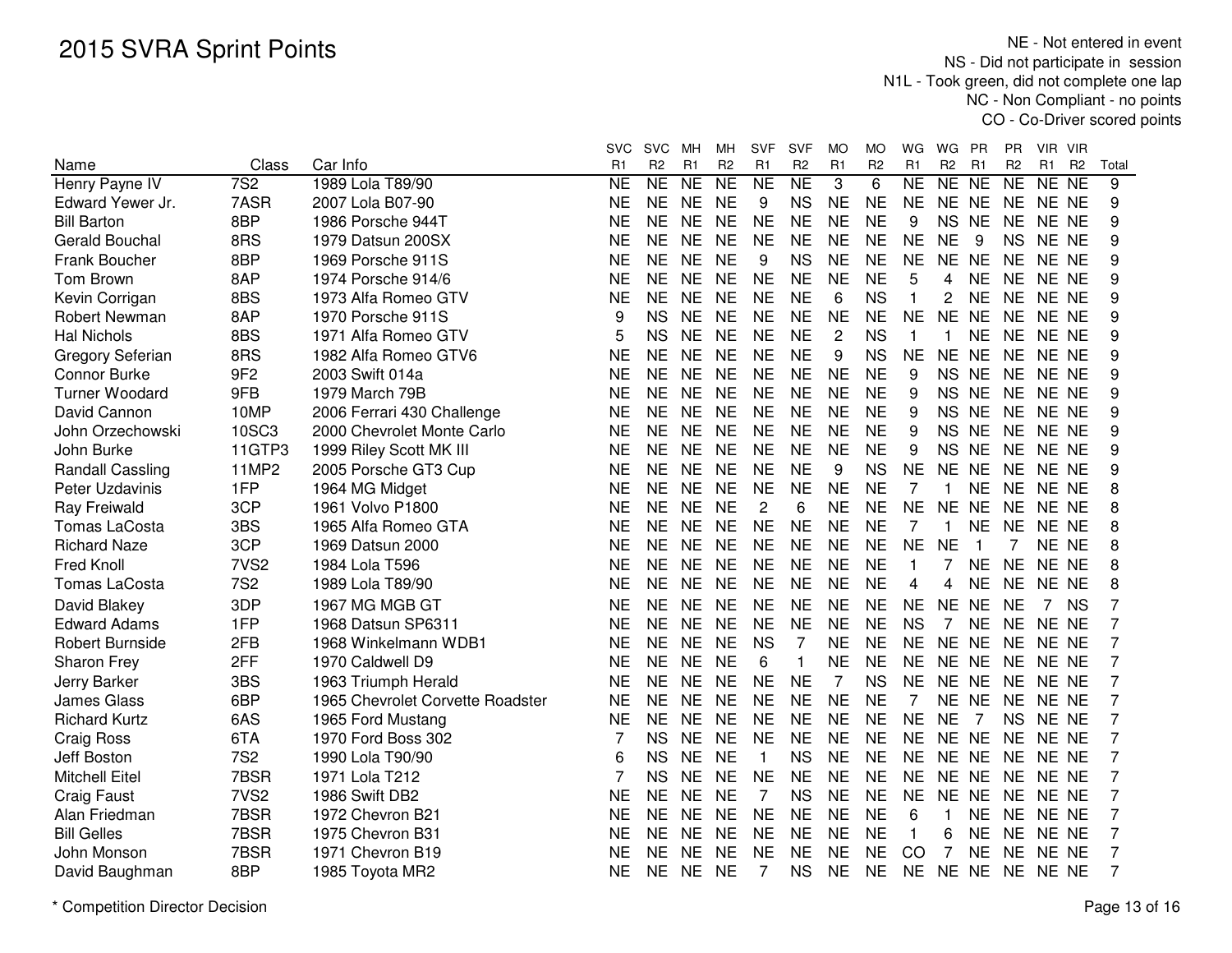|                         |                  |                                  | SVC       | <b>SVC</b>     | MН        | MН             | <b>SVF</b> | <b>SVF</b>     | MO             | МO             | WG             | WG             | - PR      | PR.            | VIR VIR        |                |                |
|-------------------------|------------------|----------------------------------|-----------|----------------|-----------|----------------|------------|----------------|----------------|----------------|----------------|----------------|-----------|----------------|----------------|----------------|----------------|
| Name                    | Class            | Car Info                         | R1        | R <sub>2</sub> | R1        | R <sub>2</sub> | R1         | R <sub>2</sub> | R <sub>1</sub> | R <sub>2</sub> | R <sub>1</sub> | R <sub>2</sub> | R1        | R <sub>2</sub> | R <sub>1</sub> | R <sub>2</sub> | Total          |
| <b>William Erdman</b>   | 8RS              | 1972 Mazda RX-2                  | NE        | <b>NE</b>      | <b>NE</b> | <b>NE</b>      | <b>NE</b>  | <b>NE</b>      | <b>NE</b>      | <b>NE</b>      | 7              | <b>NS</b>      | <b>NE</b> | <b>NE</b>      | NE NE          |                | 7              |
| <b>Brian C Schommer</b> | 8CP              | 1992 Datsun 240Z                 | NE        | <b>NE</b>      | <b>NE</b> | <b>NE</b>      | <b>NE</b>  | <b>NE</b>      | 7              | N1L.           | <b>NE</b>      | NE NE          |           | NE.            | NE NE          |                | $\overline{7}$ |
| Christopher Zappa       | 8AP              | 1971 Datsun 240Z                 | <b>NE</b> | <b>NE</b>      | <b>NE</b> | <b>NE</b>      | <b>NE</b>  | <b>NE</b>      | $\overline{7}$ | <b>NS</b>      | <b>NE</b>      | NE NE          |           | <b>NE</b>      | NE NE          |                | $\overline{7}$ |
| Dudley Cunningham       | 9FA5             | 1973 Lola T332                   | <b>NE</b> | <b>NE</b>      | <b>NE</b> | <b>NE</b>      | <b>NE</b>  | <b>NE</b>      | <b>NE</b>      | <b>NE</b>      | 7              | <b>NS</b>      | <b>NE</b> | <b>NE</b>      | NE NE          |                | 7              |
| <b>Chuck Hebing</b>     | 10SC3            | 2002 Ford Taurus                 | <b>NE</b> | <b>NE</b>      | <b>NE</b> | <b>NE</b>      | <b>NE</b>  | <b>NE</b>      | <b>NE</b>      | <b>NE</b>      | 7              | <b>NS</b>      | <b>NE</b> | <b>NE</b>      | NE NE          |                | 7              |
| Dean Baker              | 11GTP3           | 1998 Riley & Scott MkIIIb        | <b>NE</b> | <b>NE</b>      | <b>NE</b> | <b>NE</b>      | <b>NE</b>  | <b>NE</b>      | <b>NE</b>      | <b>NE</b>      | 7              | <b>NS</b>      | <b>NE</b> | <b>NE</b>      | NE NE          |                | $\overline{7}$ |
| Peter Giddings          | 1PWA             | 1935 Alfa Romeo TIPO C 8c-35     | <b>NE</b> | <b>NE</b>      | <b>NE</b> | <b>NE</b>      | <b>NE</b>  | <b>NE</b>      | <b>NE</b>      | <b>NE</b>      | <b>NR</b>      | 6              | <b>NE</b> | <b>NE</b>      | NE NE          |                | 6              |
| Jeffress Hailand        | 2FB              | 1971 Lotus 69                    | NΕ        | <b>NE</b>      | <b>NE</b> | <b>NE</b>      | 6          | <b>NS</b>      | <b>NE</b>      | <b>NE</b>      | <b>NE</b>      | NE NE          |           | NE.            | NE NE          |                | 6              |
| <b>Ross Bremer</b>      | 3BS              | 1968 Euro.Ford Escort MKI        | <b>NE</b> | <b>NE</b>      | <b>NE</b> | <b>NE</b>      | <b>NE</b>  | <b>NE</b>      | 6              | <b>NS</b>      | <b>NE</b>      | NE NE          |           | NE.            | NE NE          |                | 6              |
| Jeff Johnk              | 3CP              | 1959 Austin Healey 100/6         | <b>NE</b> | <b>NE</b>      | <b>NE</b> | <b>NE</b>      | 6          | <b>NS</b>      | <b>NE</b>      | <b>NE</b>      | <b>NE</b>      | NE NE          |           | NE.            | NE NE          |                | 6              |
| Dale Oesterle           | 3EP              | 1962 Triumph Spitfire            | <b>NE</b> | <b>NE</b>      | <b>NE</b> | <b>NE</b>      | <b>NE</b>  | <b>NE</b>      | 6              | <b>NS</b>      | <b>NE</b>      | NE NE          |           | <b>NE</b>      | NE NE          |                | 6              |
| Daniel Rosenthal        | 3CP              | 1966 Sunbeam Tiger               | <b>NE</b> | <b>NE</b>      | <b>NE</b> | <b>NE</b>      | <b>NE</b>  | <b>NE</b>      | 6              | <b>NS</b>      | <b>NE</b>      | NE NE          |           | <b>NE</b>      | NE NE          |                | 6              |
| <b>Tim Cornelius</b>    | 6TA              | 1969 Chevrolet Camaro z28        | <b>NE</b> | <b>NE</b>      | <b>NE</b> | <b>NE</b>      | 6          | <b>NS</b>      | <b>NE</b>      | <b>NE</b>      | <b>NE</b>      | NE NE          |           | <b>NE</b>      | NE NE          |                | 6              |
| Frank Boucher           | 7VS <sub>2</sub> | 1987 Swift DB2                   | <b>NE</b> | <b>NE</b>      | <b>NE</b> | <b>NE</b>      | 6          | <b>NS</b>      | <b>NE</b>      | <b>NE</b>      | <b>NE</b>      | NE NE          |           | <b>NE</b>      | NE NE          |                | 6              |
| Paul Gelpi              | 7VS <sub>2</sub> | 1986 Lola T86/90                 | <b>NE</b> | <b>NE</b>      | <b>NE</b> | <b>NE</b>      | <b>NE</b>  | <b>NE</b>      | 6              | <b>NS</b>      | <b>NE</b>      | NE NE          |           | <b>NE</b>      | NE NE          |                | 6              |
| Peter McLaughlin        | 7VS <sub>2</sub> | 1985 Swift DB2                   | <b>NE</b> | <b>NE</b>      | <b>NE</b> | <b>NE</b>      | <b>NE</b>  | <b>NE</b>      | <b>NE</b>      | <b>NE</b>      | 6              | <b>NS</b>      | <b>NE</b> | <b>NE</b>      | NE NE          |                | 6              |
| David Bland             | 8BP              | 1970 Porsche 911S                | 6         | <b>NS</b>      | <b>NE</b> | <b>NE</b>      | <b>NE</b>  | <b>NE</b>      | <b>NE</b>      | <b>NE</b>      | <b>NE</b>      | <b>NE</b>      | <b>NE</b> | NE.            | NE NE          |                | 6              |
| Mike Pranka             | 8BS              | 1972 Alfa Romeo GTV              | <b>NE</b> | <b>NE</b>      | <b>NE</b> | <b>NE</b>      | <b>NE</b>  | <b>NE</b>      | <b>NE</b>      | <b>NE</b>      | 5              | $\mathbf{1}$   | <b>NE</b> | <b>NE</b>      | NE NE          |                | 6              |
| Sean Riley              | 8RS              | 1989 BMW 325i                    | <b>NE</b> | <b>NE</b>      | <b>NE</b> | <b>NE</b>      | <b>NE</b>  | <b>NE</b>      | 6              | <b>NS</b>      | <b>NE</b>      | NE NE          |           | <b>NE</b>      | NE NE          |                | 6              |
| Erich Stahlman          | 8RS              | 1982 Alfa Romeo GTV6             | <b>NE</b> | <b>NE</b>      | <b>NE</b> | <b>NE</b>      | <b>NE</b>  | <b>NE</b>      | <b>NE</b>      | <b>NE</b>      | 6              | NS NE          |           | <b>NE</b>      | NE NE          |                | 6              |
| Mitch Vannordstrand     | 10SC3            | 1999 Ford Winston Cup            | <b>NE</b> | <b>NE</b>      | <b>NE</b> | <b>NE</b>      | <b>NE</b>  | <b>NE</b>      | <b>NE</b>      | <b>NE</b>      | 6              | NS NE          |           | <b>NE</b>      | NE NE          |                | 6              |
| Randy Williams          | 6BP              | 1962 Jaguar XKE                  | <b>NE</b> | <b>NE</b>      | <b>NE</b> | <b>NE</b>      | <b>NE</b>  | <b>NE</b>      | <b>NE</b>      | <b>NE</b>      | 4              |                | <b>NE</b> | <b>NE</b>      | NS NS          |                | 5              |
| Keith Denehan           | 3CP              | 1964 Porsche 356                 | 5         | <b>NS</b>      | <b>NE</b> | <b>NE</b>      | <b>NE</b>  | <b>NE</b>      | <b>NE</b>      | <b>NE</b>      | <b>NE</b>      | NE NE          |           | <b>NE</b>      | NE NE          |                | 5              |
| Robbie Gurolnick        | 3CP              | 1960 Porsche 356 Roadster        | <b>NE</b> | <b>NE</b>      | <b>NE</b> | <b>NE</b>      | <b>NE</b>  | <b>NE</b>      | 5              | <b>NS</b>      | <b>NE</b>      | NE NE          |           | <b>NE</b>      | NE NE          |                | 5              |
| Scott Heckert           | 3EP              | 1963 Triumph Spitfire            | <b>NE</b> | <b>NE</b>      | <b>NE</b> | <b>NE</b>      | <b>NE</b>  | <b>NE</b>      | 5              | <b>NS</b>      | <b>NE</b>      | NE NE          |           | <b>NE</b>      | NE NE          |                | 5              |
| William Biddulph        | 6AP              | 1964 Chevrolet Corvette C2       | <b>NE</b> | <b>NE</b>      | <b>NE</b> | <b>NE</b>      | <b>NE</b>  | <b>NE</b>      | <b>NE</b>      | <b>NE</b>      | 5              | NS NE          |           | <b>NE</b>      | NE NE          |                | 5              |
| <b>Brent Jarvis</b>     | 6AP              | 1965 Chevrolet Corvette          | <b>NE</b> | <b>NE</b>      | <b>NE</b> | <b>NE</b>      | 5          | <b>NS</b>      | <b>NE</b>      | <b>NE</b>      | <b>NE</b>      | <b>NE</b>      | <b>NE</b> | <b>NE</b>      | NE NE          |                | 5              |
| Ron Ramsey              | 6BP              | 1965 Chevrolet Corvette Roadster | <b>NE</b> | <b>NE</b>      | <b>NE</b> | <b>NE</b>      | <b>NE</b>  | <b>NE</b>      | <b>NE</b>      | <b>NE</b>      | 5              | NS NE          |           | <b>NE</b>      | NE NE          |                | 5              |
| Pam Grey                | 7VS <sub>2</sub> | 1986 Swift DB2                   | <b>NE</b> | <b>NE</b>      | <b>NE</b> | <b>NE</b>      | 5          | <b>NS</b>      | <b>NE</b>      | <b>NE</b>      | <b>NE</b>      | <b>NE</b>      | <b>NE</b> | <b>NE</b>      | NE NE          |                | 5              |
| David Jacobs            | 7BSR             | 1971 Chevron B19                 | <b>NE</b> | <b>NE</b>      | <b>NE</b> | <b>NE</b>      | <b>NE</b>  | <b>NE</b>      | <b>NE</b>      | <b>NE</b>      | 4              | 1              | <b>NE</b> | <b>NE</b>      | NE NE          |                | 5              |
| Henry Payne V           | <b>7S2</b>       | 1988 Lola T88/90                 | <b>NE</b> | <b>NE</b>      | <b>NE</b> | <b>NE</b>      | <b>NE</b>  | <b>NE</b>      | $\mathbf{1}$   | 4              | <b>NE</b>      | NE NE          |           | <b>NE</b>      | NE NE          |                | 5              |
| <b>Robert Bodin</b>     | 8CP              | 1964 Lotus Elan                  | <b>NE</b> | <b>NE</b>      | <b>NE</b> | <b>NE</b>      | <b>NE</b>  | <b>NE</b>      | 5              | <b>NE</b>      | <b>NE</b>      | NE NE          |           | <b>NE</b>      | NE NE          |                | 5              |
| <b>Tom Miller</b>       | 8RS              | 1989 BMW 325                     | <b>NE</b> | <b>NE</b>      | <b>NE</b> | <b>NE</b>      | <b>NE</b>  | <b>NE</b>      | 5              | <b>NS</b>      | <b>NE</b>      | NE NE          |           | <b>NE</b>      | NE NE          |                | 5              |
| Michael Dube            | 10SC3            | 1999 Ford Taurus                 | <b>NE</b> | <b>NE</b>      | <b>NE</b> | <b>NE</b>      | <b>NE</b>  | <b>NE</b>      | <b>NE</b>      | <b>NE</b>      | 5              | NS NE          |           | <b>NE</b>      | NE NE          |                | 5              |
| Mark Brannon            | <b>7S2</b>       | 1990 Swift DB5                   | NΕ        | <b>NE</b>      | <b>NE</b> | NE             | <b>NE</b>  | <b>NE</b>      | 4              | <b>NS</b>      | <b>NE</b>      | NE NE          |           | NE.            | NS NS          |                | 4              |
| Glenn Jividen Jr.       | <b>7S2</b>       | 2006 Doran JE-1                  | NE        | <b>NE</b>      | <b>NE</b> | <b>NE</b>      | <b>NE</b>  | <b>NE</b>      | 1              | 2              | <b>NE</b>      | NE NE          |           | NE             | 1              | <b>NS</b>      | 4              |
| <b>Todd Sloan</b>       | <b>7S2</b>       | 1989 Lola T89/90                 | <b>NE</b> | <b>NE</b>      | <b>NE</b> | <b>NE</b>      | <b>NE</b>  | <b>NE</b>      | $\mathbf{1}$   | 3              | <b>NE</b>      | NE NE          |           |                | NE NS NS       |                | 4              |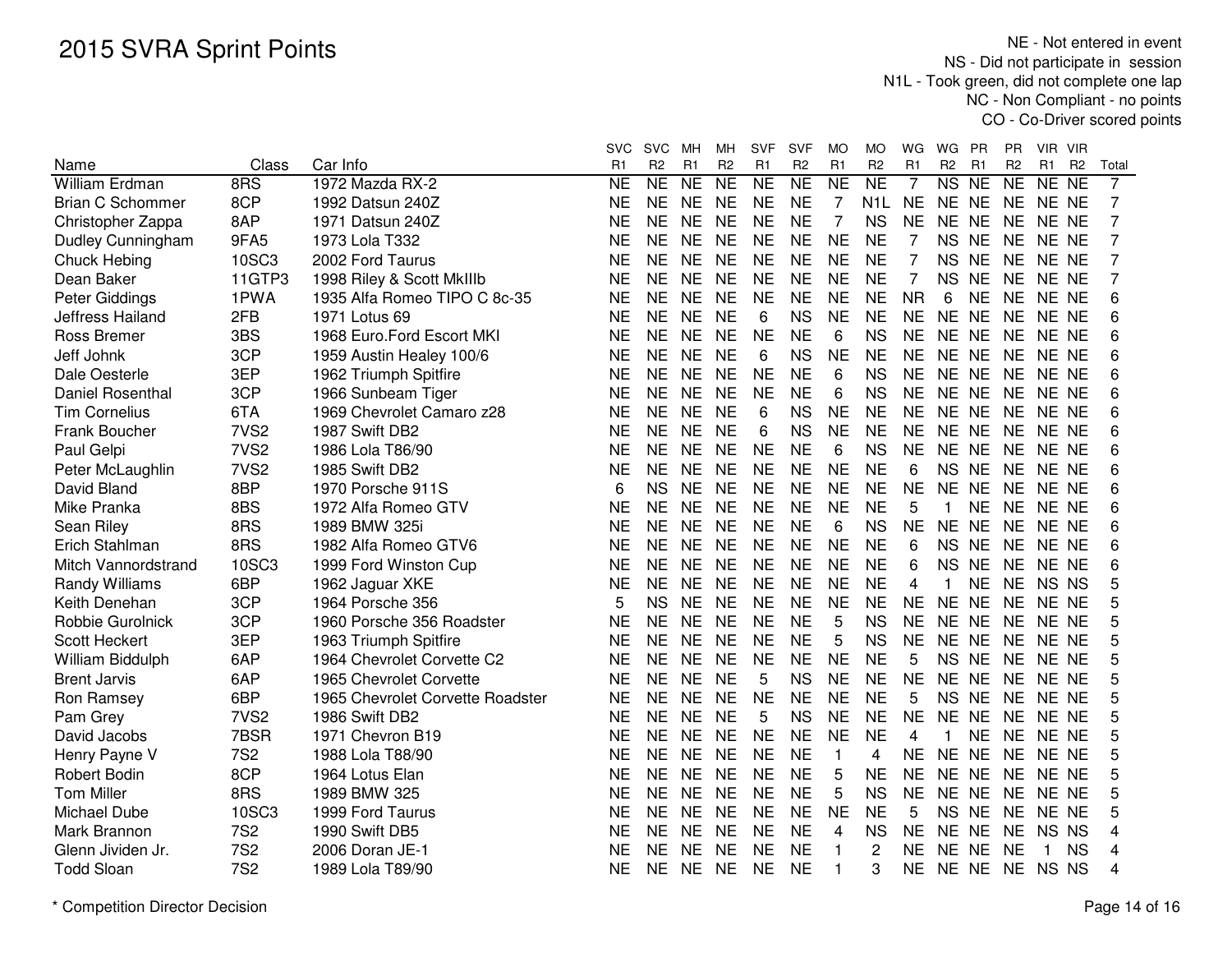|                        |                  |                                         | svc            | <b>SVC</b>     | MH.            | MН             | <b>SVF</b>     | <b>SVF</b>             | MO             | MO                  | WG             | WG             | <b>PR</b>      | ΡR             | VIR VIR        |                |       |
|------------------------|------------------|-----------------------------------------|----------------|----------------|----------------|----------------|----------------|------------------------|----------------|---------------------|----------------|----------------|----------------|----------------|----------------|----------------|-------|
| Name                   | Class            | Car Info                                | R <sub>1</sub> | R <sub>2</sub> | R <sub>1</sub> | R <sub>2</sub> | R1             | R <sub>2</sub>         | R <sub>1</sub> | R <sub>2</sub>      | R <sub>1</sub> | R <sub>2</sub> | R <sub>1</sub> | R <sub>2</sub> | R <sub>1</sub> | R <sub>2</sub> | Total |
| Robert Wagner          | 3CP              | 1960 Austin Healey 3000                 | <b>NE</b>      | NE             | <b>NE</b>      | <b>NE</b>      | 4              | $\overline{\text{NS}}$ | <b>NE</b>      | $\overline{\sf NE}$ | <b>NE</b>      | NE NE          |                | <b>NE</b>      | NE NE          |                | 4     |
| Charles E. Duncan      | <b>7S2</b>       | 1988 Lola T88/90                        | <b>NE</b>      | <b>NE</b>      | <b>NE</b>      | <b>NE</b>      | 4              | <b>NS</b>              | <b>NE</b>      | <b>NE</b>           | <b>NE</b>      | <b>NE</b>      | <b>NE</b>      | <b>NE</b>      | NE NE          |                | 4     |
| <b>Jim Shanel</b>      | 7VS <sub>2</sub> | 1987 Lola T87/90                        | <b>NE</b>      | <b>NE</b>      | <b>NE</b>      | <b>NE</b>      | 4              | <b>NS</b>              | <b>NE</b>      | <b>NE</b>           | <b>NE</b>      | <b>NE</b>      | <b>NE</b>      | <b>NE</b>      | NE NE          |                | 4     |
| Stephen Fog            | 8BS              | 1971 Alfa Romeo GTV                     | <b>NE</b>      | <b>NE</b>      | <b>NE</b>      | <b>NE</b>      | <b>NE</b>      | <b>NE</b>              | <b>NE</b>      | <b>NE</b>           | 1              | 3              | <b>NE</b>      | <b>NE</b>      | NE NE          |                | 4     |
| Ed Magner              | 8RS              | 1994 Oldsmobile Achieva                 | <b>NE</b>      | <b>NE</b>      | <b>NE</b>      | <b>NE</b>      | <b>NE</b>      | <b>NE</b>              | <b>NE</b>      | <b>NE</b>           | 4              | <b>NS</b>      | <b>NE</b>      | <b>NE</b>      | NE NE          |                | 4     |
| <b>Brian Rechtiene</b> | 8AP              | 1974 Porsche 914/6                      | NE             | <b>NE</b>      | <b>NE</b>      | <b>NE</b>      | <b>NE</b>      | <b>NE</b>              | 4              | <b>NS</b>           | <b>NE</b>      | NE NE          |                | <b>NE</b>      | NE NE          |                | 4     |
| Lee Talbot             | 8AP              | 1967 Ginetta G4                         | NΕ             | <b>NE</b>      | <b>NE</b>      | <b>NE</b>      | <b>NE</b>      | <b>NE</b>              | 3              | <b>NS</b>           | <b>NE</b>      | NE NE          |                | <b>NE</b>      | NS NS          |                | 3     |
| <b>Frank Farrell</b>   | 3BS              | 1972 Alfa Romeo Berlina                 | ΝE             | <b>NE</b>      | <b>NE</b>      | <b>NE</b>      | <b>NE</b>      | <b>NE</b>              | 3              | <b>NS</b>           | <b>NE</b>      | NE NE          |                | <b>NE</b>      | NE NE          |                | 3     |
| Dan Powell             | 3CP              | 1961 Austin Healey 3000                 | ΝE             | <b>NE</b>      | <b>NE</b>      | <b>NE</b>      | 3              | <b>NS</b>              | <b>NE</b>      | <b>NE</b>           | <b>NE</b>      | NE NE          |                | <b>NE</b>      | NE NE          |                | 3     |
| John Schrecker         | 3CP              | 1964 Porsche 356                        | <b>NE</b>      | <b>NE</b>      | <b>NE</b>      | <b>NE</b>      | <b>NE</b>      | <b>NE</b>              | 3              | <b>NS</b>           | <b>NE</b>      | NE NE          |                | <b>NE</b>      | NE NE          |                | 3     |
| John Geisler           | <b>7S2</b>       | 1988 Lola T88-90                        | 3              | <b>NS</b>      | <b>NE</b>      | <b>NE</b>      | <b>NE</b>      | <b>NE</b>              | <b>NE</b>      | <b>NE</b>           | <b>NE</b>      | <b>NE</b>      | <b>NE</b>      | <b>NE</b>      | NE NE          |                | 3     |
| Kenneth Girard         | 8BS              | 1972 Alfa Romeo GTV                     | <b>NE</b>      | <b>NE</b>      | <b>NE</b>      | <b>NE</b>      | <b>NE</b>      | <b>NE</b>              | $\mathbf 1$    | <b>NS</b>           | 1              | 1              | <b>NE</b>      | <b>NE</b>      | NE NE          |                | 3     |
| Jonathan Ornstein      | 8BS              | 1970 Datsun 510                         | 3              | <b>NS</b>      | <b>NE</b>      | <b>NE</b>      | <b>NE</b>      | <b>NE</b>              | <b>NE</b>      | <b>NE</b>           | <b>NE</b>      | <b>NE</b>      | <b>NE</b>      | <b>NE</b>      | NE NE          |                | 3     |
| Chris Arbuckle         | <b>7S2</b>       | 1988 Lola T88-90                        | <b>NE</b>      | <b>NE</b>      | <b>NE</b>      | <b>NE</b>      | <b>NE</b>      | <b>NE</b>              | $\mathbf{1}$   | 1                   | <b>NE</b>      | NE NE          |                | <b>NE</b>      | NS NS          |                | 2     |
| Derek Jones            | 7BSR             | 1971 Chevron B19                        | <b>NE</b>      | <b>NE</b>      | <b>NE</b>      | <b>NE</b>      | <b>NE</b>      | <b>NE</b>              | <b>NE</b>      | <b>NE</b>           | 1              | $\mathbf{1}$   | <b>NE</b>      | <b>NE</b>      | NE NE          |                | 2     |
| Larry Kessler          | 7BSR             | 1971 Chevron B19                        | <b>NE</b>      | <b>NE</b>      | <b>NE</b>      | <b>NE</b>      | <b>NE</b>      | <b>NE</b>              | <b>NE</b>      | <b>NE</b>           | $\overline{c}$ | CO             | <b>NE</b>      | <b>NE</b>      | NE NE          |                | 2     |
| Joel Quadracci         | <b>7S2</b>       | 1990 Swift DB-5                         | <b>NE</b>      | <b>NE</b>      | <b>NE</b>      | <b>NE</b>      | $\overline{c}$ | <b>NS</b>              | <b>NE</b>      | <b>NE</b>           | <b>NE</b>      | <b>NE</b>      | <b>NE</b>      | <b>NE</b>      | NE NE          |                | 2     |
| David Hueppchen        | 8RS              | 1968 Volvo 122S                         | <b>NE</b>      | <b>NE</b>      | <b>NE</b>      | <b>NE</b>      | $\mathbf{1}$   | 1                      | <b>NE</b>      | <b>NE</b>           | <b>NE</b>      | <b>NE</b>      | <b>NE</b>      | <b>NE</b>      | NE NE          |                | 2     |
| <b>Steve Rauh</b>      | 8BS              | 1972 Alfa Romeo GTV                     | <b>NE</b>      | <b>NE</b>      | <b>NE</b>      | <b>NE</b>      | <b>NE</b>      | <b>NE</b>              | <b>NE</b>      | <b>NE</b>           | 1              | 1              | <b>NE</b>      | <b>NE</b>      | NE NE          |                | 2     |
| Jim Hull               | <b>7S2</b>       | 1990 Swift DB 5                         | <b>NE</b>      | <b>NE</b>      | <b>NE</b>      | <b>NE</b>      | <b>NE</b>      | <b>NE</b>              | $\mathbf{1}$   | <b>NS</b>           | <b>NE</b>      | NE NE          |                | <b>NE</b>      | NS NS          |                |       |
| Alan Tosler            | 8CP              | 1965 Lotus Elan                         | NE             | <b>NE</b>      | <b>NE</b>      | <b>NE</b>      | <b>NE</b>      | <b>NE</b>              | $\mathbf{1}$   | <b>NS</b>           | <b>NE</b>      | NE NE          |                | <b>NE</b>      | NS NS          |                |       |
| <b>Kurt Fischer</b>    | 2CF              | 1978 Crossle 40F                        | <b>NE</b>      | <b>NE</b>      | <b>NE</b>      | <b>NE</b>      | <b>NE</b>      | <b>NE</b>              | <b>NE</b>      | <b>NE</b>           | 1              | NS NE          |                | <b>NE</b>      | NE NE          |                |       |
| Don Heth               | 3BS              | 1966 Ford Cortina Lotus                 | <b>NE</b>      | <b>NE</b>      | <b>NE</b>      | <b>NE</b>      | <b>NE</b>      | <b>NE</b>              | $\mathbf{1}$   | <b>NS</b>           | <b>NE</b>      | <b>NE</b>      | <b>NE</b>      | <b>NE</b>      | NE NE          |                |       |
| C. Lane Mally          | 3CP              | 1965 Porsche 356 Coupe                  | <b>NE</b>      | <b>NE</b>      | <b>NE</b>      | <b>NE</b>      | $\mathbf{1}$   | <b>NS</b>              | <b>NE</b>      | <b>NE</b>           | <b>NE</b>      | NE NE          |                | <b>NE</b>      | NE NE          |                |       |
| Ed Sevadjian           | 4BP              | 1958 Chevrolet Corvette Roadster        | <b>NE</b>      | <b>NE</b>      | 1              | CO             | <b>NE</b>      | <b>NE</b>              | <b>NE</b>      | <b>NE</b>           | <b>NE</b>      | <b>NE</b>      | <b>NE</b>      | <b>NE</b>      | NE NE          |                |       |
| Nick Grewal            | 5FM              | 1963 Lotus 23                           | <b>NE</b>      | <b>NE</b>      | <b>NE</b>      | <b>NE</b>      | <b>NE</b>      | <b>NE</b>              | <b>NE</b>      | <b>NE</b>           | 1              | <b>NS</b>      | <b>NE</b>      | <b>NE</b>      | NE NE          |                |       |
| Kurt Fazekas           | 6MP              | 1985 Porsche 944Turbo                   | <b>NE</b>      | <b>NE</b>      | <b>NE</b>      | <b>NE</b>      | $\mathbf{1}$   | <b>NS</b>              | <b>NE</b>      | <b>NE</b>           | <b>NE</b>      | NE NE          |                | <b>NE</b>      | NE NE          |                |       |
| <b>Nick Grewal</b>     | 7BSR             | 1973 Abarth Osella PA1                  | <b>NE</b>      | <b>NE</b>      | <b>NE</b>      | <b>NE</b>      | <b>NE</b>      | <b>NE</b>              | <b>NE</b>      | <b>NE</b>           | 1              | <b>NS</b>      | <b>NE</b>      | <b>NE</b>      | NE NE          |                |       |
| Dave Handy             | 7ASR             | 1968 Matich SR3                         | CO             | $\mathbf{1}$   | <b>NE</b>      | <b>NE</b>      | <b>NE</b>      | <b>NE</b>              | <b>NE</b>      | <b>NE</b>           | <b>NE</b>      | <b>NE</b>      | <b>NE</b>      | <b>NE</b>      | NE NE          |                |       |
| Peter McLaughlin       | <b>7S2</b>       | 1988 Lola T88/90                        | <b>NE</b>      | <b>NE</b>      | <b>NE</b>      | <b>NE</b>      | $\mathbf{1}$   | <b>NS</b>              | <b>NE</b>      | <b>NE</b>           | <b>NE</b>      | <b>NE</b>      | <b>NE</b>      | <b>NE</b>      | NE NE          |                | 1     |
| Roy Walzer             | 7M               | 1970 Chevron B16 Spyder                 | <b>NE</b>      | <b>NE</b>      | <b>NE</b>      | <b>NE</b>      | <b>NE</b>      | <b>NE</b>              | <b>NE</b>      | <b>NE</b>           | 1              | <b>NS</b>      | <b>NE</b>      | <b>NE</b>      | NE NE          |                | 1     |
| <b>Turner Woodard</b>  | 7BSR             | 1975 Chevron B31                        | <b>NE</b>      | <b>NE</b>      | <b>NE</b>      | <b>NE</b>      | <b>NE</b>      | <b>NE</b>              | <b>NE</b>      | <b>NE</b>           | 1              | <b>NS</b>      | <b>NE</b>      | <b>NE</b>      | NE NE          |                |       |
| Attilio Cecconi        | 8BS              | 1971 Alfa Romeo Berlina                 | <b>NE</b>      | <b>NE</b>      | <b>NE</b>      | <b>NE</b>      | <b>NE</b>      | <b>NE</b>              | <b>NE</b>      | <b>NE</b>           | 1              | <b>NS</b>      | <b>NE</b>      | <b>NE</b>      | NE NE          |                |       |
| <b>Eric Pickering</b>  | 8BS              | 1971 Datsun 510                         | <b>NE</b>      | <b>NE</b>      | <b>NE</b>      | <b>NE</b>      | <b>NE</b>      | <b>NE</b>              | $\mathbf{1}$   | <b>NS</b>           | <b>NE</b>      | NE NE          |                | <b>NE</b>      | NE NE          |                |       |
| <b>Ben Peotter</b>     | 11TA2            | 1993 Ford Mustang Cobra                 | NΕ             | <b>NE</b>      | <b>NE</b>      | <b>NE</b>      | 1              | <b>NS</b>              | <b>NE</b>      | <b>NE</b>           | NE.            | NE NE          |                | NE.            | NE NE          |                |       |
| <b>Gunner Pfrang</b>   | 11TA2            | 1994 Chevrolet Camaro                   | NE             | <b>NE</b>      | <b>NE</b>      | <b>NE</b>      |                | N1L                    | <b>NE</b>      | NE                  | <b>NE</b>      | <b>NE</b>      | NE             | NE             | NE NE          |                |       |
| Sharon Adelman         | 1GP              | 1960 Alfa Romeo Guilietta Sprint Zagato | <b>NE</b>      | <b>NE</b>      | <b>NE</b>      | <b>NE</b>      | <b>NE</b>      | <b>NE</b>              | <b>NE</b>      | <b>NE</b>           | <b>NE</b>      | NE NE          |                | NE N1LN1L      |                |                | 0     |